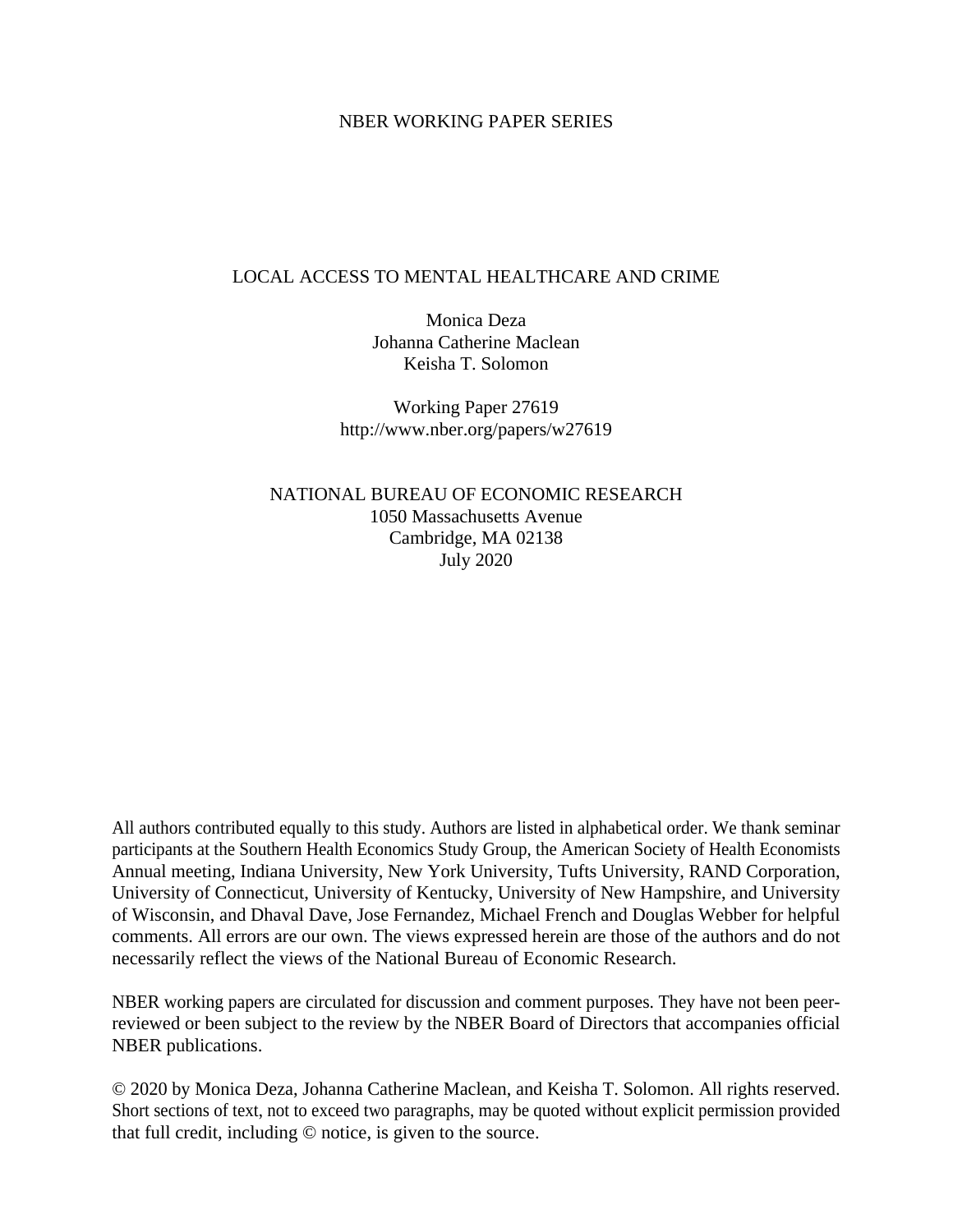Local Access to Mental Healthcare and Crime Monica Deza, Johanna Catherine Maclean, and Keisha T. Solomon NBER Working Paper No. 27619 July 2020 JEL No. I1,I11,K42

#### **ABSTRACT**

We estimate the effect of local access to office-based mental healthcare on crime. We leverage variation in the number of mental healthcare offices within a county over the period 1999 to 2014 in a two-way fixed-effects model. We find that increases in the number of mental healthcare offices modestly reduce crime. In particular, ten additional offices in a county reduces crime by 1.7 crimes per 10,000 residents. These findings suggest an unintended benefit from expanding the office-based mental healthcare workforce: reductions in crime.

Monica Deza Department of Economics Hunter College, City University of New York New York City, NY 10065 monicadeza@gmail.com

Johanna Catherine Maclean Department of Economics Temple University Ritter Annex 869 Philadelphia, PA 19122 and NBER catherine.maclean@temple.edu

Keisha T. Solomon Department of Health Policy & Management Johns Hopkins University Bloomberg School of Public Health 624 North Broadway, Room 306 Baltimore, MD 21205 keishasolomon@jhu.edu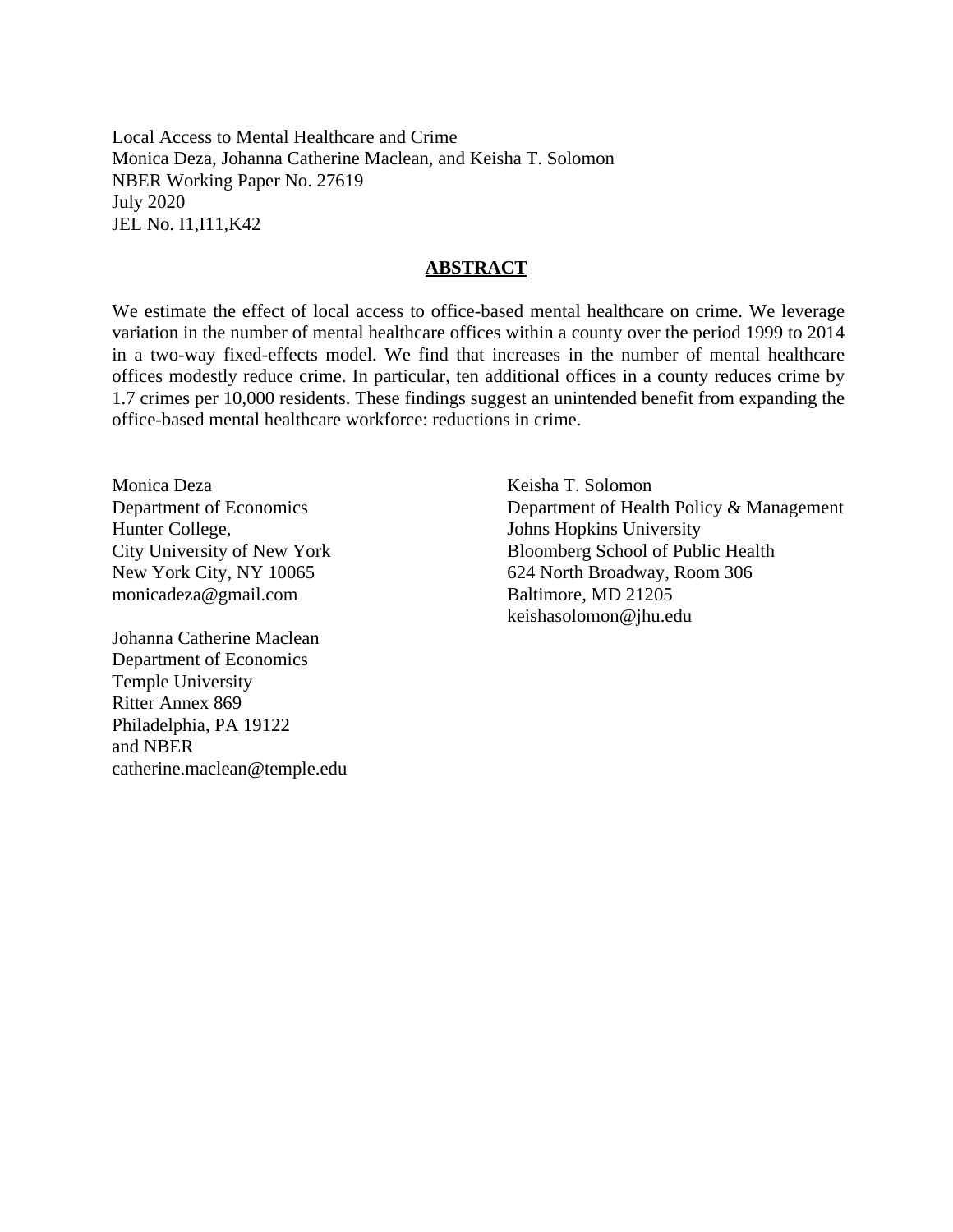# 1 Introduction

As part of the 1960s and 1970s de-institutionalization movement in the United States, state psychiatric hospitals closed and, among remaining hospitals, censuses declined (Lamb & Bachrach, 2001). The reduction in the number of Americans receiving treatment in psychiatric hospitals is staggering: 339 per 100,000 in 1955 and 22 per 100,000 by 2000 or a 94% decline (Lamb & Weinberger, 2005). Healthcare scholars suggest that public support for more humane treatment of the mentally ill, advancements in pharmacology (in particular, the anti-psychotic medication chlorpromazine [brand name Thorazine]; earlier treatment often relied on lobotomy and electroshock therapy), the high cost to government associated with financing long-term psychiatric hospitalization for large numbers of Americans, and changes in social welfare programs (e.g., Medicaid) were important drivers of de-institutionalization (Lamb & Bachrach, 2001; Yohanna, 2013). Hospital closures and reduced censuses lead to many mentally ill patients being displaced into the community.

As a result of de-institutionalization, concerns that individuals with mental illness were at elevated risk for crime, and therefore presented a danger to society, grew (Frank & McGuire, 2010). While advocates contended that those with mental illness did not pose an elevated crime threat, the limited data available at the time did not allow empirical testing of this hypothesis and public concerns remained. These concerns diminished as crime rates declined in the 1990s (Levitt, 2004). Recent violent attacks, particularly mass shootings, have been linked, at least anecdotally, to mental illness.<sup>1</sup> These events have revitalized public discussion of mental healthcare as a potential crime reduction tool.

While many modalities of mental healthcare improve patient outcomes (American Psychiatric Association, 2006; National Alliance on Mental Ilness, 2020; National Institute of Mental Health, 2020), there may be broader social benefits, including crime control. If mental healthcare has additional benefits, enhanced investment in such treatment by government may be warranted. Indeed, clinical studies document a robust correlation between mental illness and crime (Swanson et al., 2001; Frank & McGuire, 2010). For example, 50% of those incarcerated in jails and prisons have a mental illness (James & Glaze, 2006). Further, the number of mentally ill individuals housed in large U.S. incarceration facilities, such as the Los Angeles County Jail, Cook County Jail, and Rikers Island, exceeds the number of

<sup>1</sup>Please see the following news stories: https://www.vox.com/2019/8/5/20754770/trump-el-paso -dayton-speech-white-house-mental-illness-video-games-guns; https://www.syracuse.com/ crime/2020/05/judge-orders-mental-evaluation-for-suspect-in-syracuse-train-station

<sup>-</sup>shooting.html; and https://www.psychiatrictimes.com/article/mass-shooter-and-his-mental -functioning. All websites last accessed on July 18th, 2020.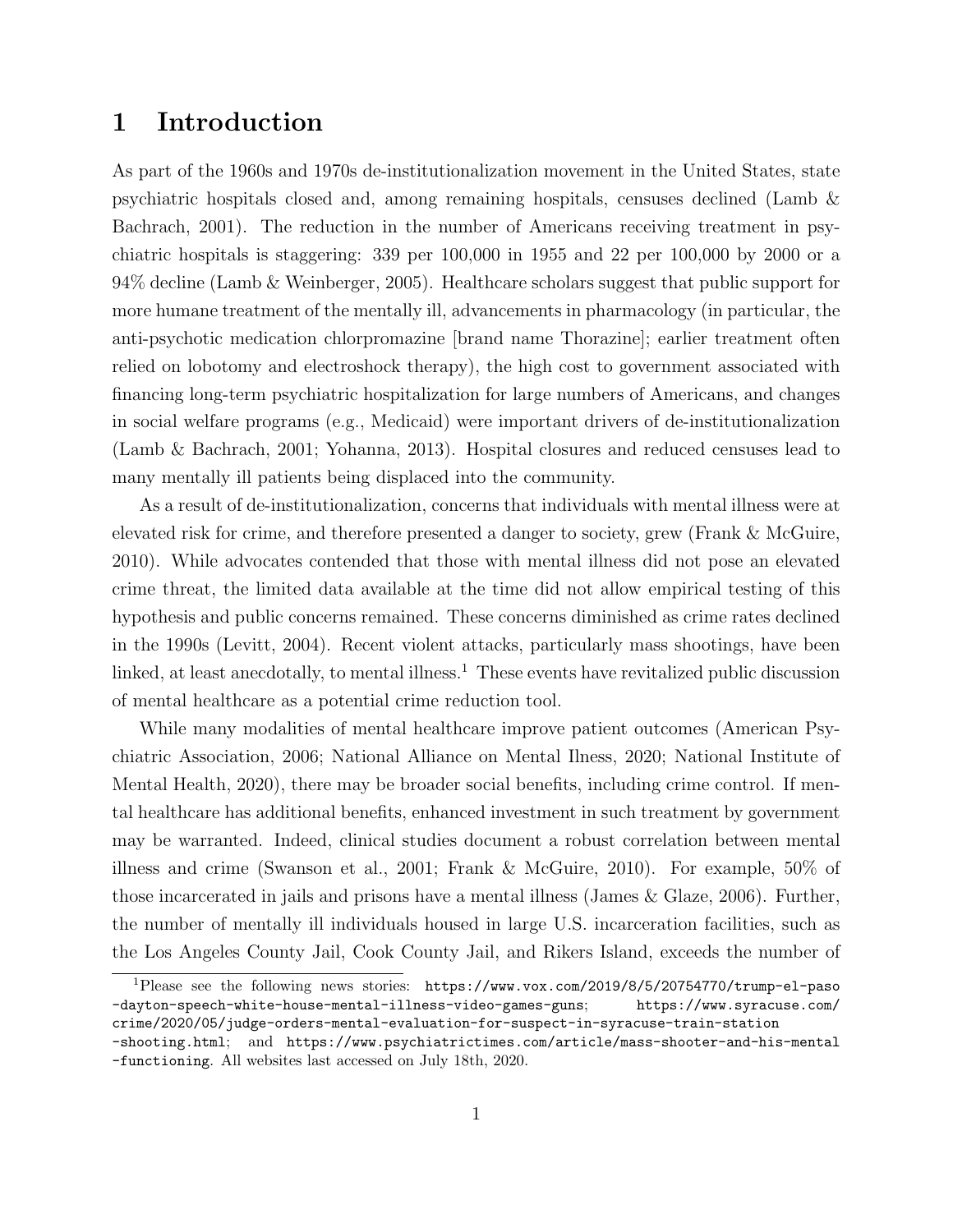individuals in any psychiatric institution in the country (Frank & McGuire, 2010). These correlations offer prima facie evidence that mental illness contributes to crime.

Criminal justice mental healthcare policies in the U.S. are mainly restricted to involuntary treatment. For instance, the criminal justice system has made use of involuntary commitment laws, which afford discretion to judges to mandate that convicted offenders receive mental healthcare. Such laws appear to be effective (Kisely, Campbell, & O'Reilly, 2017; Swartz, Bhattacharya, Robertson, & Swanson, 2017). Given that these laws focus on individuals required by the criminal justice system to enter treatment, rather than patients voluntarily seeking treatment, mental healthcare may be underutilized as a crime reduction policy.

While mental healthcare is valuable, there are shortages of providers. As recently as 2018, only 26% of the U.S. population's mental healthcare needs were met (Kaiser Family Foundation, 2018) and, in a given year, more than 50% of individuals meeting diagnostic criteria for mental illness do not receive any related treatment (Center for Behavioral Health Statistics and Quality, 2019). A commonly cited barrier to accessing mental healthcare treatment is inability to locate a provider (Center for Behavioral Health Statistics and Quality, 2019). Given this backdrop, expanding access to mental healthcare, by increasing the number of providers offering these services, may allow patients to receive care, manage their illness and associated symptoms, and, in turn, reduce crime.

This study is the first to explore the effect of access to office-based mental healthcare on crime. We hypothesize the following chain of events. Offices open and more patients take treatment, leading to improved mental health. Better mental health reduces crime through the likelihood of committing crime (e.g., better assessment of costs and benefits of one's actions, improved labor market opportunities, less need for substances) and the likelihood of victimization (e.g., less likely to be viewed as an easy target or to be homeless).

We estimate two-way fixed-effects models using county-level crime rates provided by the Federal Bureau of Investigation's (FBI) Uniform Crime Reporting (UCR) program to construct measures of crime and the U.S. Census Bureau's County Business Patterns (CBP) 1999-2014. We identify spillover effects of mental healthcare to crime by exploiting variation in the county-level number of office-based mental healthcare providers. Our findings are in line with our hypothesized chain of effects. We find that ten additional offices in a county reduces crime by 1.7 crimes per 10,000 residents or 0.4%. We show that additional offices increase treatment-seeking and improve mental health.

This paper proceeds as follows. Section 2 reviews the related literature and provides a conceptual framework. Section 3 outlines our data and methods. Results are reported in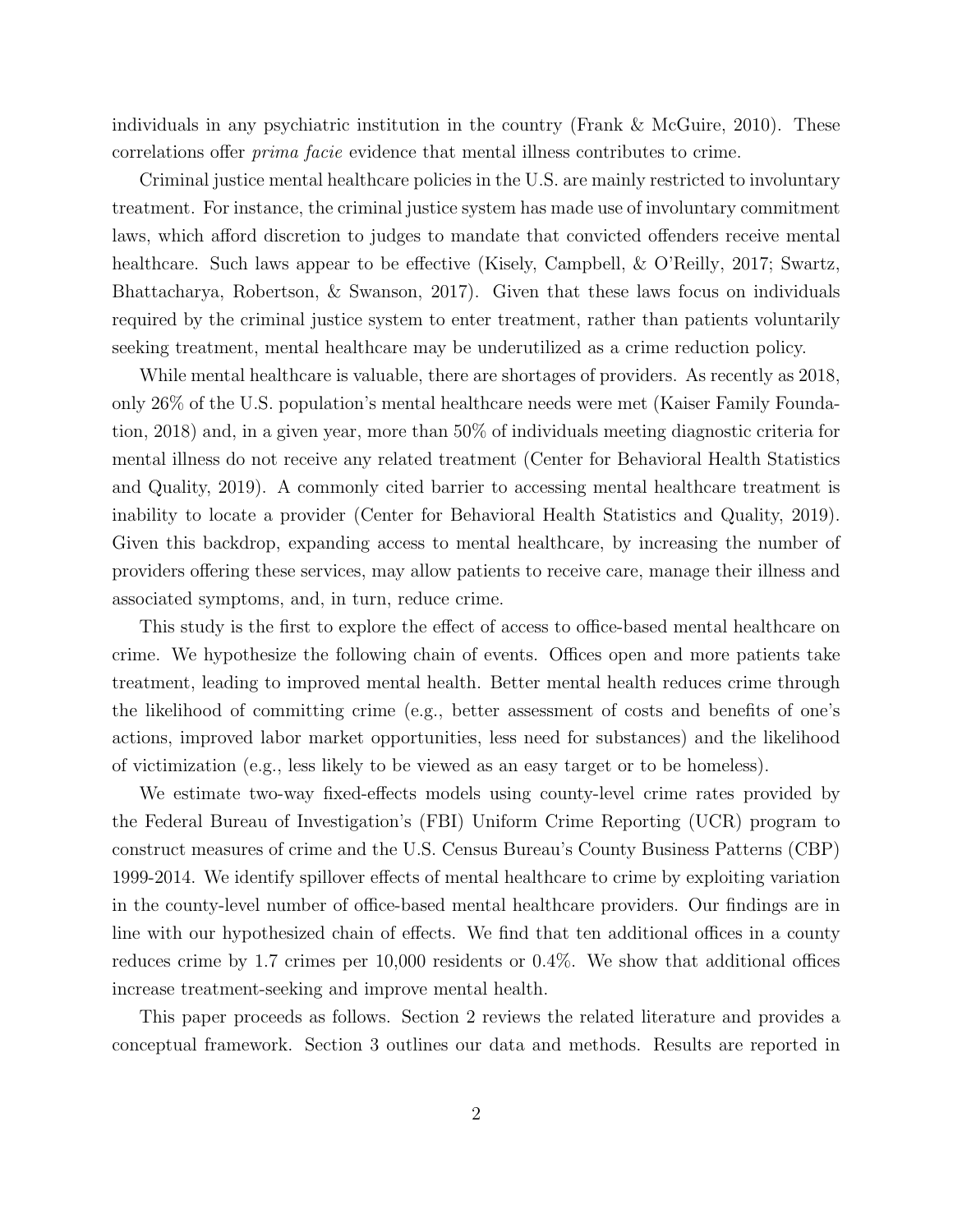section 4. Sensitivity analyses are reported in Section 5. Section 6 concludes.

## 2 Background, literature, and conceptual framework

### 2.1 Background

The epidemiology of many mental illnesses provides plausible mechanisms through which these conditions can affect crime. While discussing the specifics of each mental illness is beyond the scope of our study, we review several illnesses commonly treated in the office-based settings that we examine in our analysis (Stamm, Lin, & Christidis, 2018; National Alliance on Mental Ilness, 2020; National Institute of Mental Health, 2020) and their symptoms to offer intuition on the mental illness-crime link.

Mental illness is common: nearly 20% of the U.S. population meets diagnostic criteria for a mental illness (Center for Behavioral Health Statistics and Quality, 2019). Symptoms of psychotic disorders – a class of serious mental illnesses (e.g., schizophrenia) in which the affected individual has sensory experiences of things that do not exist and/or beliefs with no basis in reality – are hallucinations, delusions, and disordered thinking. Bipolar disorder causes oscillations in mood from emotional highs (mania) to lows (depression). Symptoms experienced during a mania phase include aggression and agitation, an exaggerated sense of self-confidence, poor decision-making, racing thoughts, and risk-taking behaviors. Antisocial personality disorder is characterized by aggressive and violent behavior, disregard for the safety and well-being of others, inability to feel empathy, and lack of remorse. Individuals with narcissistic personality disorder are arrogant, are unable to recognize the needs and feelings of others, believe that they are special and more important than others, and frequently take advantage of others. Those with paranoid personality disorder have relentless suspicion of people without reason and continuously feel that other people are 'out to get them.' These feelings lead to anger and acts of retaliation, hostility, hypersensitivity to criticism, and suspicion. These condition symptoms could contribute to crime through distorted assessments of situations and/or of costs and benefits of actions.

Even mental illnesses that are, anecdotally, less likely to be linked with crime can have criminogenic symptoms. For example, anxiety and depression are associated with aggression, delusions, disruptive behaviors, feeling helpless and worthless, incessant concern for personal safety and well-being without any evidence to support such unease, and irritation, all of which could potentially increase the propensity to commit crime.

Many mental illness impose side effects such as decision-making difficulties, headaches,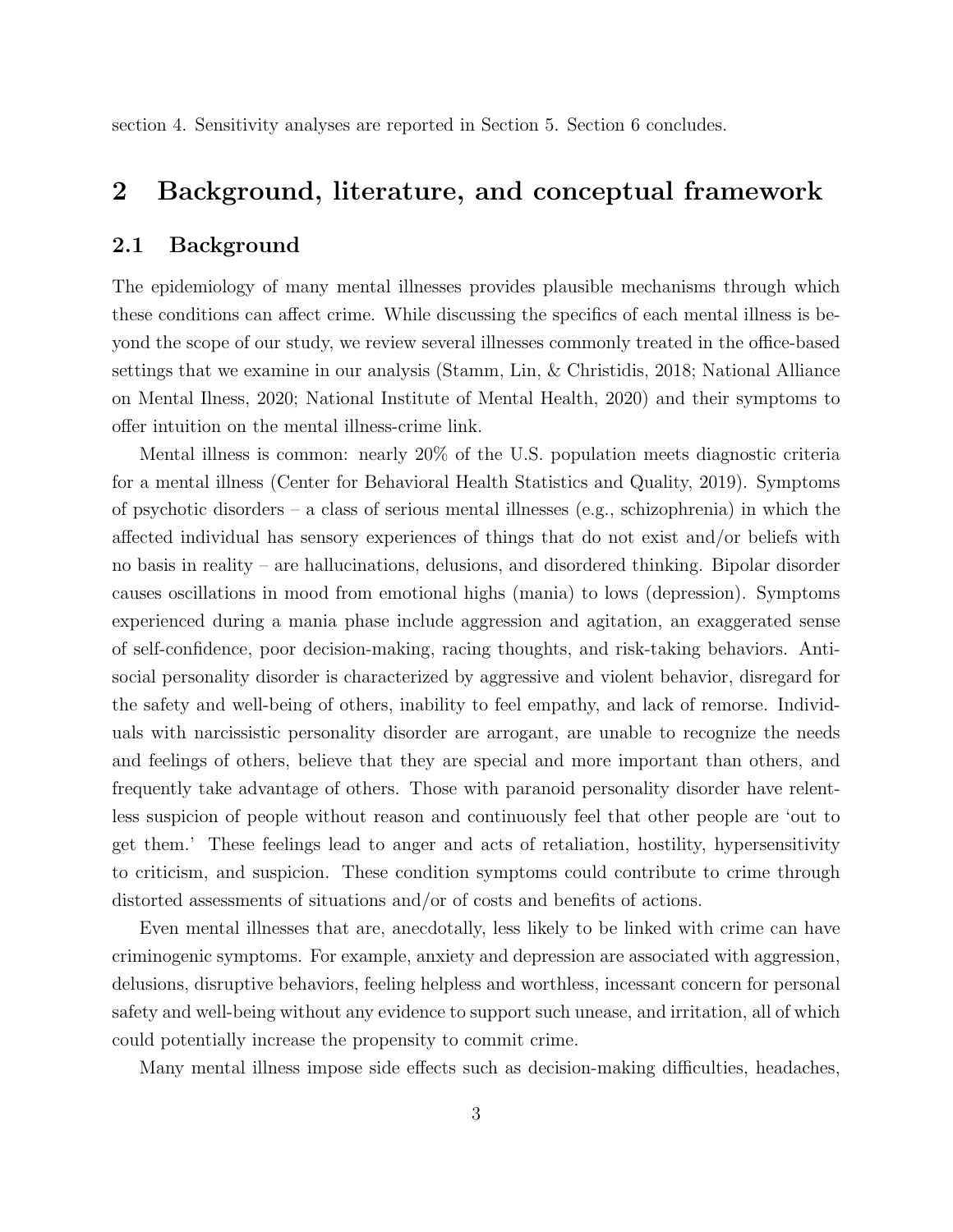fatigue, insomnia, memory loss, nausea and gastrointestinal difficulties, physical pain, and a sense of hopelessness and worthlessness that could reduce employment opportunities (Chatterji, Alegria, Lu, & Takeuchi, 2007; Chatterji, Alegria, & Takeuchi, 2011; Frijters, Johnston, & Shields, 2014; Banerjee, Chatterji, & Lahiri, 2017). The incentive to commit financiallymotivated crimes may increase when legal employment options decline.

Mental illness may also raise the likelihood of developing a substance use disorder (SUD) as some individuals use alcohol and drugs to self-medicate their illness (Drake & Wallach, 1989; Levy & Deykin, 1989; Kilpatrick et al., 2003; Elliott, Huizinga, & Menard, 2012). An SUD can lead to crime through distorted decision-making, interacting with criminals when purchasing illicit drugs, and/or a need to secure funds to procure substances (Wen, Hockenberry, & Cummings, 2017; Bondurant, Lindo, & Swensen, 2018).

In addition to increasing the propensity to commit crime, many mental illnesses could also affect the probability of being victimized as the mentally ill may be viewed as 'easy' targets. Individuals with mental illness experience higher rates of victimization than the general population (Teplin, McClelland, Abram, & Weiner, 2005; Maniglio, 2009), plausibly because their symptoms leave them vulnerable. For instance, aggressive and disordered behavior may draw the attention of offenders (e.g., offenders may view aggressive behavior as a threat which requires retaliation). Those with mental illness are substantially more likely to be homeless than the general population (Fazel, Khosla, Doll, & Geddes, 2008), which plausibly increases opportunities for victimization.

Overall, the epidemiology of mental illness suggests a correlation between these health conditions and a range of crime-related outcomes. The extent to which these correlations reflect a causal relationship is unclear. Mental illness and crime are likely driven by factors such as abuse, genetic pre-disposition, neglect, poverty, and trauma. These factors are rarely measured in datasets, preventing adequate adjustment for differences in regression models.

Office-based care, the modality we consider, includes a range of services that may reduce crime through improved mental health. We note that many mental illnesses cannot be cured and are better contextualized as a chronic condition that is managed, similar to diabetes. For example, most major mental illnesses can be treated with medications (e.g., Aripiprazole [brand name Abilify] for schizophreniaia and sertraline [brand name Zoloft] for depression) and/or through counseling services (e.g., cognitive behavioral therapy for anxiety and depression, talk therapy or psychotherapy for narcissistic personality disorder; indeed the predominant treatment for many personality disorders is talk therapy). We acknowledge that for many patients office-based care may not be appropriate and optimal care may vary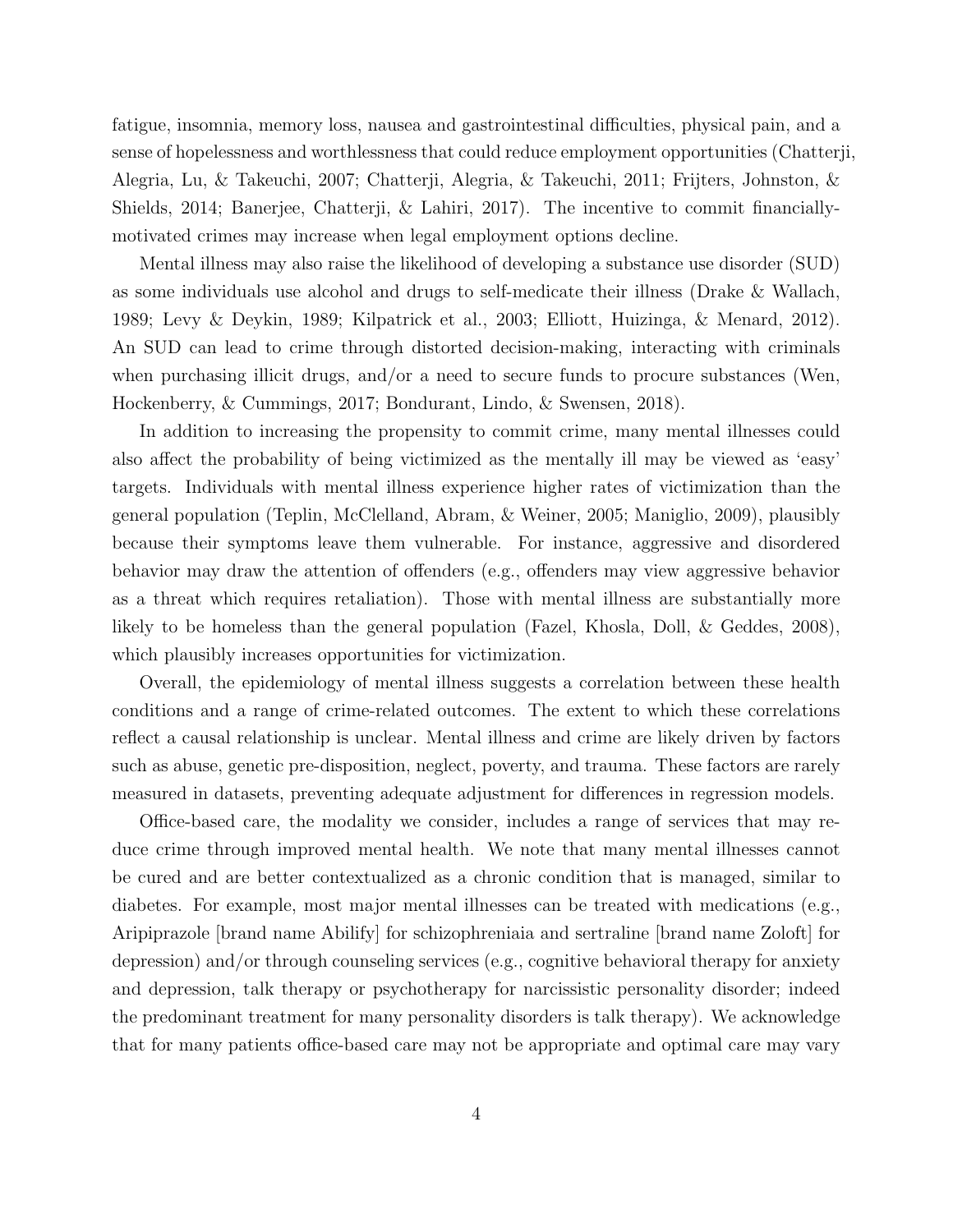across the lifecycle of the illness (e.g., periods in which more intensive care, for example a hospitalization, is required). Instead, we simply state that, at various points in the lifecycle of the condition, many mental illnesses can be treated in the office-based settings that we consider in our study.

#### 2.2 Literature

Four quasi-experimental studies have examined the causal effect of mental healthcare on crime. Cuellar and Markowitz (2007) document that increased Medicaid spending by states on psychotropic prescriptions for stimulants and depression led to a reduction in violent crimes during the 1990s and 2000s. Marcotte and Markowitz (2011) show that the increased prescribing of psychotropics that occurred over the 1990s and 2000s decreased crime rates. Harcourt (2011) documents that institutionalization rates, in a prison or psychiatric hospital, lowered violent crime over the period 1934 to 2001. Finally, Landersø and Fallesen (2016) show very short-run declines in crime following a psychiatric hospitalization using administrative data from Denmark. The authors hypothesize that they capture mechanical incapacitation effects rather than a true reduction in crime.

While not focusing on mental healthcare *per se*, two recent studies show that increases in access to SUD treatment reduce crime (Wen et al., 2017; Bondurant et al., 2018). Given substantial co-morbidity across mental illness and SUD (Center for Behavioral Health Statistics and Quality, 2019), these findings are plausibly informative to our study as they suggest that expanding access to treatment reduces crime.

Our study contributes to this small literature by examining whether changes in access to office-based mental healthcare providers lead to changes in crime rates. Further, we consider a recent time period in the U.S. and use the universe of office-based mental healthcare providers, a modality of care that is becoming increasingly common.

### 2.3 Conceptual framework

We build a framework in which we can think through the relationship between access to office-based mental healthcare and crime. To do so, we leverage intuition offered by previous economic and sociological models of crime (Becker, 1968; Goldstein, 1985; Wen et al., 2017).

A crime that occurs in county j and in time  $t$  ( $Crime_{i,k,j,t}$ ) that is committed by offender i against victim k is a function of mental illness symptoms experienced by the offender i (Mental illness<sub>i,j,t</sub>) and the victim k in county j in time t (Mental illness<sub>k,j,t</sub>). Crime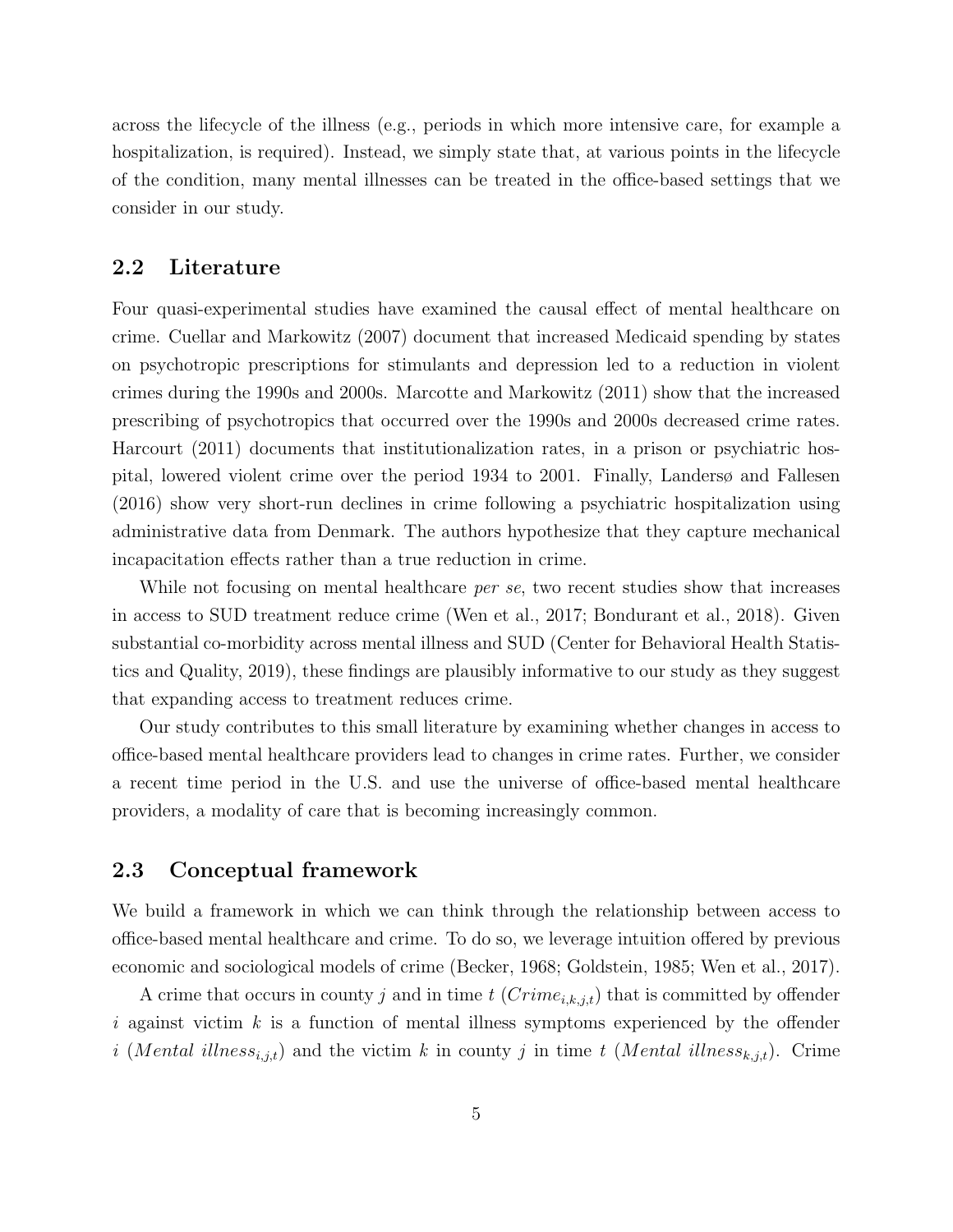rates are also influenced by other factors that affect offending and victimization propensities,  $X_{1i,j,t}$  and  $X_{1k,j,t}$ . Finally, there are observed and unobserved factors that enhance or limit opportunities for crime that impact offenders and victims such as police presence and citizen actions in county j and time t:  $P_{j,t}$ . We can combine these factors in a crime rate production function outlined in Equation 1:

$$
Crime_{i,k,j,t} = f(Mental \text{ illness}_{i,j,t},Mental \text{ illness}_{k,j,t}, X_{1i,j,t}, X_{1k,j,t}, P_{j,t})
$$
 (1)

We estimate the reduced form relationship between access to mental healthcare proxied by the offices of physicians and non-physicians specializing in mental healthcare in a county ('MH') and crime. We rewrite mental illness symptoms as a function of office-based mental healthcare providers in county j and in time t-1  $(MH_{j,t-1})$ , which affect mental illness symptoms of the potential offender i and victim k. Finally,  $X_{2i,j,t}$  and  $X_{2k,j,t}$  are factors that affect mental illness and associated symptoms of the potential offender and victim.

We can write the reduced form potential offending and victimization equations as follows:

$$
Mental \ illness_{i,j,t} = g(MH_{j,t-1}, X_{2i,j,t})
$$
\n<sup>(2)</sup>

$$
Mental\ illness_{k,j,t} = h(MH_{j,t-1}, X_{2k,j,t})\tag{3}
$$

After substituting Equations 2 and 3 into Equation 1, we have the reduced form equation for crime rates in county  $j$  and time  $t$ :

$$
Crime_{i,k,j,t} = k(MH_{j,t-1}, X_{1i,j,t}, X_{1k,j,t}, X_{2i,j,t}, X_{2k,j,t}, P_{j,t})
$$
\n
$$
(4)
$$

We assume that  $X_{1i,j,t} = X_{1k,j,t} = X_{j,t}$  and that  $X_{2i,j,t} = X_{2k,j,t} = X_{j,t}$ . This simplification leads to the following crime production function in county  $j$  and time  $t$ :

$$
Crime_{j,t} = l(MH_{j,t-1}, X_{j,t}, P_{j,t})
$$
\n
$$
(5)
$$

Based on the established effectiveness of mental healthcare in treating mental illness, we hypothesize that, *ceteris paribus*, more office-based mental healthcare providers in a county will increase a prospective patient's access to treatment which will increase treatment uptake. Correspondingly, mental illness and associated symptoms will improve through the increased treatment receipt and, in turn, crime outcomes will fall. Thus, we expect to observe:  $\partial C$ rime<sub>j,t</sub>/ $\partial M H_{j,t-1} < 0$ .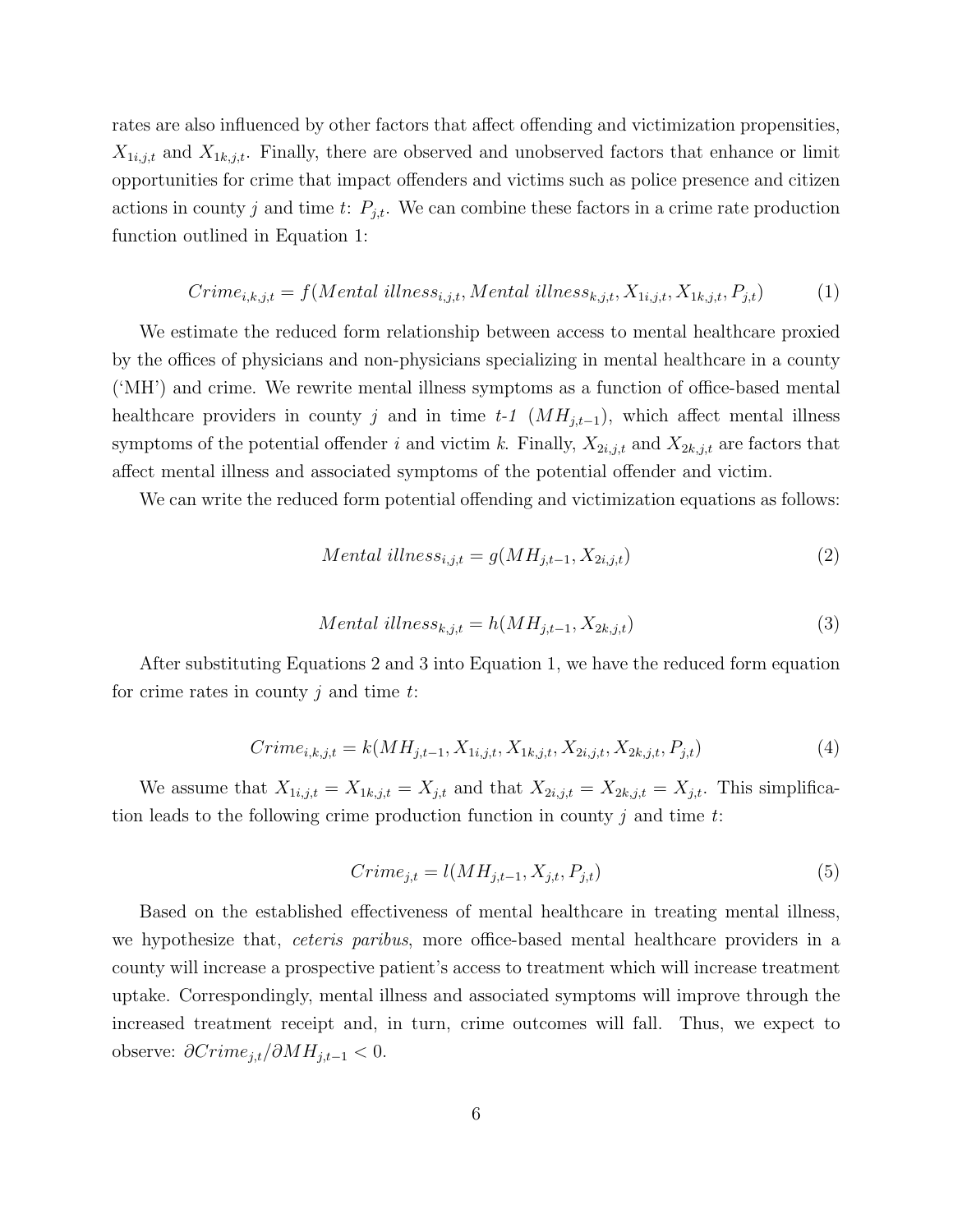While there are other determinants of access to mental health treatment besides the number of offices in the local area (e.g., ability to pay, cognitive and social difficulties among those with mental illness, perceived stigma associated with mental illness and related treatment, transportation issues), the ability to find a provider within the local market is plausibly an important predictor of access.

We also acknowledge that there are other channels through which mental illness may influence crime. For example, individual-level variables that enter  $X_{1i,j,t}$  and  $X_{1k,j,t}$  such as the education or general health. As a particular example, if mental illness affects education quantity or quality (Solomon, 2018), this change can reduce employment opportunities through reduced marginal product and earned wage, leading to an increased propensity to commit crime. As another example, which may operate in the opposite direction, victims of crime may be less vulnerable to crime or (in the case of domestic violence) may be more likely to report the incident or leave the relationship as treatment options expand.<sup>2</sup>

Our empirical models will capture the overall effect of mental healthcare providers on county crime rates. We will not be able to isolate the relative importance of mental healthcare providers for offending and victimization. While these relationships are clearly important, we view our study as the first step in understanding the practical importance of local access to office-based mental healthcare providers as a tool to reduce crime rates.

## 3 Data and methods

### 3.1 Uniform Crime Reports

We use the UCR over the period 1999 to 2014. The UCR is compiled by the FBI to track criminal offenses known to police in the U.S. While we use the term 'crime' for brevity, we note that we capture crimes that are known to police officers which are a subset of all crimes. We use the County-Level Detailed Arrest and Offense Data (UCRC) prepared by the Inter-University Consortium for Political and Social Research.

The UCRC imputes missing data and includes a 'coverage' indicator to diagnose the amount of imputed data. We include observations with no more than 50% imputation

<sup>&</sup>lt;sup>2</sup>We note the possibility that some offenders may be required to receive mental healthcare, including the modalities we study, as part of a sentence. Further, there is recent evidence that crime within the local area can impact mental health (Dustmann & Fasani, 2016). This pathway may suggest reverse causality: changes in crime influence mental health. We explore this possibility through the use of a distributed lag model and an event study later in the manuscript.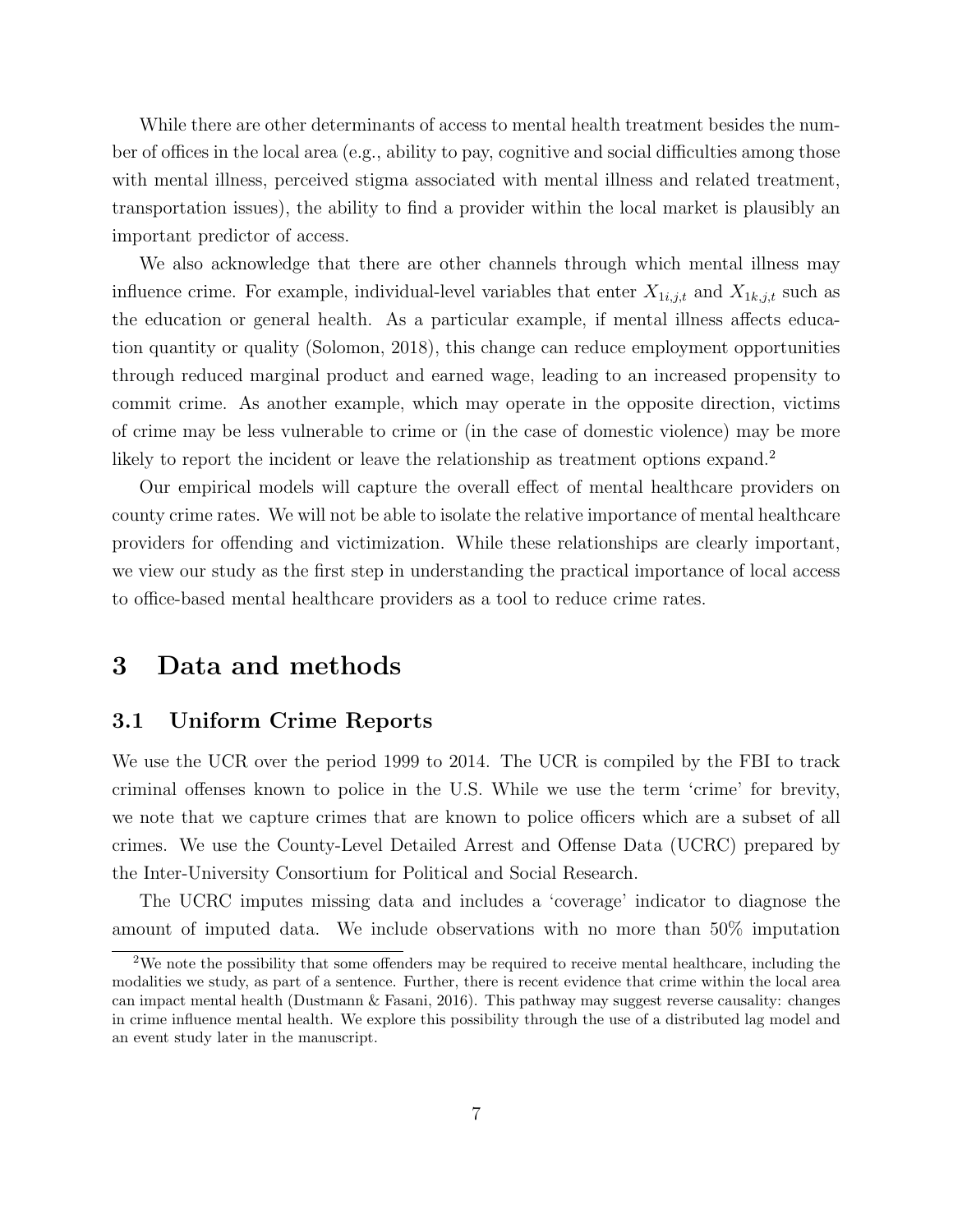(Freedman & Owens, 2011), thereby excluding 2,962 observations (6% of the sample). We convert crime counts to the rate per 10,000 residents using population covered by the UCRC.

We examine changes in Part one crimes recorded in the UCRC: murder, manslaughter, rape, aggravated assault, robbery, burglary, larceny, and motor vehicle theft. We combine murder and manslaughter into one group and refer to the combined group as 'murder.' We construct aggregate measures of total, total violent (murder, rape, aggravated assault, and robbery), and total nonviolent (burglary, larceny, and motor vehicle theft) crimes. We focus on Part one crimes as they are most likely to be reported.<sup>3</sup>

### 3.2 Office-based mental healthcare providers

We use the number of establishments of physicians and non-physicians specializing in mental healthcare in each county to proxy local access to office-based care drawn from the U.S. Census Bureau's County Business Patterns (CBP) data. An establishment is: 'A single physical location where business is conducted or where services or industrial operations are performed.' In our study, an establishment is an office in which one or more physicians or non-physicians deliver mental healthcare. We refer to establishments as 'offices.'

CBP data include the near universe of establishments in the U.S. each year during the week of March 12th. These data have been utilized to study the effect of SUD treatment access on crime in recent economic studies (Swensen, 2015; Bondurant et al., 2018). We select establishments in the CBP with the following North American Industry Classification System codes to form a count of physician and non-physician offices in each county: 621112 (offices of physicians, mental health specialists) and 621330 (offices of mental health practitioners except physicians). Prior to 1998, the CBP did not include sufficiently fine information to allow identification of mental healthcare providers. We lag offices one year (Swensen, 2015; Bondurant et al., 2018). This lag structure allows time for an office to open, patients to access care, and mental illness and associated symptoms (including crime) to improve. Hence, we begin the study period in 1999. We have 45,577 county-year pairs.

A patient seeking mental healthcare has a wide range of options from which to choose. We focus on one modality: office-based care. Other options include community mental health centers, hospitals, specialized outpatient facilities, and residential facilities. Office-based care for mental healthcare captures evaluation of the patient and associated health conditions,

 $3$ We are not stating that this focus fully eliminates under-reporting as we recognize that surveys of victims, for example the National Victimization Survey, reports that victims – in a survey setting – appear to under report crimes compared to other sources.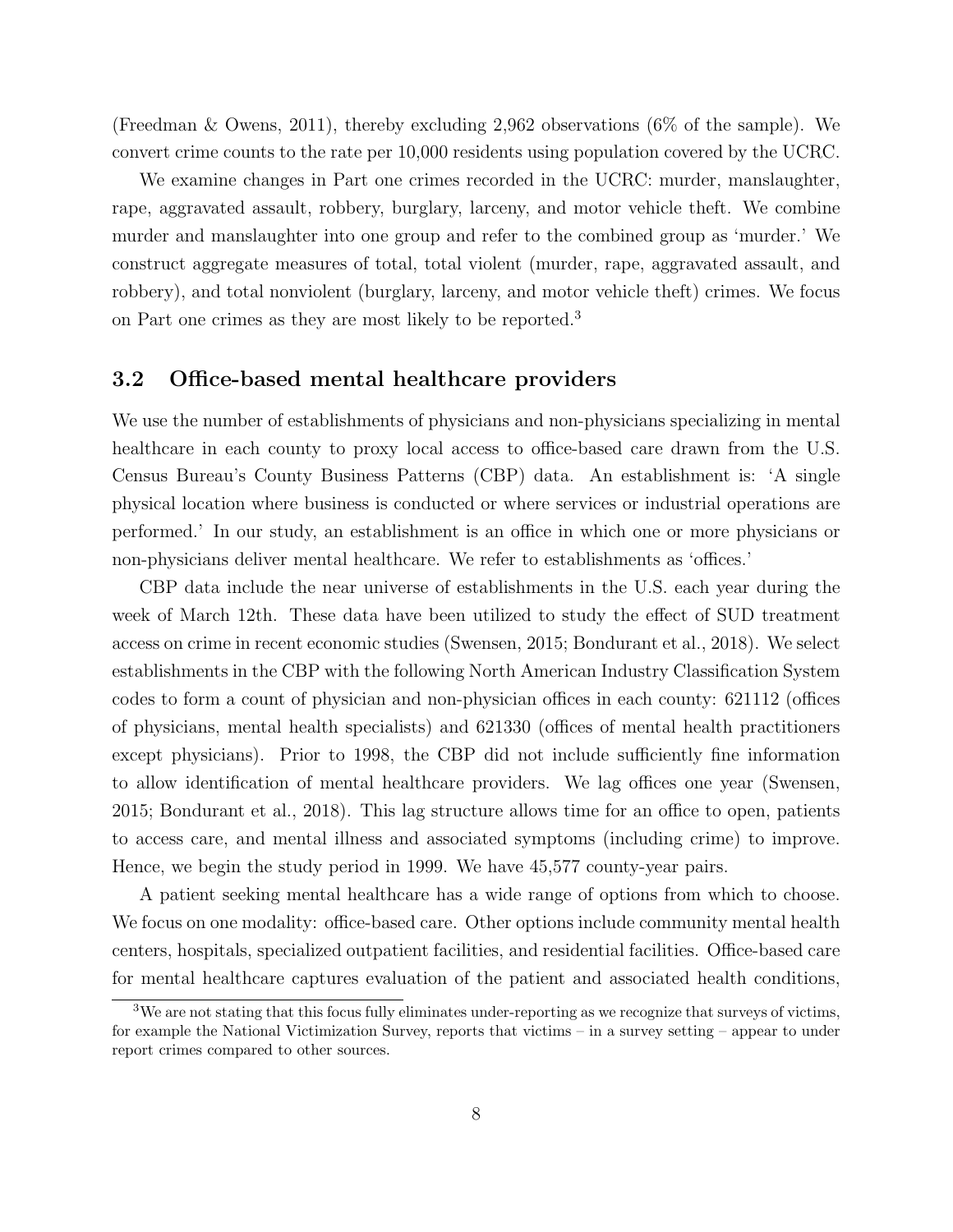which includes treatment with behavioral interventions, counseling services, and prescription medications. We note that many mental illnesses – including anxiety and depression, and arguably more criminogenic illnesses such as anti-social personality, bipolar, paranoid, and psychotic disorders – can be treated in office-based settings (Stamm et al., 2018; National Alliance on Mental Ilness, 2020; National Institute of Mental Health, 2020).

There are several reasons why office-based care may be a particularly relevant, yet understudied, tool to mitigate crime. First, office-based providers play an increasingly important role in delivering mental healthcare. While in 1986 office-based care accounted for 24% of total mental healthcare expenditures, by 2014 this share had risen to 44%, an increase of 83% (Substance Abuse and Mental Health Services Administration, 2016). Second, many patients prefer to receive mental healthcare in general settings that we study rather than in specialized treatment facilities or psychiatric hospitals, thus office-based care may be more acceptable to patients which may improve treatment adherence. Third, office-based care has a relatively low variable cost. For example, a group counseling session with a physician costs \$9.84 per patient while a day in a psychiatric hospital costs \$999 (McCollister et al., 2017). Finally, from an empirical perspective, by examining office-based providers we are less concerned with confounding from incarceration effects, that is, when a patient is 'incarcerated' in residential or hospitalization treatment, crime is mechanically reduced.

The average treatment effect that we estimate in our empirical models is local to the type of patient who seeks treatment when an office-based mental healthcare provider opens in their county but not otherwise, and is likely to benefit, in terms of improved mental illness and reduced crime, from this access and the ensuing treatment use. We hypothesize that the 'compliers' are patients with relatively well-managed mental illness, to the extent that their health can be effectively treated in an office-based setting at some points in the lifecyle of the condition. We note that compliers may include individuals who take up new treatment when an office opens and/or individuals already receiving treatment but for whom the new office allows a better patient-provider match or simply better access (e.g., longer visits, shorter waiting times and/or travel times). These are the patients from whom our estimates are likely generated. The hypothesized complier foreshadows our modest effect sizes.

#### 3.3 Empirical model

We estimate the following two-way fixed-effects regression model:

$$
Crime_{i,s,t} = \beta_0 + \beta_1 M H_{i,s,t-1} + H_{i,s,t} \beta_2 + \lambda_i + \gamma_{s,t} + \mu_{i,s,t}
$$
\n<sup>(6)</sup>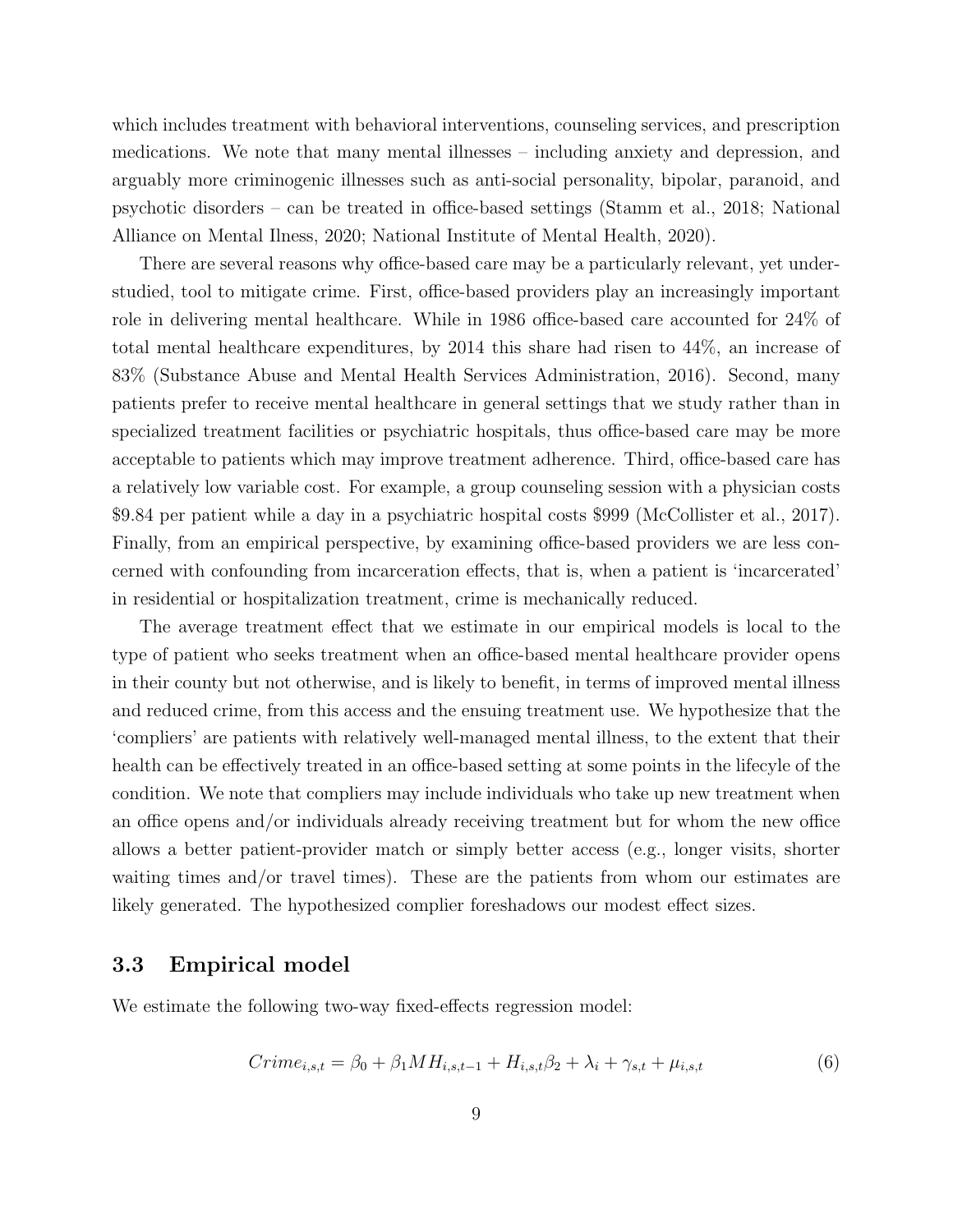$Crime_{i,s,t}$  is a crime rate for county i in state s in year t.  $MH_{i,s,t-1}$  is the number of office-based mental healthcare providers in the county lagged one year.  $H_{i,s,t}$  is a vector of county-level characteristics (income, poverty rate, unemployment rate, and demographics).  $\lambda_i$  is a vector of county fixed-effects and  $\gamma_{s,t}$  is a vector of state-by-year fixed-effects.<sup>4</sup>  $\mu_{i,s,t}$  is the error term. We estimate least squares and cluster the standard errors around the county, and weight by the county population covered by the UCRC. We use variation in the number of mental healthcare provider offices to identify treatment effects. This variation is driven by the opening and closing of mental healthcare provider offices within a county.

Of note, controlling for demographics at the county-level allows us to account for potential compositional shifts that occur over time within a county that may lead to differential crime rates and access to office-based mental healthcare. County fixed-effects account for timeinvariant characteristics of counties that may be correlated with both crime and access to office-based mental healthcare. The inclusion of state-by-year fixed-effects will account for state-specific shocks such as government-mandated changes in insurance coverage (public and private coverage for mental healthcare services is generally regulated at the state-level, for example, Medicaid expansions or adoption of laws that compel private insurers to cover mental healthcare treatment) and/or police expenditures. Similarly, the state-by-year fixedeffects will account for national-level changes in insurance coverage for mental healthcare services (for example, the Mental Health and Addiction Parity Act of 2010 and the Affordable Care Act [ACA], together these two Acts required most private insurance plans to cover mental healthcare service as of 2014), and economic, medical, or social factors that influence the national as a whole (e.g., new medications used to treat mental illness, stigma towards mental illness and associated treatment).

We chose to measure mental healthcare at the county level, rather than some other level of aggregation, for two reasons. First, we wish to facilitate comparison with previous, related studies that use the CBP to study the effect of access to healthcare on health and crime outcomes (Swensen, 2015; Bondurant et al., 2018). Second, the county arguably captures the geographic area in which individuals seek treatment and that is the relevant area for our study. For example, the zip-code is too small as most zip-codes do not have any officebased mental healthcare providers: only 20% have such a provider (authors' analysis of the CBP zip-code level data). More granular data is useful for other questions, for example, estimating the impact of healthcare providers on property values (Horn, Joshi, & Maclean, 2019). Alternatively, the state is arguably too large a market, for example, a resident in

 $^{4}\gamma_{s,t}$  subsumes year fixed-effects.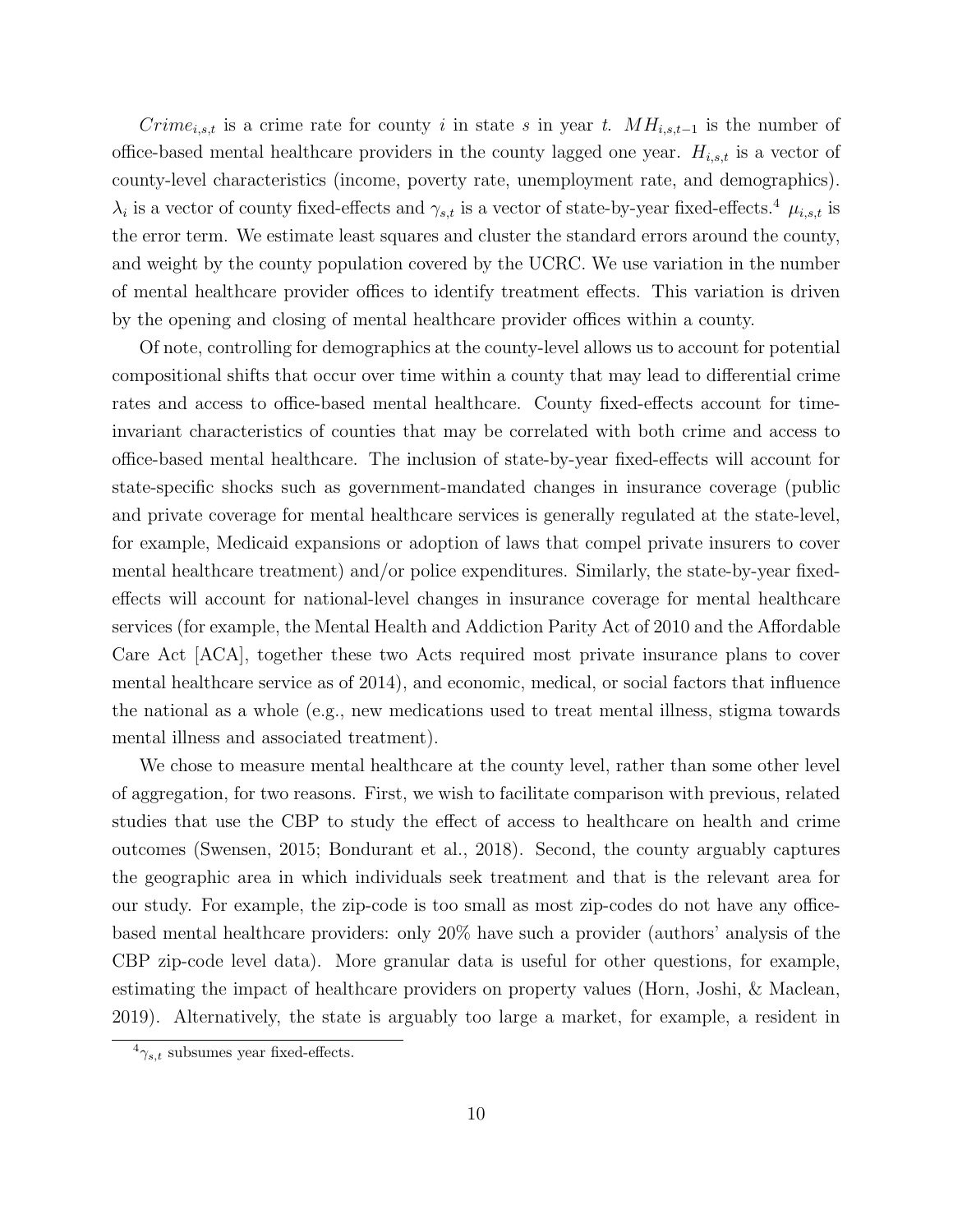Amarillo Texas is unlikely to travel to Houston Texas for office-based mental healthcare. Indeed, most patients travel less than ten miles to seek mental healthcare (Schmitt, Phibbs, & Piette, 2003; Lindrooth, Lo Sasso, & Lurie, 2006; Rosenblum et al., 2011) which suggests that our use of the county is reasonable.

### 3.4 Identification

The identifying assumption of Equation 6 is outlined in Equation 7:

$$
Cov(MH_{i,s,t-1}, \mu_{i,s,t} | H_{i,s,t}, \lambda_i, \gamma_{s,t}) = 0
$$
\n(7)

Put differently, the number of office-based mental healthcare providers per county is uncorrelated with the error term in Equation 6 after conditioning on county-level timevarying characteristics, county fixed-effects, and state-by-year fixed-effects. There are several threats to the validity of our empirical strategy which we next discuss and then investigate empirically in Section 4.4.

An important threat to the validity to our research design is reverse causality. Put differently, changes in crime may lead to changes in the number of office-based mental healthcare providers through demand-side effects. We do not suspect that mental healthcare providers observe changes in crime and then elect to open/close their offices. However, crime could indirectly prompt individuals to seek care through the actions of employers, family, or friends; the criminal justice system; and so forth, which, in turn, could increase demand for officebased services. We note that lagging our measure of mental healthcare access by one year partially addresses this concern. We formally explore reverse causality by estimating a distributed lag model following Swensen (2015) and Bondurant et al. (2018), and a local event study in the spirit of Cengiz, Dube, Lindner, and Zipperer (2019).

A second threat to the validity of our study is that changes in the number of office-based mental healthcare providers and changes in crime could both respond to a third unobserved (to the econometrician) factor. Of note, time-invariant unobservable factors will be captured by our county-level fixed-effects. An example of a time-varying unobserved factor could be public funds that increase policing (which could affect crime) and the generosity of public insurance (which could increase demand for mental healthcare providers' services). To the extent that these factors predominantly vary at the state-level, the state-by-year fixed-effects plausibly address this concern. Changes in the number of office-based mental healthcare providers and changes in crime could both respond to a third observable county-level con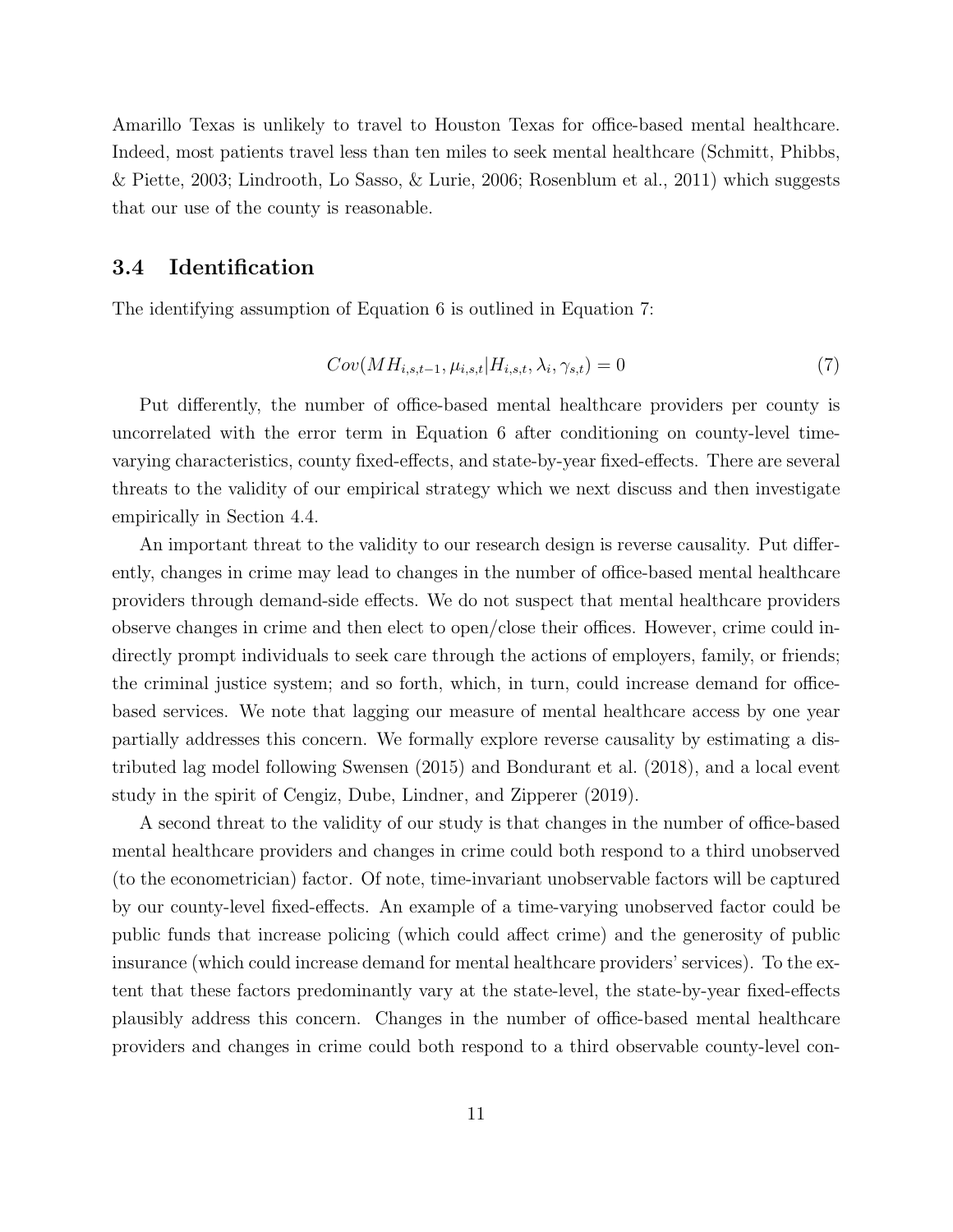founder. For example, a positive shock in local economic conditions (which is not accounted for by our time-varying county-level controls), which could decrease incentives for financially motivated crimes while simultaneously increasing or decreasing demand for office-based mental healthcare providers. We explore the importance of observable confounders in two ways. (i) We regress the number of office-based mental healthcare providers on controls included in Equation 6 in order to assess balance across the 'treatment' and 'comparison' groups (Pei, Pischke, & Schwandt, 2018), or put differently we test the conditional independence assumption  $(CIA)^5$  (ii) We report how the coefficient estimate on the office-based mental healthcare provider variable changes as, starting from a parsimonious baseline model that only controls for area and time fixed-effects, we progressively include covariates in Equation 6 (Altonji, Elder, & Taber, 2005).

Finally, a third threat to the validity of our study is that openings and closing of officebased mental healthcare providers may induce some residents to move to/away from a county. This behavior is a form of program-induced migration that can lead to bias in regression coefficient estimates (Moffitt, 1992).

## 4 Results

# 4.1 Characteristics of patients receiving office-based mental healthcare

Before proceeding to the main analysis, we first examine the characteristics of individuals who receive office-based mental healthcare. To do so, we draw data from the public use 2014 National Survey on Drug Use and Health (NSDUH). We select respondents ages 18 years and older who report receiving any mental healthcare in the office of a physician or therapist in the past year.<sup>6</sup> Table 1 reports demographics for the NSDUH sample (Panel A). For comparison, we also report characteristics of the sample that did not report receiving any mental healthcare (office-based or other modalities) in the past year. The two groups of respondents are broadly similar across age, insurance status, poverty, and education. However, there are non-trivial differences across sex, race/ethnicity, education, and labor

<sup>5</sup>All counties are to some extent treated, thus we are testing for balance across counties with greater (and lesser) treatment intensity.

<sup>&</sup>lt;sup>6</sup>Some patients receive treatment in multiple settings, for example a patient can receive treatment in an office-based setting and an inpatient setting in the past year. We do not exclude those respondents who report receiving treatment in multiple settings.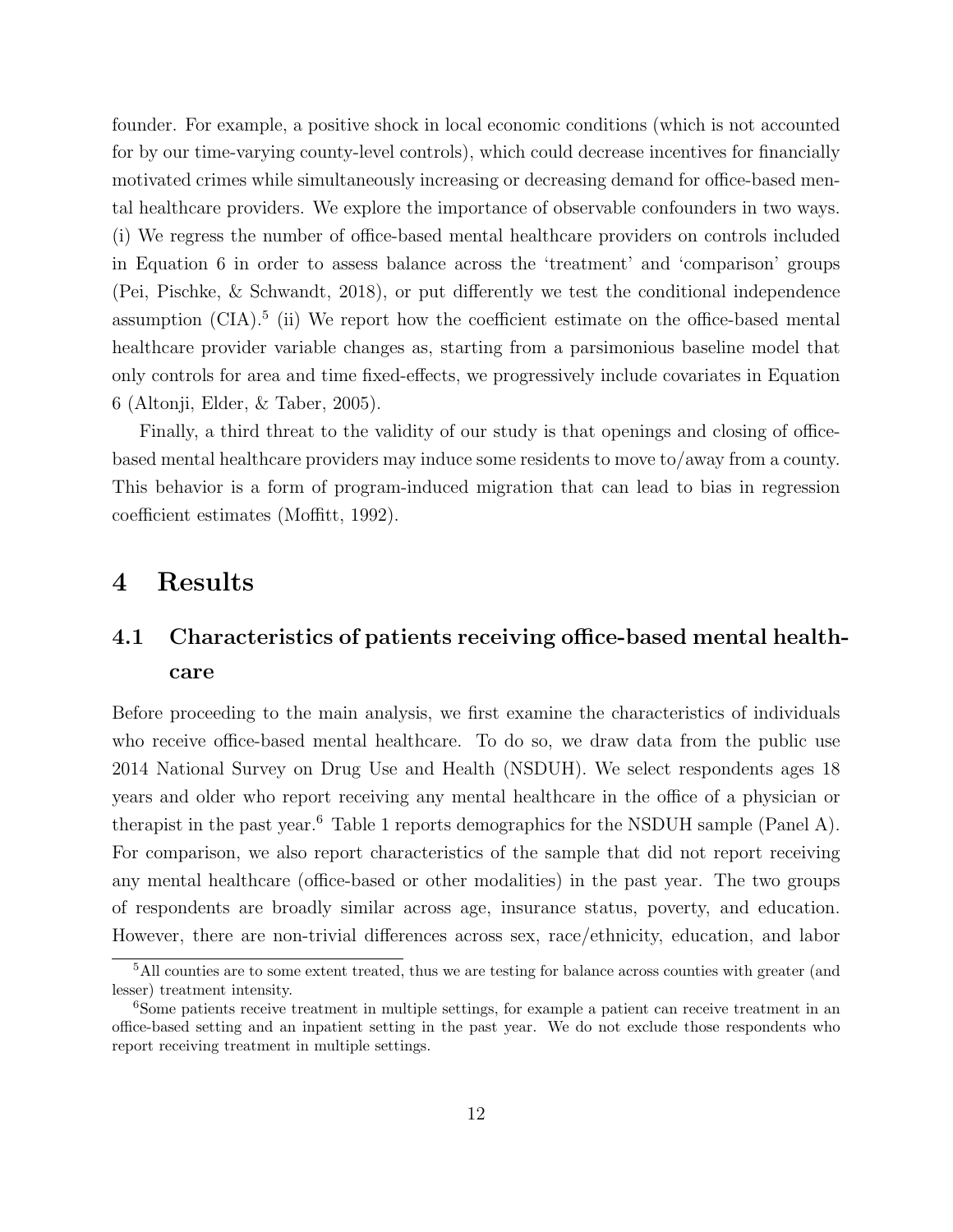market participation. In particular, those who report office-based mental healthcare in the past year, relative to those who report no mental healthcare over this time horizon, are more likely to be female (68% vs 49%), white (80% vs. 63%), and to hold a college degree or higher (48% vs. 30%), and are less likely to report working in the past week (60% vs. 67%).

An informative concept for our study is how office-based mental healthcare is financed. Overall mental healthcare (i.e., office-based care and other modalities)<sup>7</sup> in the U.S. is less reliant on insurance payments than general healthcare. For example, Mark et al. (2016) show that in 2014 while 73% of general healthcare was financed through some form of insurance, this share was 65% for mental healthcare. There is heterogeneity in financing sources across different mental healthcare modalities. For example, the type of care that we study (office-based care) is financed differently than community mental health centers, psychiatric hospitals, or residential facilities; these modalities rely substantially on government grants and contracts, and public insurance. Office-based care is more likely to be financed by private health insurance or patients themselves. For example, psychiatrists are less likely than any other specialty to accept Medicaid (Wen, Wilk, Druss, & Cummings, 2019).

Table 1 Panel B reports how patients in the NSDUH report paying for office-based mental healthcare. These categories are not mutually exclusive and patients can use more than one source for payment. We show the most common means of paying for office-based mental healthcare are self-pay  $(47\%)$  and private insurance  $(48\%)$ . Public insurance plays a smaller role in financing office-based care than overall mental healthcare treatment. In our sample, 13% and 7% report using Medicare and Medicaid respectively. Mark et al. (2016) show that in 2014 Medicare and Medicaid accounted for 15% and 25% of overall mental healthcare treatment spending. Only 4% of NSDUH respondents report receiving office-based mental healthcare for free while as much as  $14\%$  of total mental healthcare is provided without cost to patients (Mark et al., 2016).

As noted earlier in the manuscript, many of the policies that impact insurance coverage of mental healthcare treatment (public or private) vary at the state (e.g., requirements that private insurers or Medicaid cover mental healthcare benefits) or federal (e.g., Medicare, the Federal Employees Health Benefits Program, and the Mental Health Parity Act) level and are captured by our state-by-year fixed-effects. Thus, the within-county variation that we leverage in our empirical models is net of these factors and likely captures local characteristics, which we explore empirically in Section 4.4.2.

<sup>7</sup>We exclude informal care such as self-help as financing for this type of care is not available in government sources.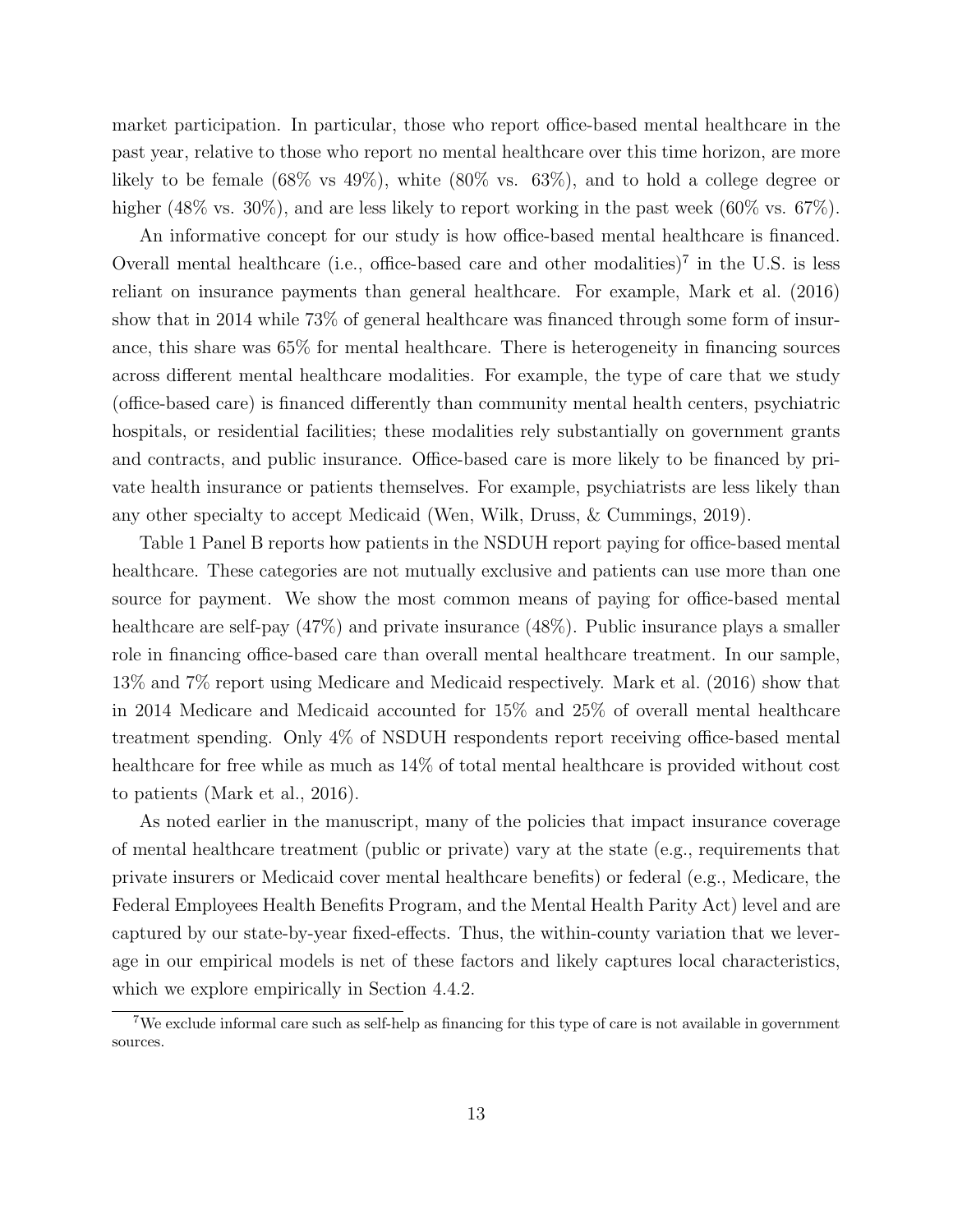### 4.2 Summary statistics and crime trends

Summary statistics are reported in Table 2. The total crime rate per county is 360.0 per 10,000 residents; with 44.1 violent crimes and 315.9 nonviolent crimes per 10,000 residents. In terms of specific violent crimes, the rates per 10,000 residents are 0.52 murders, 2.95 rapes, 27.4 aggravated assaults, and 13.2 robberies. The rates per 10,000 residents for nonviolent crimes are: 69.4 burglaries, 213.4 larcenies, and 33.1 motor vehicle thefts. Figure 1 reports trends in crime rates over our study period in total, violent, and nonviolent crime rates. All three crime rates are declining modestly over our study period which is in line with previously established trends in these outcomes.

On average there are 122.0 mental healthcare provider offices per county, with 67.4 physician and 54.7 non-physician offices. The average year-to-year increase in offices that we observe in our data is nine, thus for ease of interpretation we discuss regression coefficient estimates scaled by ten. This increase reflects an approximately 8% change in the number of offices relative to the sample mean.

#### 4.3 Baseline two-way fixed effects results

Table 3 reports selected regression results for the effect of county-level changes in the number of office-based mental healthcare providers on aggregate crime rates: total, violent, and nonviolent. Ten additional mental healthcare providers in the county reduces the total crime rate by 1.7 crimes per 10,000 residents or 0.5% (comparing the coefficient estimate with the sample mean, all relative effects are calculated in this manner). Violent and nonviolent crime rates decline following the opening of an office-based provider: ten additional offices in a county leads to 0.9 fewer violent crimes per 10,000 residents (2.0%) and 0.8 fewer nonviolent crimes per 10,000 residents  $(0.2\%)$ . The relative effect sizes are larger for violent crimes than nonviolent crimes as the baseline means are different: 44.1 violent crimes vs. 315.9 nonviolent crimes per 10,000 residents.

### 4.4 Identification testing

We examine several threats to the validity. We focus on total crime rates.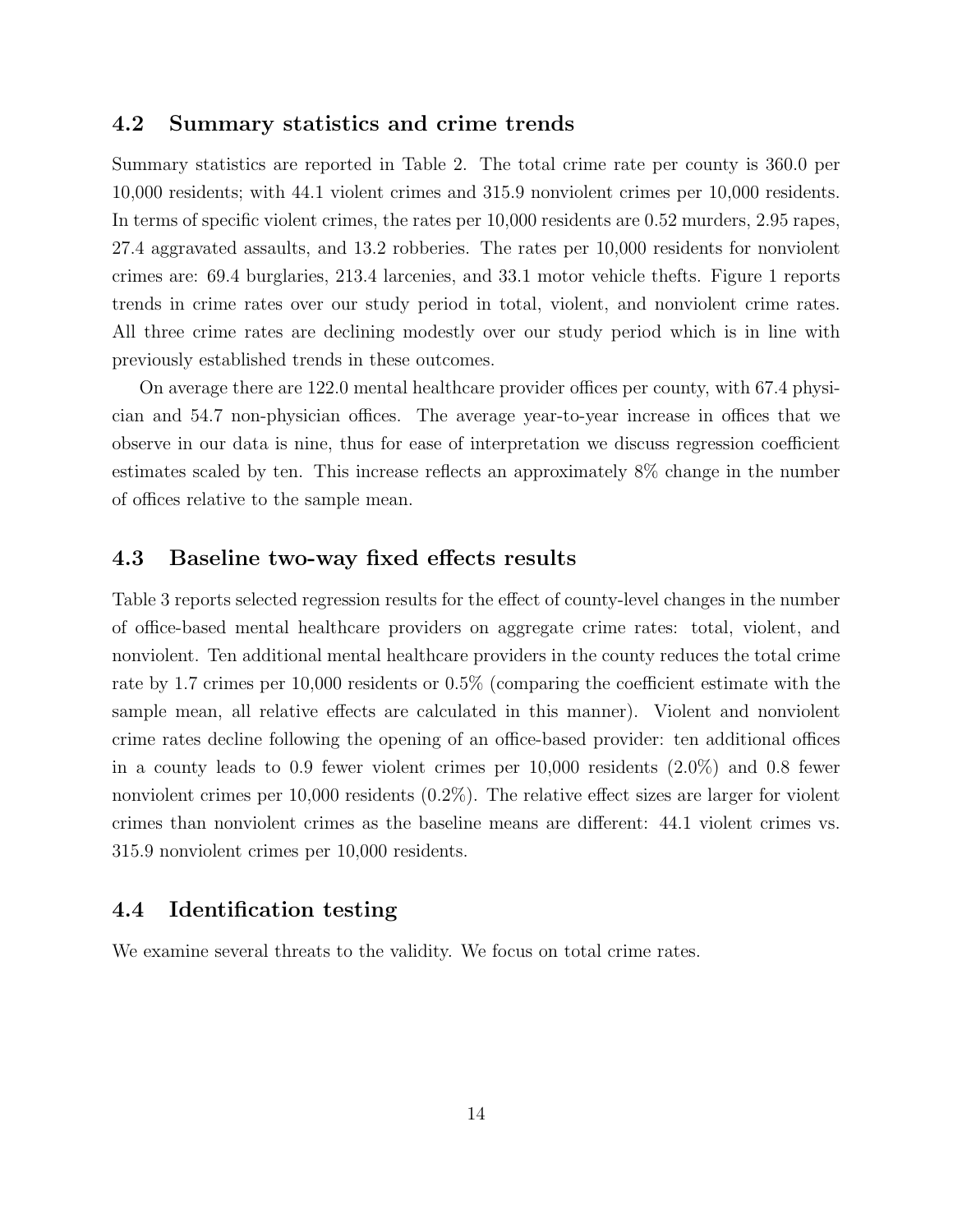#### 4.4.1 Parallel trends

We first explore the ability of our data to satisfy parallel trends. An obvious concern is that our findings reflect reverse causality: changes in mental illness lead to changes in the number of offices. Such reverse causality, if present, could lead to a violation of parallel trends. We note that we focus on crime and do not expect that increases in crime will influence the number of offices in a county directly. Further, we lag offices by one year, which should mitigate reverse causality concerns. However, we test parallel trends in two ways.

First, we estimate an augmented version of Equation 6 that includes two leads in the number of mental healthcare offices, the contemporaneous number of offices, and two lags in the number of offices, i.e., a distributed lag model (Swensen, 2015; Bondurant et al., 2018). Results indicate that crime rates are unaffected by future levels of office-based mental healthcare and only the one year lag is statistically distinguishable from zero, which provides suggestive evidence that the findings are not affected by reverse causality (Table 4).

Second, following Cengiz et al. (2019), who study a continuous treatment variable – the minimum wage – as we do, and estimate a 'local' event study. We locate a set of 'local' events which are defined as an increase in the number of offices in a county. We define local events as occurring in counties that experience such a change, and that (i) do not experience any change in the number of offices three years prior to the event and (ii) do not experience a change in the number of offices for three years after the event. We then select 'comparison' counties that do not experience any change in offices for this seven year 'event window.'<sup>8</sup> Results show no evidence of differential pre-trends (Figure 2).

#### 4.4.2 Unobserved heterogeneity

While the state by year fixed effects addresses state-level confounders that could affect crime and the number of offices (e.g., resident preferences), we next probe the extent to which both changes in the number of offices and crime respond to a third county level confounder. We assess whether the number of office-based mental healthcare providers are predicted by our county-level covariates which could also predict crime (Pei et al., 2018). We find that the number of mental healthcare offices is predicted by the poverty rate and share of the county that is young and female (Table 5).

In addition to allowing a test of the CIA, the balance testing reported in (Table 5) also offers us an opportunity to examine what factors, not captured by county fixed-effects

<sup>8</sup>Seven years includes the three years pre-event, year of the event, and three years post-event.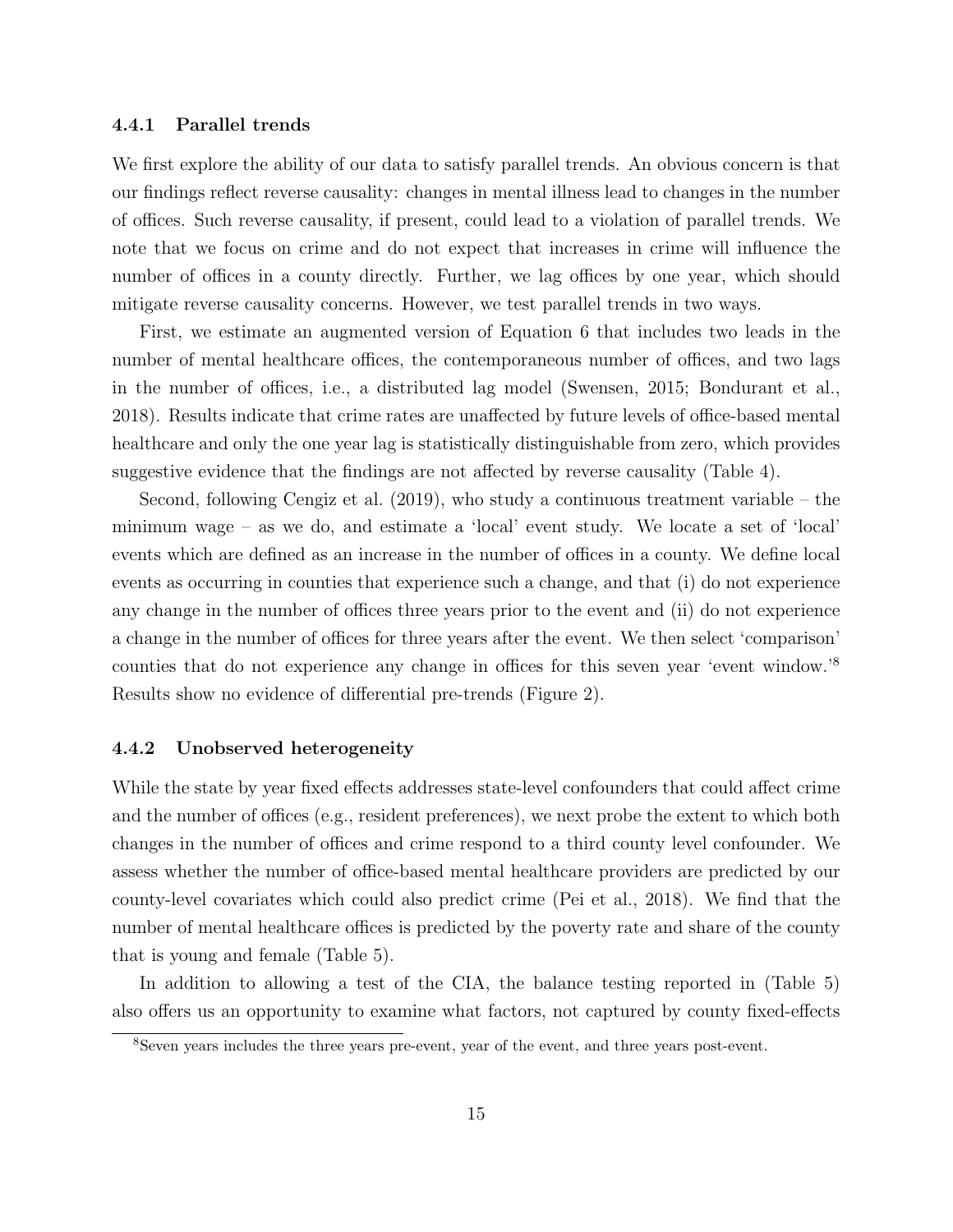and state-by-year fixed effects, can explain our source of variation. We observe that higher poverty rates are associated with fewer offices while the share of females ages 18-64 is positively correlated with the number of offices. The former suggests that relative income is important and demographics are as well.

Second, we explore the sensitivity of our estimates to different sets of control variables in the spirit of Altonji et al. (2005). We initially estimate a model with no time-varying controls (i.e., including only fixed-effects), and then sequentially add in each county-level control, reestimate Equation 6, and report the relevant coefficient estimate (Table 6). Coefficient estimates are stable as we add controls and 95% confidence intervals overlap substantially.

While we would prefer to observe full balance in terms of our covariates across counties with different levels of treatment intensity, reassuringly the effect of office-based mental healthcare on crime remains largely unchanged if we include, or do not include, covariates for which there may be imbalance.

#### 4.4.3 Program-induced migration

A third treat to validity is program-induced migration (Moffitt, 1992). In our context, for example, the opening of an office in a county may prompt individuals to move out of or into that county. We test for this behavior using data on past-year cross-county migration information available in the Current Population Survey (CPS) 1999-2014 (King et al., 2020). Specifically, we construct cross-county migration rates in each county and regress that outcome on the lagged number of office-based mental healthcare providers using Equation 6. We note that sample sizes are smaller than our main sample due to privacyrelated suppression in the CPS. Results reveal no evidence that changes in the number of office-based mental healthcare providers influences such migration (Table 7).

#### 4.4.4 Falsification

Finally, we conduct placebo testing. We randomly re-assign the office variable across counties and re-estimate our Equation 6 100 times, generating 'placebo estimates.' In particular, the randomization re-shuffles each cell (i.e., county-year) independently across counties and across years. If we are indeed capturing a 'true' effect of access to office-based mental healthcare, and not some other unobserved factor, we would expect our main estimate to be an outlier relative to all placebo estimates. We are unaware of any other factor that followed the same roll-out over U.S. counties. Our main coefficient estimate is an outlier from the placebo coefficient estimates (Figure 3).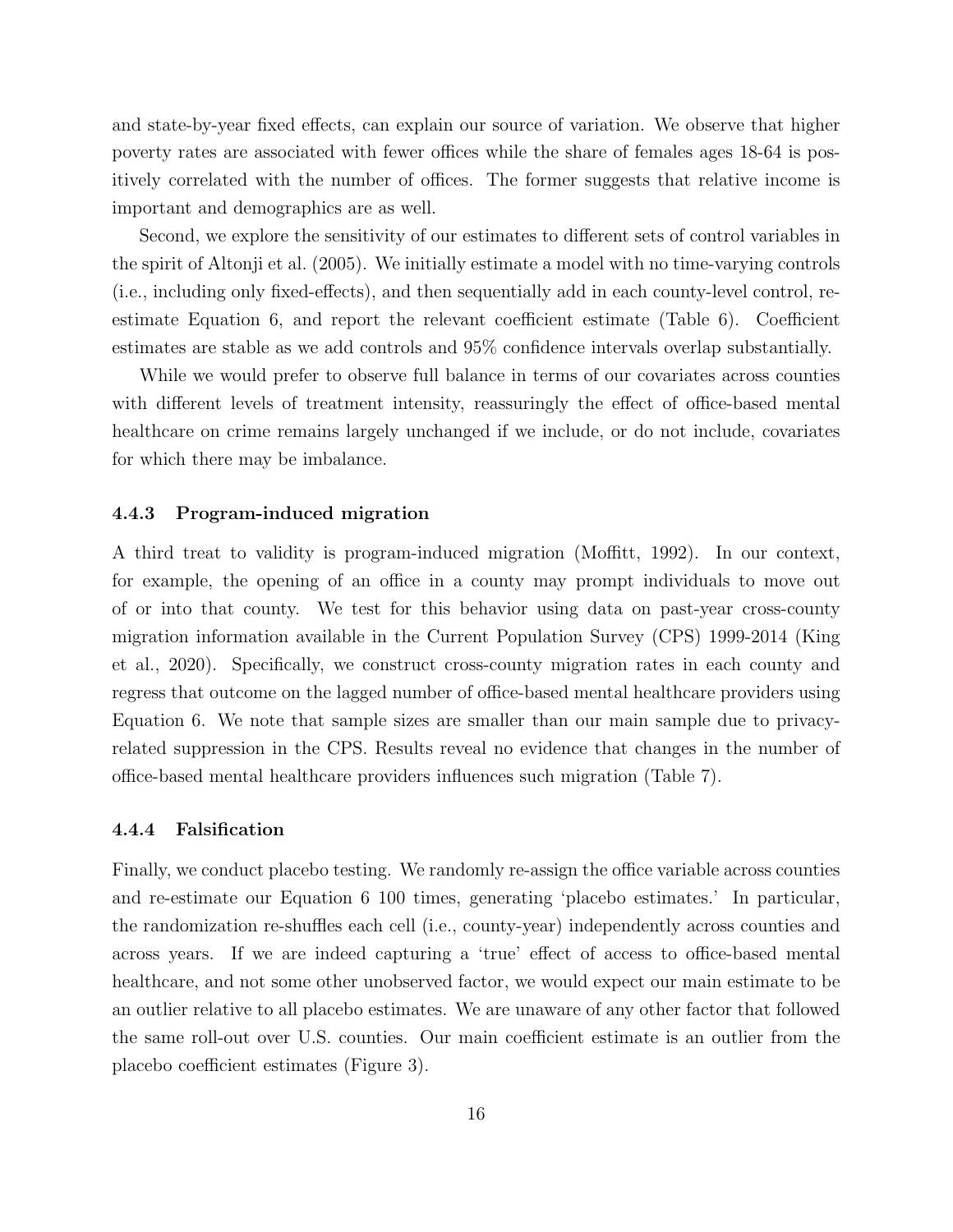#### 4.4.5 Assessment of validity

We view these analyses as suggesting that a violation of parallel trends, reverse causality, unobserved heterogeneity, program-induced migration, or some other factor that followed the same staggered roll-out across counties as our office variable do not drive our findings.

### 4.5 Evidence on the first stage

The mechanism through which we expect that changes in local access to office-based mental healthcare lead to changes in crime is mental illness: additional office-based mental healthcare offices in a county allow more patients to receive care which, in turn, should reduce mental illness and crime. We test this hypothesis using data from several different sources. To study treatment, we follow Tefft (2011) and use Google search data (the Google Index), in particular we examine key words that suggest the search is related to office-based mental healthcare treatment. The Google Index captures the relative popularity of a search term, the index is computed as the quotient of the number of searches for any particular term divided by the total searches with the researcher-specified geographic area and time period. The Google Index ranges from zero to 100. Google data scientists conduct some data cleaning prior to releasing the data to researchers: low volume searches are assigned a zero value, duplicate searches are eliminated, and searches that involve special characters are removed.<sup>9</sup> These data are commonly used in economic studies (Tefft, 2011; Beheshti, 2019; Chalfin, Danagoulian, & Deza, 2019; Doleac & Mukherjee, 2019; Borup, Christian, & Schütte, 2020).

We generate Google search trends for each state and year separately over our study period, while ideally we would prefer to measure searches at the county-year level, such data have substantial missingness and thus meaningful analysis are not possible (full details available on request). Thus, we note that there may be some measurement error in the definition of the healthcare market. We include the following search terms: clinical psychologist, psychiatrist, psychoanalyst, psychologist, psychotherapist, and social worker. We select these search terms as the overlap with the type of healthcare providers likely to work in the office-based settings we measure in the CBP. Results, reported in Table 8 Column 1, suggest that searches for office-based mental healthcare providers increase as the number of offices rises. This pattern of results is in line with the hypothesis that as access increases in the local healthcare market, likely patients search online to learn more about such providers. This behavior suggests that patients become more interested in treatment and, in turn, take-up treatment.

<sup>9</sup>Please see the Google website for full details: https://support.google.com/trends/answer/4365533?hl=en (last accessed July 18, 2020).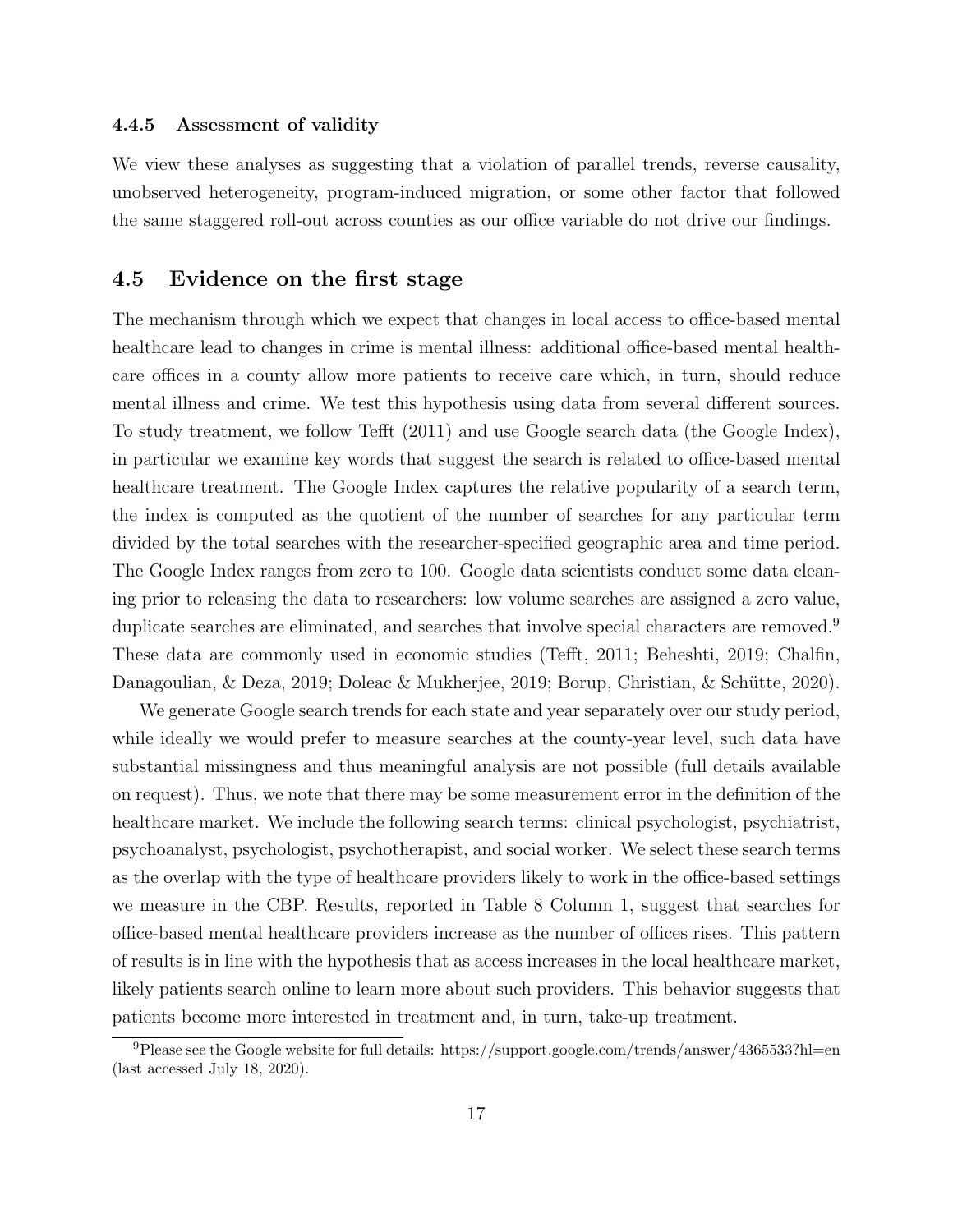Next, we consider measures of mental illness. To do so, we draw data on suicides from the Centers for Disease Control and Prevention's Public Use National Vital Statistics System (NVSS) Underlying Cause of Death public use files (ICD-10 codes U03, X60 to X84, and Y87.0). Cells with less than ten deaths are suppressed for privacy by the data provider. We therefore impute a value of five for such cells but results are robust to imputing a value of zero (lowest possible value) and nine (highest possible value). We convert the deaths to annual rate per 10,000 adults. We also use data on adults (18+) meeting diagnostic criteria for any mental illness (AMI) in the public use NSDUH state-level averages; unfortunately public data are not available at the county-level and thus we likely mis-characterize the market in which individuals seek care. We find that an additional ten offices in a county and state reduces the suicide rate by 0.4% and AMI rate by 0.1% (Table 8 Columns 2 and 3).

Collectively, we view our analysis of Google Index, NVSS, and NSDUH to support our hypothesized causal pathway from changes in mental healthcare providers to crime. That is, as the number of office-based mental healthcare providers in the local area increases, treatment uptake rises and mental illness improves.

### 4.6 Cost-adjusted crime rates

Our results treat the crimes equivalently in the sense that one additional homicide and one additional burglary are considered identically. This assumption is not likely true as different crimes are more and less costly in terms of criminal justice system and victim costs. Chalfin and McCrary (2018) point out that the benefits from reductions in property crime are not sufficient to justify the expense of additional police officers. Alternatively, even relatively small reductions in violent crimes are sufficient to justify additional investments. Given heterogeneity in costs, we next estimate a cost-adjusted version of our main regression model following Chalfin and McCrary (2018).

Accounting for differences in social costs across crime types does not qualitatively alter our main findings (Table 9). An additional ten offices per county leads to a 2.1% reduction in the expected cost of total crimes per capita, a 2.2% reduction in the expected cost of violent crime per capita, and a 0.9% reduction in the expected cost of nonviolent crime per capita. We note that relative effect sizes are larger after adjusting for crime costs.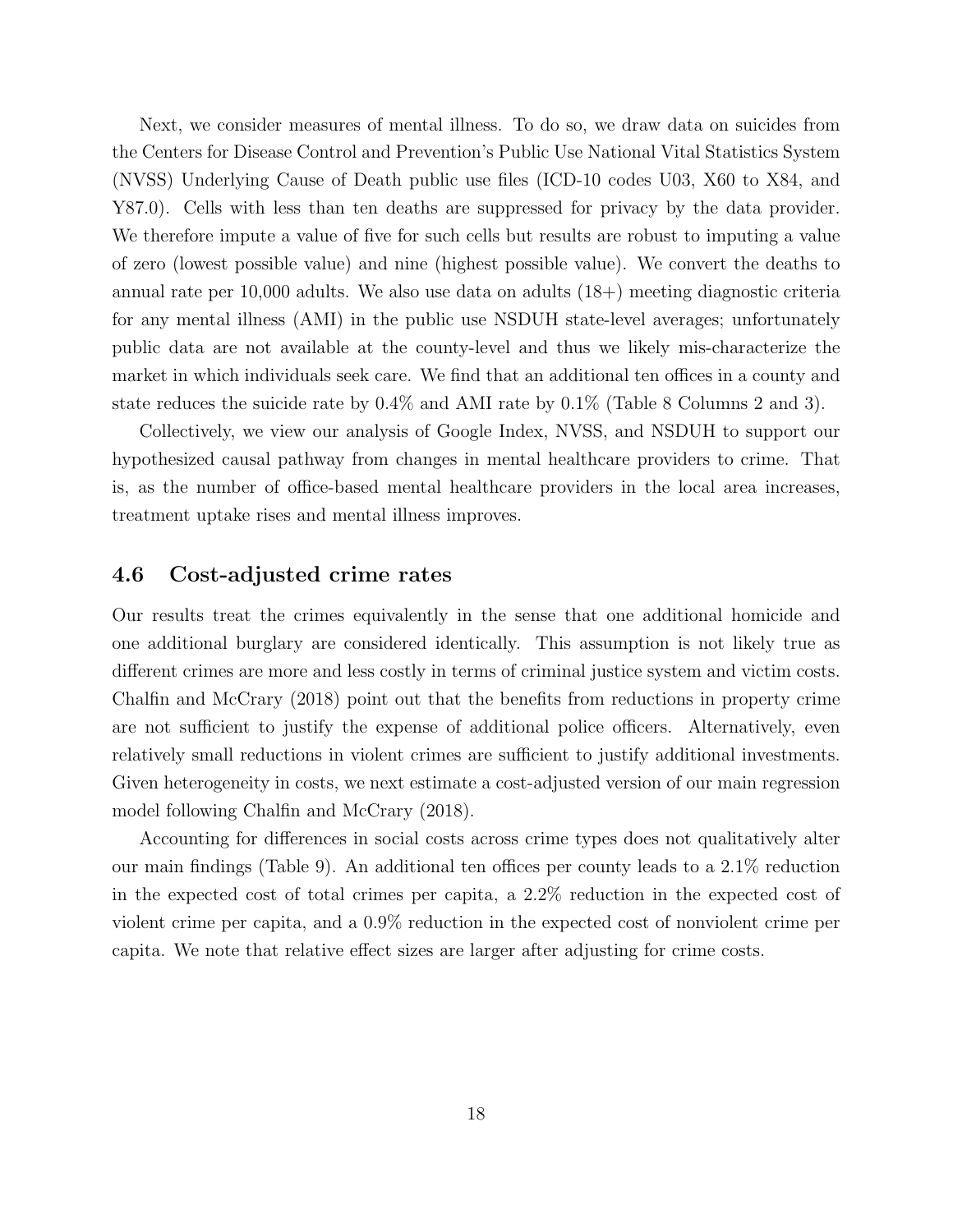### 4.7 Heterogeneity

#### 4.7.1 Heterogeneity by type of crime

We consider broad categories of violent and non-violent crime, but these groupings may mask differences in the responsiveness to treatment. We examine heterogeneity by specific types of violent and non-violent crimes (Tables 10 and 11) to allow for differential responsiveness to treatment. In terms of violent crimes, an additional ten offices in a county reduces murder rates by 2.5%, aggravated assault rates by 2.2%, and robbery rates by 2.0%. Turning to nonviolent crimes, rates of burglaries and motor vehicle thefts decline by 0.3% and 1.8% respectively when the number of offices in a county increases by ten.

#### 4.7.2 Heterogeneity by mental healthcare providers

We replace overall mental healthcare provider offices with two variables that separately consider offices of physicians and offices of non-physicians. The two providers types deliver somewhat distinct types of treatment which may have differential effects on crime. For instance, physicians are better able to prescribe medications (i.e., generally only those providers holding an MD or DO can prescribe medications) than non-physicians.<sup>10</sup> Medications have known side effects (e.g., aggression, lethargy) which may increase the propensity to commit crime or of victimization. Non-physicians rely more on non-medication forms of treatment (e.g., cognitive behavioral therapy, group therapy, and family therapy). Further, non-physicians (e.g., social workers) are more likely to provide support or 'wrap-around' services such as education assistance, employment, and social service. The profile of the marginal patient seeking care with a physician and non-physician may also differ, leading to differential effects on crime. Although the CBP has limited information on the number of employees working in an establishment,<sup>11</sup> the offices of non-physicians are larger than physician offices  $(1.7 \text{ times})$ suggesting that these offices have differential scope to treat patients.

Our findings appear to be driven by non-physicians (Table 12). Coefficient estimates on the number of physician offices, while not precise, carry positive signs. On the other hand, the coefficient estimates on the non-physicians are similar to our main findings: an additional ten non-physician offices reduces total crime rates by 0.6%, violent crime rates by 2.4%, and

<sup>10</sup>We note that psychiatric nurse practitioners can potentially prescribe medications. Such providers could be listed under the non-physician code but we suspect that most are coded as 621399 (offices of all other miscellaneous health practitioners). We do not consider this code as it includes a wide range of providers, most unrelated to mental healthcare (e.g., denturists, dietitians, midwives).

 $11$ Over 70% of the employment data is imputed and the data lack any employee job details.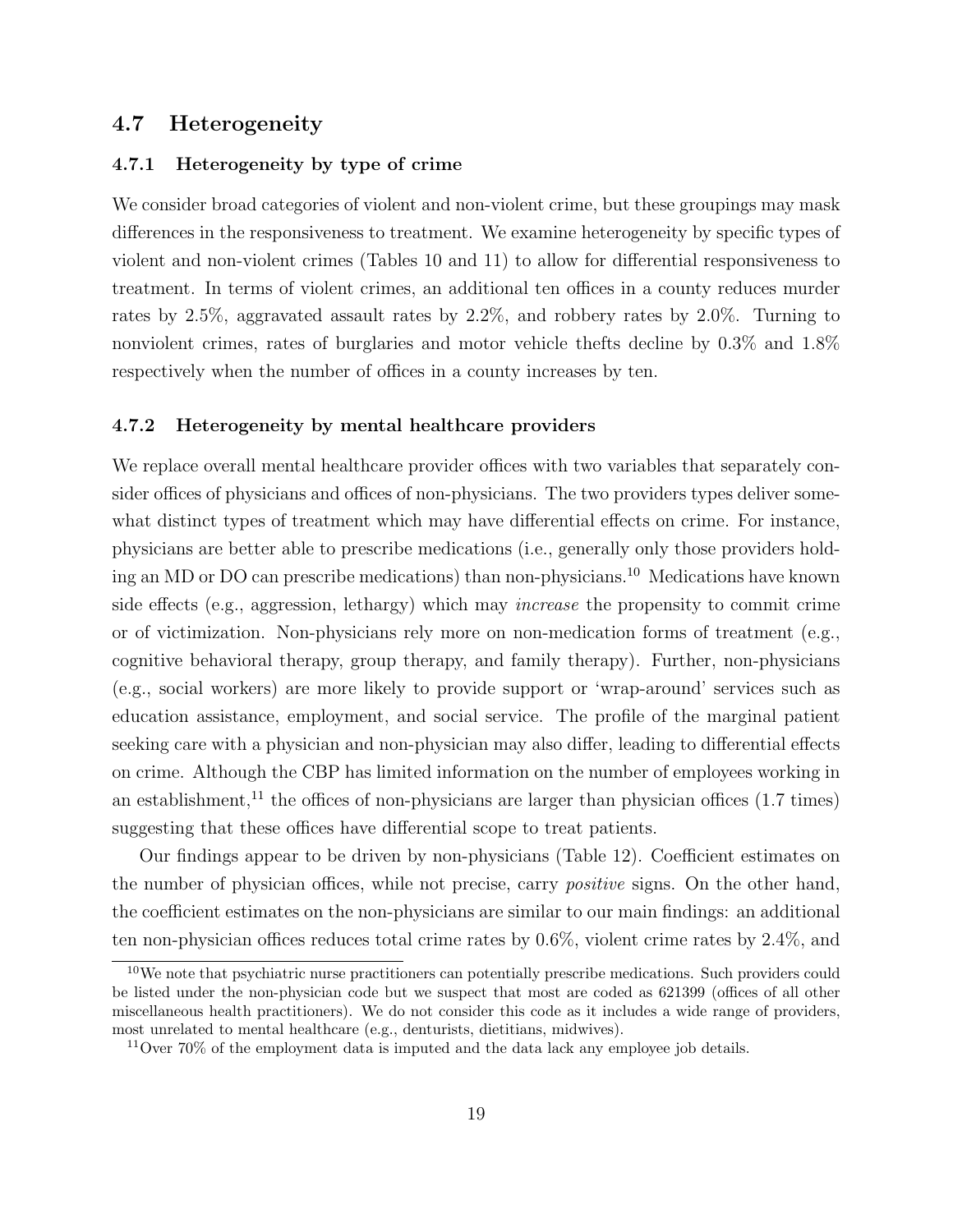nonviolent crime rates by 0.4%.

In the bottom panel of Table 12, we include an interaction term between the two provider types in the regression model. While the main effects are not appreciably different (the main effects for non-physicians are large but 95% confidence intervals overlap with the confidence interval associated with the comparable estimate in the non-interacted model), the interaction term is positive which suggests that there may be declining marginal productivity for non-physicians as the number of physicians increases. We note that the interaction term coefficient estimate is not precise in the violent crime specification.<sup>12</sup>

#### 4.7.3 Heterogeneity by baseline county demographics

Counties may experience differential effects of office-based mental healthcare providers based on their characteristics. For example, more urban areas may have more opportunities for crime (e.g., greater homeless populations) and may therefore receive greater benefit from additional offices, on the other hand such localities may have higher poverty rates and thus individuals maybe less likely to receive care in the settings we study. Further, high crime areas may have more individuals who could benefit from treatment in terms of reducing crime. Finally, higher income areas may have the financial resources to receive mental healthcare treatment, but may also be less likely to have residents that commit crimes.

To explore these possibilities, we examine heterogeneity by county-level characteristics (all measured in 1998, thus prior to our study period): (i) population density proxied by the population per square mile of land area,<sup>13</sup> (ii) total crime rates, and (iii) personal income. We note that the total sample size of the sub-samples is less than our overall sample size, we lose sample because we do not rely on a balanced panel of counties.

The effect of office-based mental healthcare provider offices appears to be larger in counties with lower population density; indeed coefficient estimates are more precisely estimated and larger in less dense population areas (Table 13). Table 14 reports coefficient estimates for counties with above and at/below the mean total crime rate. While the coefficient estimates differ in absolute size, the relative effect sizes are similar. Finally, considering heterogeneity by average personal income (Table 15), coefficient estimates, both in absolute and relative terms, are larger among lower income counties. For instance, an additional ten office-based

 $12B$ ased on these findings, our results appear to be driven by non-physicians. We have re-estimated all regressions using only non-physicians to define our measure of local access to office-based mental healthcare. Findings are similar to those reported in the manuscript, but are somewhat larger in magnitude (although 95% confidence intervals overlap so we are reluctant to overstate differences). Results are available on request.

<sup>&</sup>lt;sup>13</sup>Population density is measured in 2000. We could not locate this information for 1998.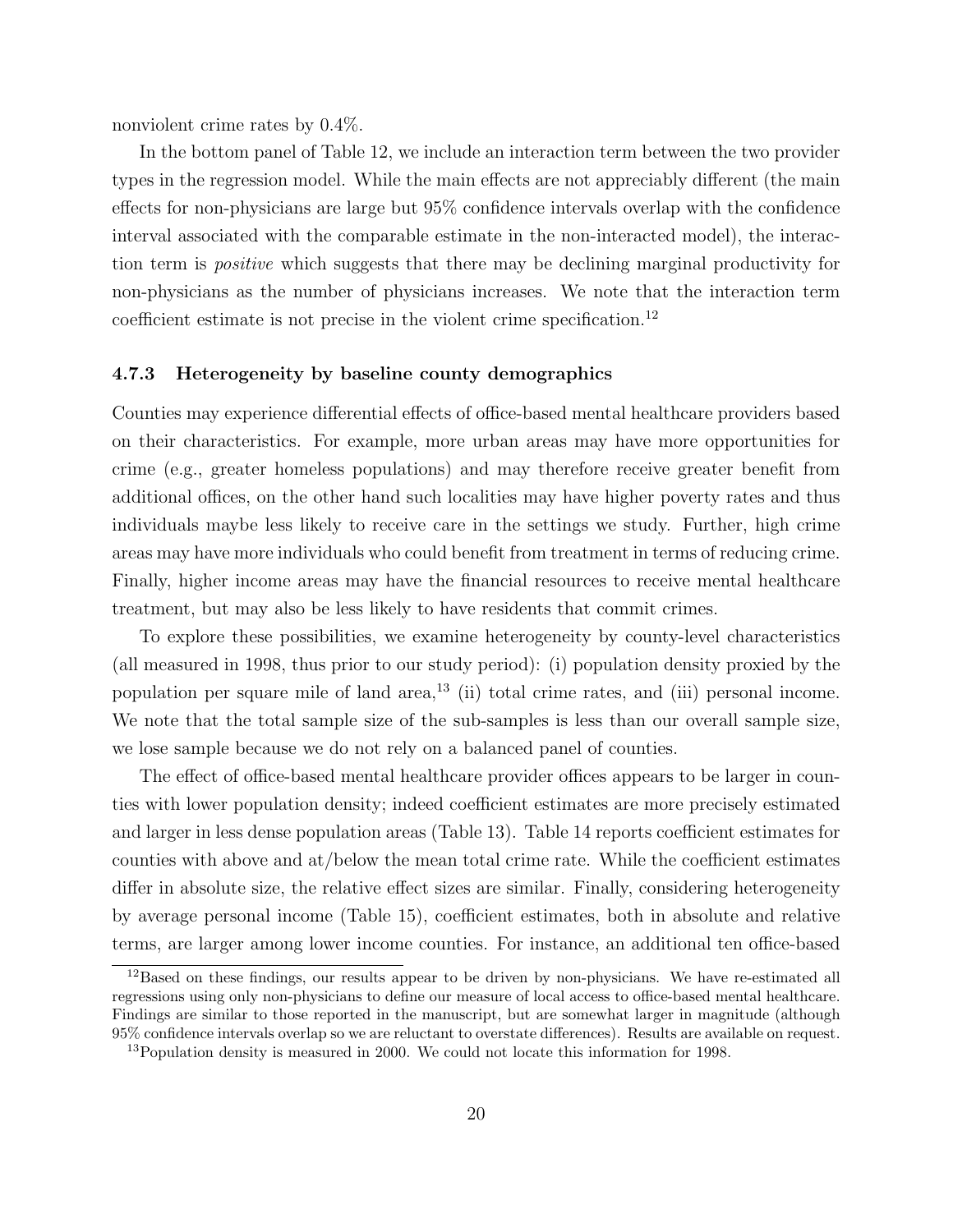mental healthcare providers reduces total crime rates by 0.29% in counties with incomes above the sample mean and 8.61% in counties with incomes at or below the sample mean. We note that while coefficient estimates differ across some sub-samples, many of the 95% confidence intervals overlap, thus we are reluctant to place too much emphasize heterogeneity by county-level characteristics.

## 5 Robustness

We next report several sensitivity analysis. First, we estimate different specifications and samples. We remove population weights, exclude state-by-year fixed-effects, estimate a firstdifference model, examine crime counts, apply an inverse hyperbolic sine to the crime rates, and control for general physicians to capture broader access to healthcare (Appendix Table A1).<sup>14</sup> We exclude counties with no office-based mental healthcare providers, exclude years in which the ACA was effective (2010-2014), and use the Quarterly Census of Employment and Wages to construct our office count (Appendix Table  $A2$ ).<sup>15</sup> We also aggregate the data to the state and core-based statistical area (CBSA) (Table A3), and we use a quadratic in the number of offices (Table A4).

## 6 Discussion

In this study we provide the first evidence on the effect of office-based mental healthcare local access on crime. Our findings suggest that increases in office-based mental healthcare providers reduce crime rates. An additional ten mental healthcare provider offices in a county leads to a 0.5% reduction in the overall county crime rate. We provide evidence that mental illnesses decline as the number of office-based mental healthcare increases within a county, suggesting that crime declines are driven by improved mental health.

These findings suggest that increasing access to office-based mental healthcare providers have positive, albeit modest, spillover effects to crime. The magnitude is reasonable given

<sup>&</sup>lt;sup>14</sup>We lose some precision in the total and non-violent crime specifications when we include general physicians in the regression model. We suspect that the drop in precision is attributable to collinearity between the healthcare variables. The correlation is over 0.95.

<sup>&</sup>lt;sup>15</sup>We prefer the CBP for the following reasons. (i) We can use data beginning in 1999 in CPB vs. 2002 in QCEW. (ii) CBP is more commonly used in the related literature and we wish to facilitate comparison. (iii) The QCEW does not include proprietors and therefore likely under-counts many of the providers that we seek to study (https://www.bls.gov/cew/overview.htm; last accessed July 18th, 2020). (iv) CBP excludes most establishments with government employees but this restriction does not pose a problem when studying office-based mental health providers as these providers are generally not government-owned.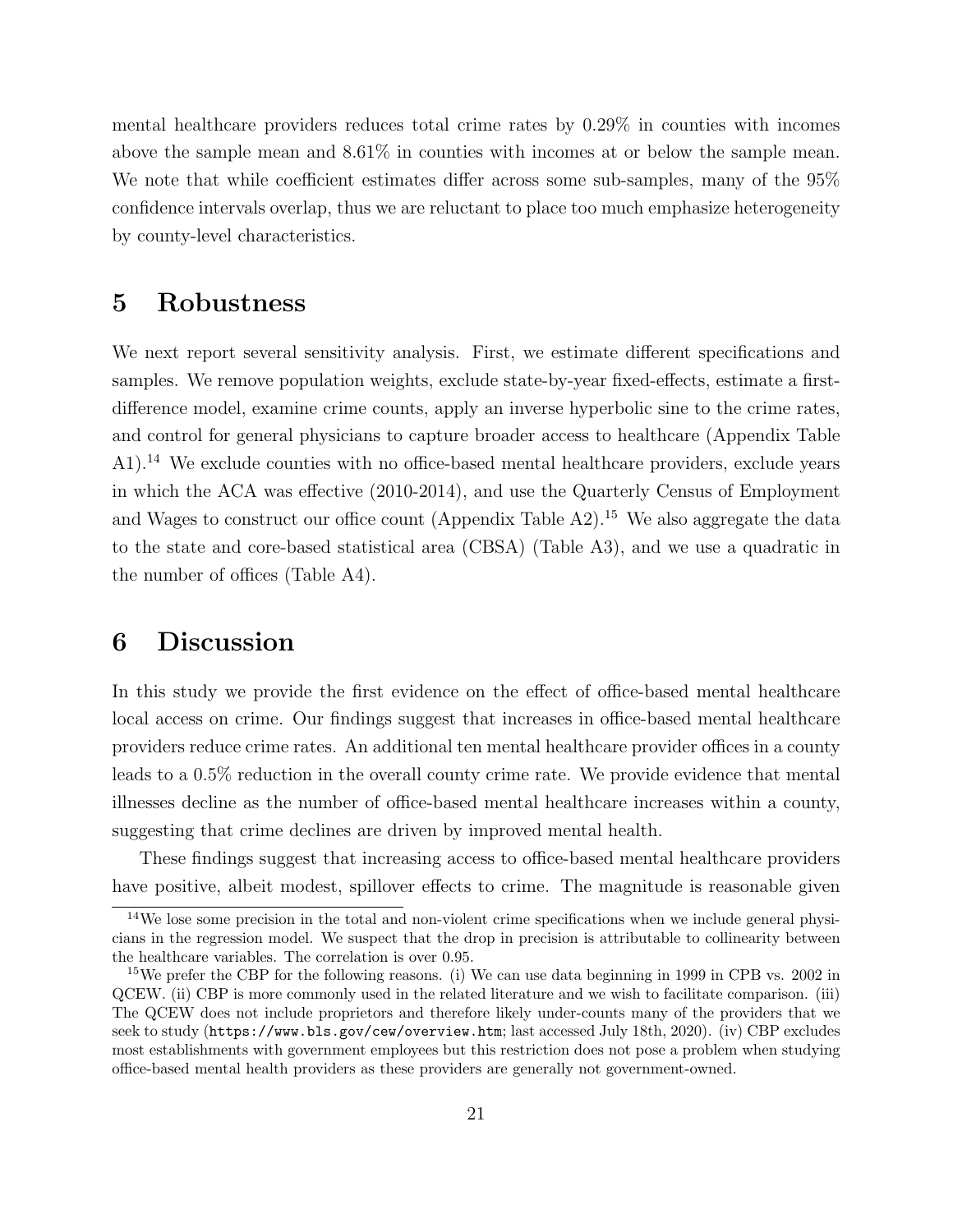our hypothesized complier: a patient whose mental illness can be effectively treated in officebased settings. The costs of crime to society are extremely high, thus even modest declines in the number of crimes may be valuable. For instance, the value of one averted murder is \$10.9M (McCollister et al., 2017).<sup>16</sup> Policymakers seeking to reduce crime may wish to consider enhanced investments in this modality of mental healthcare, for instance, subsidies or tax credits to mental healthcare providers who open in areas with high crime rates.

Our study has limitations. We consider only one dimension of mental healthcare treatment access: the number of office-based providers in a county. Also, our estimates have an intent-to-treat (ITT) interpretation. While the ITT is arguably informative from a policy perspective, information on the treatment-on-the-treated (TOT) estimate is also of interest.

Our study adds to a small but growing literature which suggests that supportive, rather than punitive, policies are effective in reducing crime related to behavioral health conditions. Wen et al. (2017) exploit changes in state Medicaid Health Insurance Flexibility and Accountability (HIFA) waivers to non-traditional populations (low-income, childless adults) that cover SUD treatment to study the effect of SUDs on crime. The authors document that improved access to SUD treatment through waivers reduces crime, in particular robbery, aggravated assault, and larceny. Using a similar identification to the one we employ, Bondurant et al. (2018) evaluate the extent to which expanding access to specialty SUD treatment facilities, measured by opening and closings of such facilities, affect crime. The authors show that the increased numbers of SUD treatment facilities in a county reduce violent and financially motivated crimes with the county, in particular murder. Overall, these studies suggest that expanding the behavioral healthcare workforce can have both direct health benefits and indirect crime-control benefits to society.

 $16$ Inflated by the authors to 2020 dollars using the Consumer Price Index.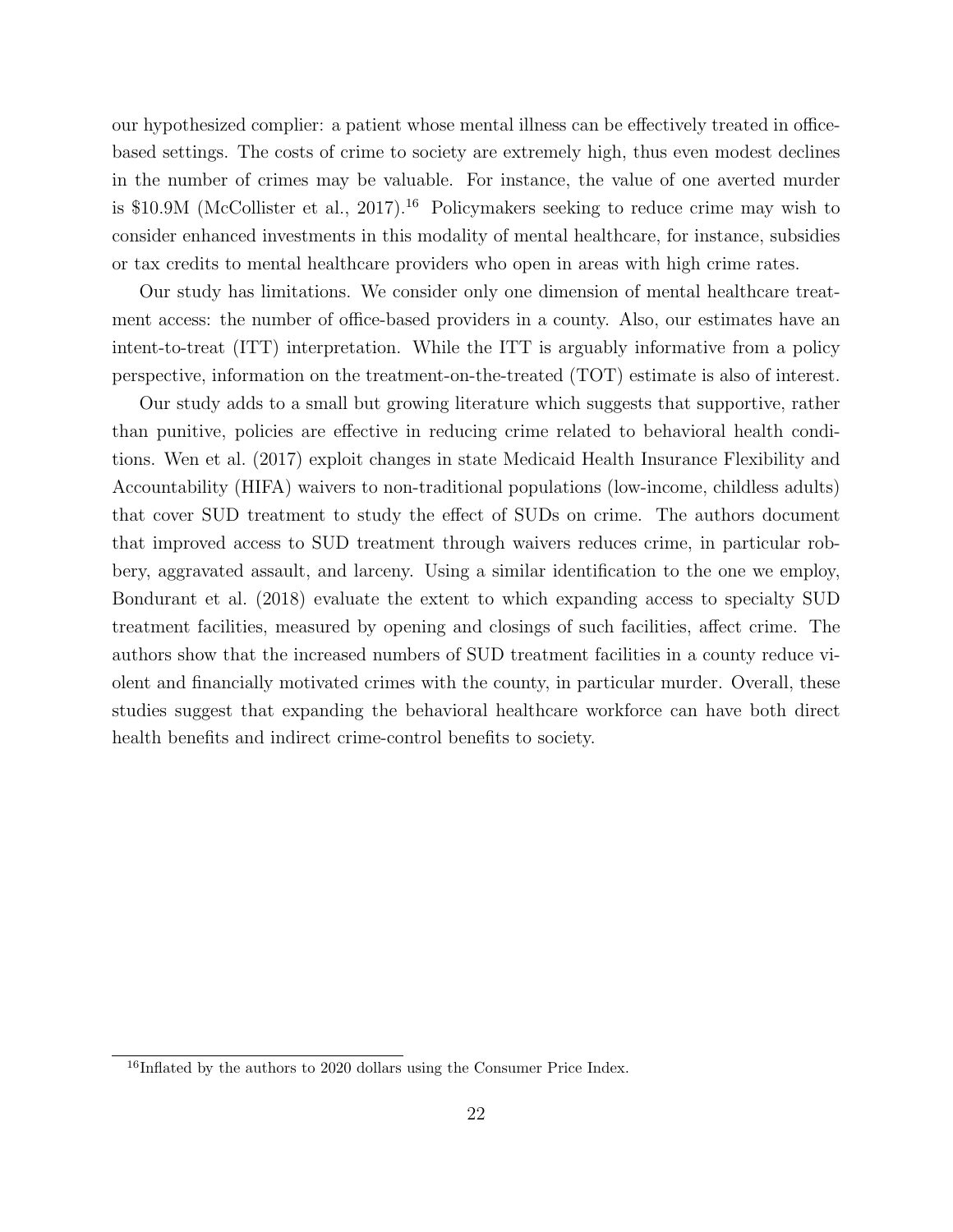| Sample:                         | Office-based mental healthcare | No mental healthcare |
|---------------------------------|--------------------------------|----------------------|
|                                 | in past year                   | in past year         |
| Panel A: Demographics           |                                |                      |
| $18-20$ years                   | 0.052                          | 0.057                |
| $21-25$ years                   | 0.086                          | 0.094                |
| $26-34$ years                   | 0.15                           | 0.16                 |
| $35+$ years                     | 0.71                           | 0.69                 |
| Male                            | 0.32                           | 0.51                 |
| Female                          | 0.68                           | 0.49                 |
| White                           | 0.80                           | 0.63                 |
| <b>Black</b>                    | 0.053                          | 0.13                 |
| Other race                      | 0.054                          | 0.082                |
| Hispanic                        | 0.091                          | 0.17                 |
| Less than high school           | 0.068                          | 0.14                 |
| High school                     | 0.19                           | 0.29                 |
| Some college                    | 0.26                           | 0.27                 |
| College degree                  | 0.48                           | 0.30                 |
| Work in the past week           | 0.60                           | 0.67                 |
| Any health insurance            | 0.93                           | 0.87                 |
| No health insurance             | 0.066                          | 0.13                 |
| Medicaid                        | 0.13                           | 0.11                 |
| Medicare                        | 0.21                           | 0.20                 |
| Private insurance               | 0.73                           | 0.67                 |
| Other insurance                 | 0.48                           | 0.35                 |
| Below federal poverty line      | 0.13                           | 0.15                 |
| Family income $<$ \$20 $k$      | 0.17                           | 0.18                 |
| Family income $5k - <$ \$50k    | 0.25                           | 0.31                 |
| Family income $$50k - $75k$     | 0.15                           | 0.17                 |
| Family income $> $75k$          | 0.42                           | 0.35                 |
| Panel B: Mental healthcare      |                                |                      |
| <i>treatment payment source</i> |                                |                      |
| $\overline{\text{Self-pay}}$    | 0.47                           |                      |
| Private insurance pay           | 0.48                           |                      |
| Medicare pay                    | 0.13                           |                      |
| Medicaid pay                    | 0.073                          |                      |
| Other pay                       | 0.100                          |                      |
| Free care                       | 0.038                          |                      |
| Observations                    | $2033\,$                       | 35221                |

Table 1: NSDUH demographics 2014

Notes: The data set is the NSDUH 2014. The unit of observation is a survey respondent. Observations are weighted by NSDUH-provided survey weights.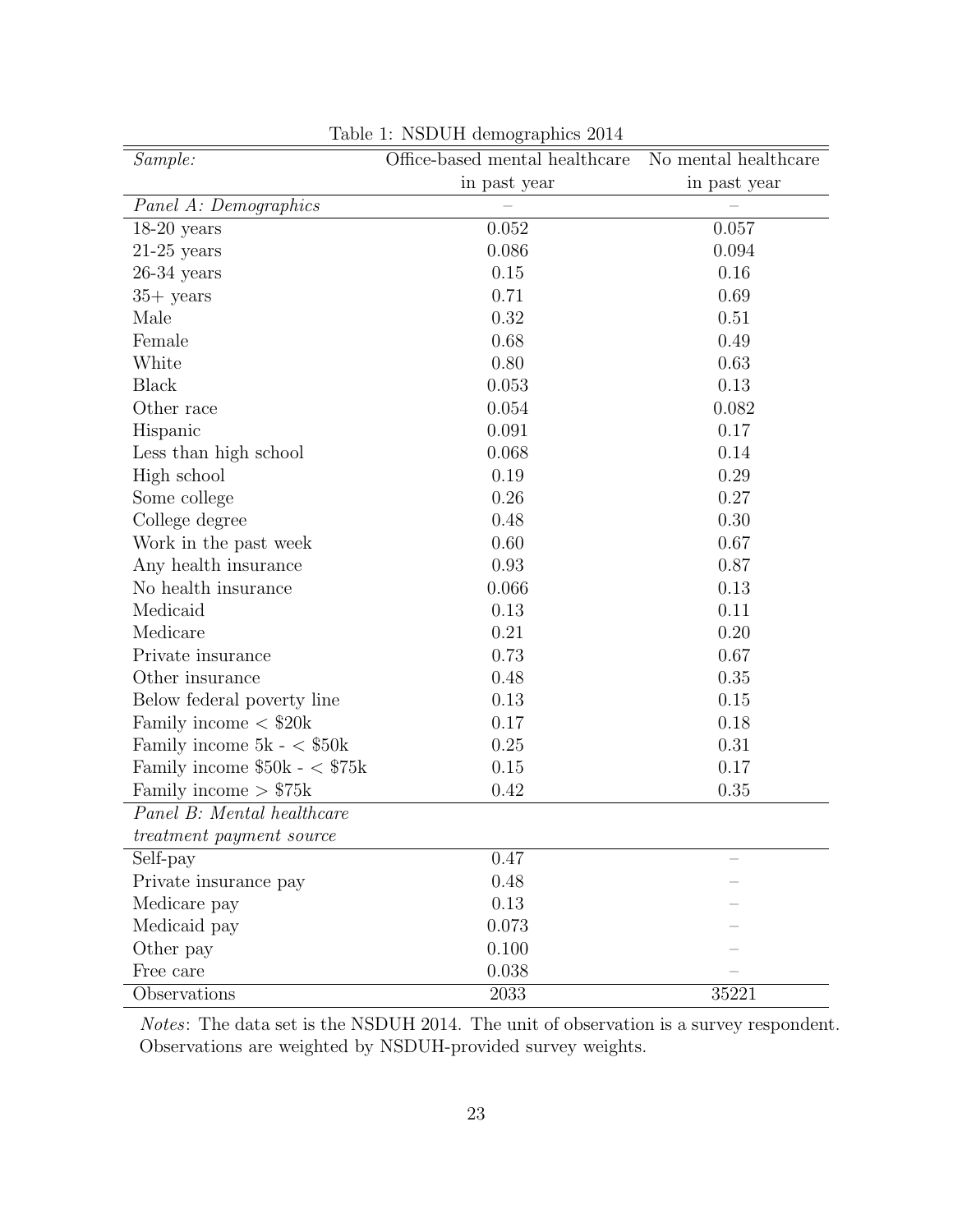| Variable:                                 | Mean/proportion |
|-------------------------------------------|-----------------|
| County crime rates per 10,000 residents   |                 |
| Total                                     | 360.0           |
| Violent                                   | 44.1            |
| Nonviolent                                | 315.9           |
| County mental healthcare provider offices |                 |
| Physicians & non-physicians               | 122.0           |
| Physicians                                | 67.4            |
| Non-physicians                            | 54.7            |
| County characteristics                    |                 |
| Per capita income                         | 43673.0         |
| Poverty rate                              | 13.9            |
| Unemployment rate                         | 6.45            |
| White                                     | 0.87            |
| African American                          | 0.13            |
| Population 0-17 years                     | 0.25            |
| Population 18-64 years                    | 0.63            |
| Population $65+$ years                    | 0.12            |
| Male                                      | 0.51            |
| Female                                    | 0.49            |
| Observations                              | 45577           |

Table 2: Summary statistics 1999-2014

Notes: The data set is the combined UCRC and CBP 1999-2014. Office-based mental healthcare providers are lagged one year. The unit of observation is a county in a state in a year. Observations are weighted by the population covered by the UCR data.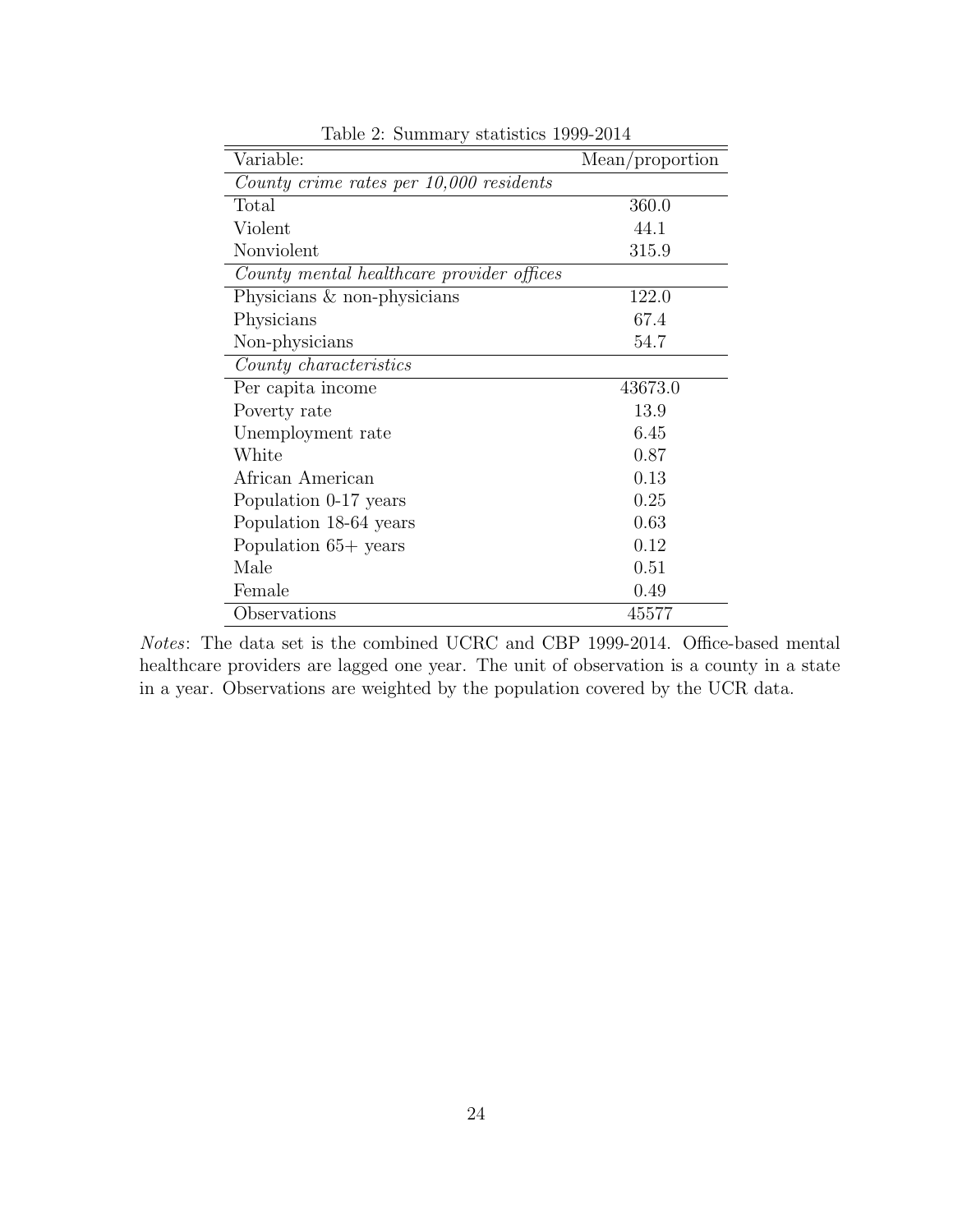| Outcome:                               | Total crime  |              | Violent crime Nonviolent crime |
|----------------------------------------|--------------|--------------|--------------------------------|
| Mean                                   | 360.0        | 44.1         | 315.9                          |
| Offices of mental healthcare providers | $-0.1674***$ | $-0.0886***$ | $-0.0788**$                    |
|                                        | (0.0421)     | (0.0078)     | (0.0400)                       |
| Observations                           | 45577        | 45577        | 45577                          |

Table 3: Effect of office-based mental healthcare providers on aggregate crime rates: 1999- 2014

Notes: The dataset is the combined UCRC and CBP 1999-2014. The unit of observation is a county in a state in a year. All models estimated with least squares and control for county characteristics (see Section 3.3), state-by-year fixed-effects, and county fixedeffects. Observations are weighted by the population covered by the UCRC data. Standard errors are clustered at the county level and are reported in parentheses. \*\*\*,\*\*,\* = statistically different from zero at the 1%,5%,10% level.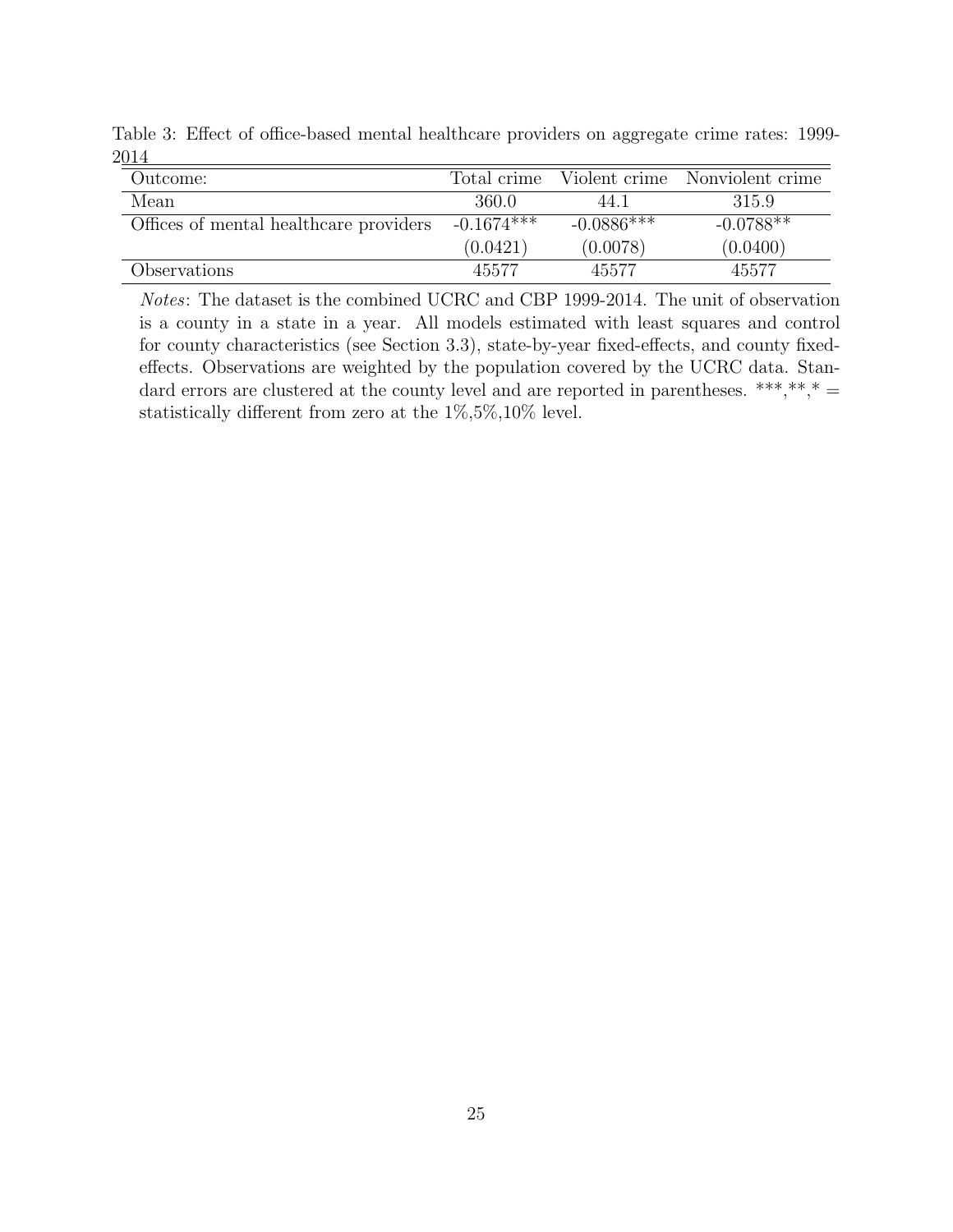Table 4: Effect of office-based mental healthcare providers on aggregate crime rates using a distributed lag model: 1999-2014

| Outcome:                                                | Total crime rate |
|---------------------------------------------------------|------------------|
| Mean                                                    | 357.0            |
| Two year lag in offices of mental healthcare providers  | $-0.0828$        |
|                                                         | (0.0736)         |
| One year lag in offices of mental healthcare providers  | $-0.1056**$      |
|                                                         | (0.0413)         |
| Contemporaneous offices of mental healthcare providers  | $-0.0327$        |
|                                                         | (0.0556)         |
| One year lead in offices of mental healthcare providers | $-0.0441$        |
|                                                         | (0.0452)         |
| Two year lead in offices of mental healthcare providers | 0.1056           |
|                                                         | (0.0941)         |
| <i>d</i> bservations                                    | 43180            |

Notes: The dataset is the combined UCRC and CBP 1999-2014. The sample size is smaller than the main sample as we lose one year of data by including leads and lags (CPB data are only available as of 1998 at the six-digit occupation coding level). The unit of observation is a county in a state in a year. All models estimated with least squares and control for county characteristics (see Section 3.3), state-by-year fixed-effects, and county fixed-effects. Observations are weighted by the population covered by the UCRC data. Standard errors are clustered at the county level and are reported in parentheses. \*\*\*,\*\*,\* = statistically different from zero at the  $1\%, 5\%, 10\%$  level.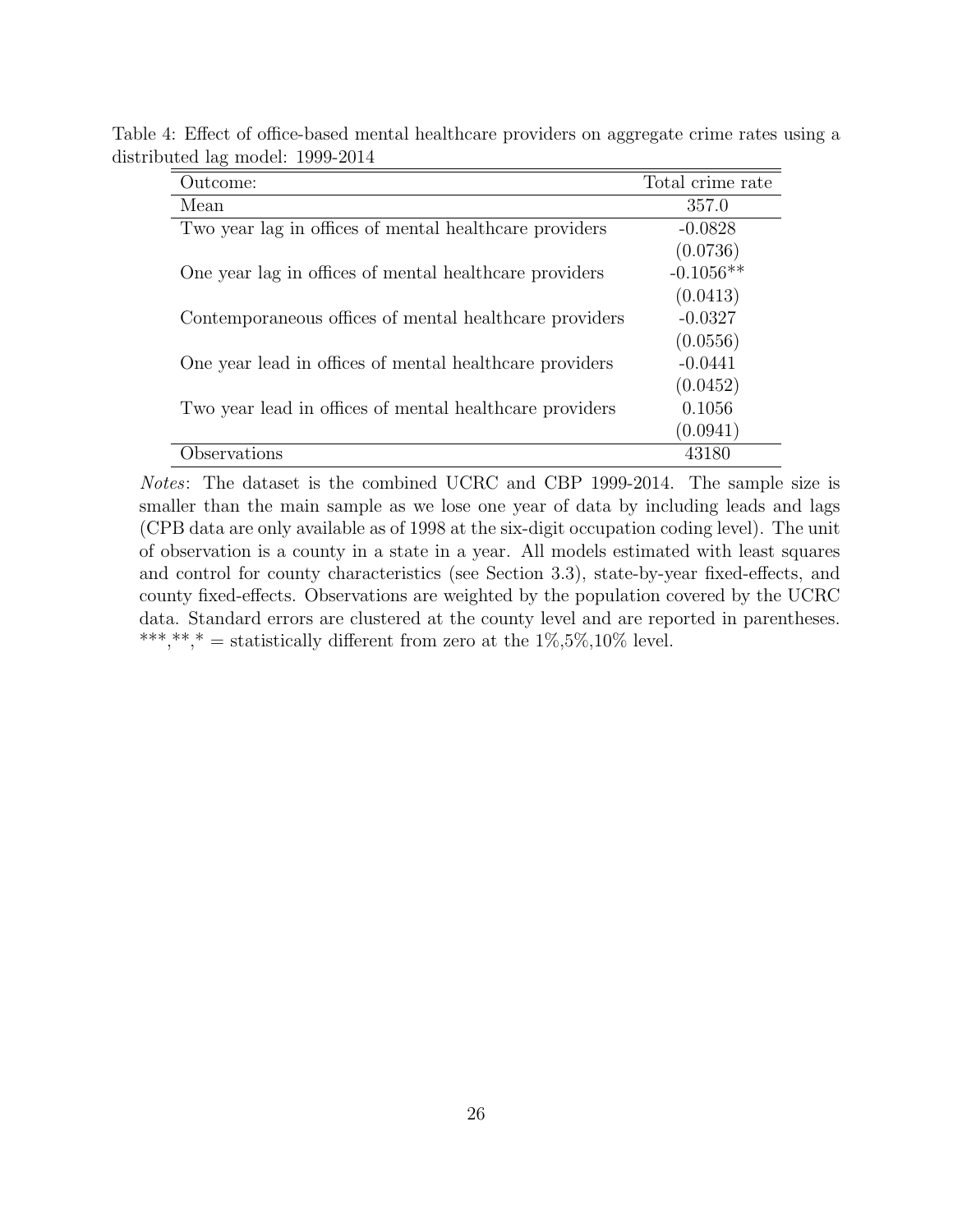| Outcome:                        | Offices of mental healthcare providers |  |  |
|---------------------------------|----------------------------------------|--|--|
| Mean                            | 122.0                                  |  |  |
| County-level controls           |                                        |  |  |
| Per capita personal income      | 0.0011                                 |  |  |
|                                 | (0.0008)                               |  |  |
| Poverty rate                    | $-1.8056*$                             |  |  |
|                                 | (1.0854)                               |  |  |
| Unemployment rate               | 0.8661                                 |  |  |
|                                 | (2.0935)                               |  |  |
| African American                | $-63.0616$                             |  |  |
|                                 | (113.4604)                             |  |  |
| Males 0-17 years                | $-171.8764$                            |  |  |
|                                 | (450.0190)                             |  |  |
| Females 0-17 years              | $-632.6301$                            |  |  |
|                                 | (889.9781)                             |  |  |
| Males 18-64 years               | 226.6462                               |  |  |
|                                 | (179.8463)                             |  |  |
| Females 18-64 years             | 1661.3863***                           |  |  |
|                                 | (610.7289)                             |  |  |
| $F$ -test of joint significance | 3.43                                   |  |  |
| $(p$ -value)                    | (0.0006)                               |  |  |
| Observations                    | 45577                                  |  |  |

Table 5: Effect of controls on number of mental healthcare provider offices: 1999-2014

Notes: The data set is the combined UCRC and CBP 1999-2014. Office-based mental healthcare providers are lagged one year. The unit of observation is a county in a state in a year. All models estimated with least squares and control for county characteristics, state-by-year fixed-effects, and county fixed-effects. Observations are weighted by the population covered by the UCRC data. Standard errors are clustered at the county level.  $95\%$  confidence interval is reported in parentheses. \*\*\*,\*\*,\* = statistically different from zero at the  $1\%, 5\%, 10\%$  level.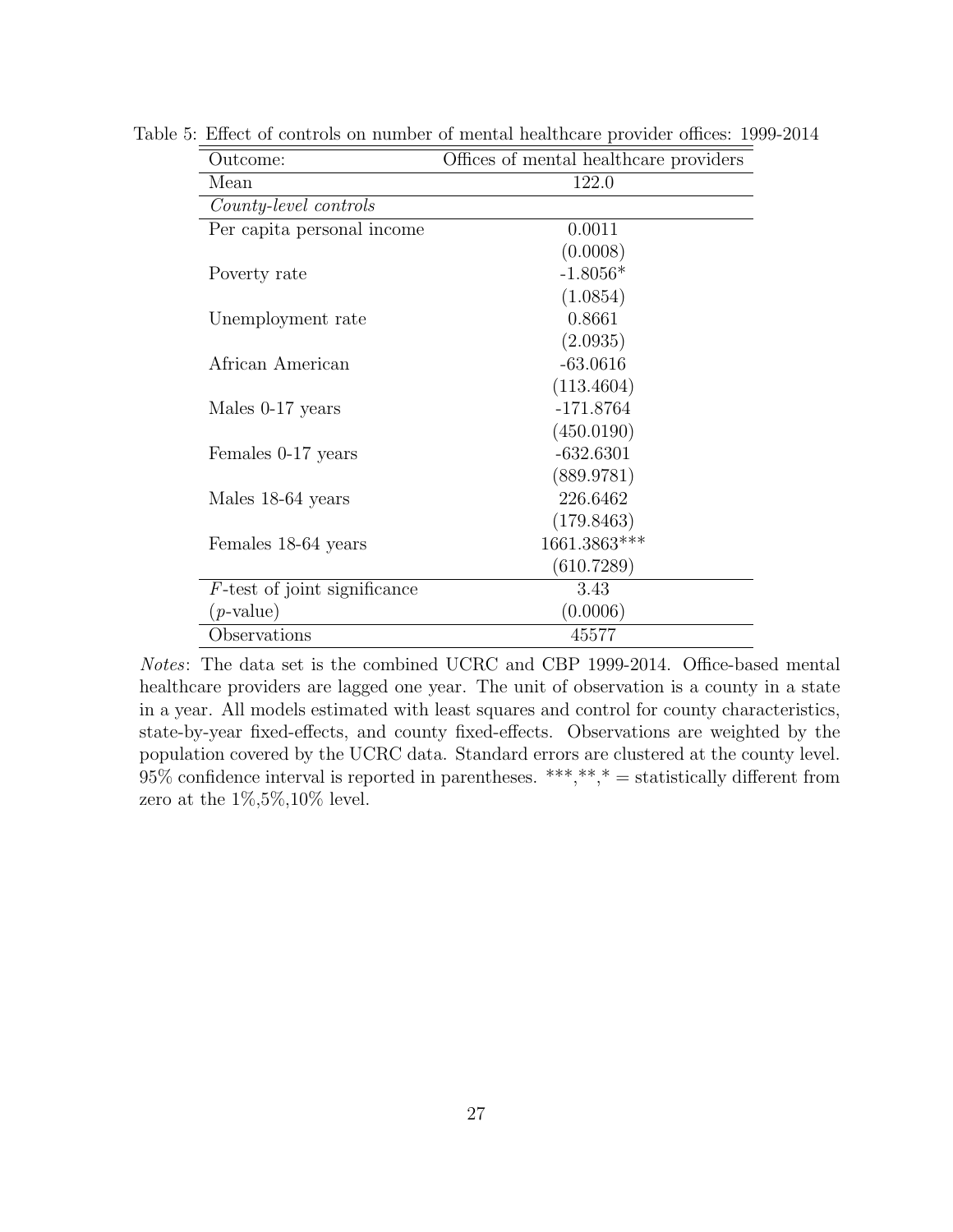| $\frac{1}{20110101}$ $\frac{1}{2011001001}$ $\frac{1}{2000}$ $\frac{1}{2011}$ |                          |
|-------------------------------------------------------------------------------|--------------------------|
| Outcome:                                                                      | Total crime rate         |
| Mean                                                                          | 360.0                    |
| Model includes fixed-effects only                                             | $-0.2011$ <sup>***</sup> |
|                                                                               | (0.0538)                 |
| Include county-level controls                                                 |                          |
| Added control variable: Per capita personal income                            | $-0.2116***$             |
|                                                                               | (0.0527)                 |
| Added control variable: Poverty rate                                          | $-0.2232***$             |
|                                                                               | (0.0503)                 |
| Added control variable: Unemployment rate                                     | $-0.2243***$             |
|                                                                               | (0.0495)                 |
| Added control variable: Share African American                                | $-0.2245***$             |
|                                                                               | (0.0498)                 |
| Added control variable: Age controls                                          | $-0.1971$ ***            |
|                                                                               | (0.0440)                 |
| Added control variable: Share female                                          | $-0.1674***$             |
|                                                                               | (0.0421)                 |
| Observations                                                                  | 45577                    |

Table 6: Effect of office-based mental healthcare providers on aggregate crime rates using different sets of control variables: 1999-2014

Notes: Each row reflects the coefficient estimated in a regression that includes the listed variable and all variables reported in the preceding rows. The data set is the combined UCRC and CBP 1999-2014. Office-based mental healthcare providers are lagged one year. The unit of observation is a county in a state in a year. All models estimated with least squares and control for county characteristics, state-by-year fixed-effects, and county fixed-effects. Observations are weighted by the county population. Standard errors are clustered at the county level and are reported in parentheses. \*\*\*,\*\*,\* = statistically different from zero at the 1%,5%,10% level.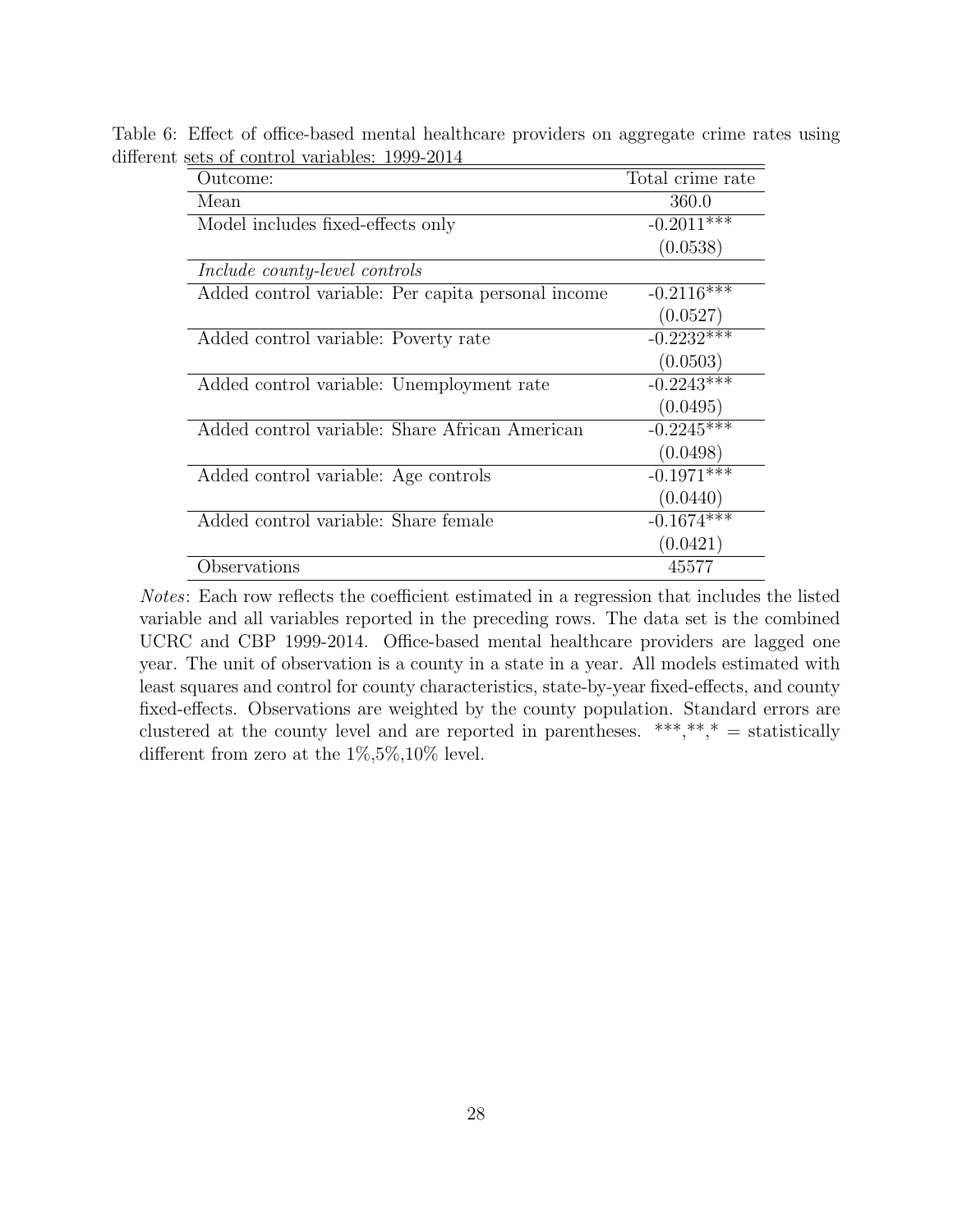| Outcome:                               | Past year cross-county migration rate |
|----------------------------------------|---------------------------------------|
| Mean                                   | 0.0430                                |
| Offices of mental healthcare providers | 0.0000                                |
|                                        | (0.0000)                              |
| Observations                           | 3953                                  |

Table 7: Effect of office-based mental healthcare providers on migration rates: 1999-2014

Notes: The data set is the combined ASEC-CPS and CBP 1999-2014. Office-based mental healthcare providers are lagged one year. The unit of observation is a county in a state in a year. The sample size is smaller than the main sample due to suppression of counties in the ASEC-CPS. All models estimated with least squares and control for county characteristics, state-by-year fixed-effects, and county fixed-effects. Observations are weighted by the county population. Standard errors are clustered at the county level and are reported in parentheses. \*\*\*,\*\*,\* = statistically different from zero at the 1%,5%,10% level.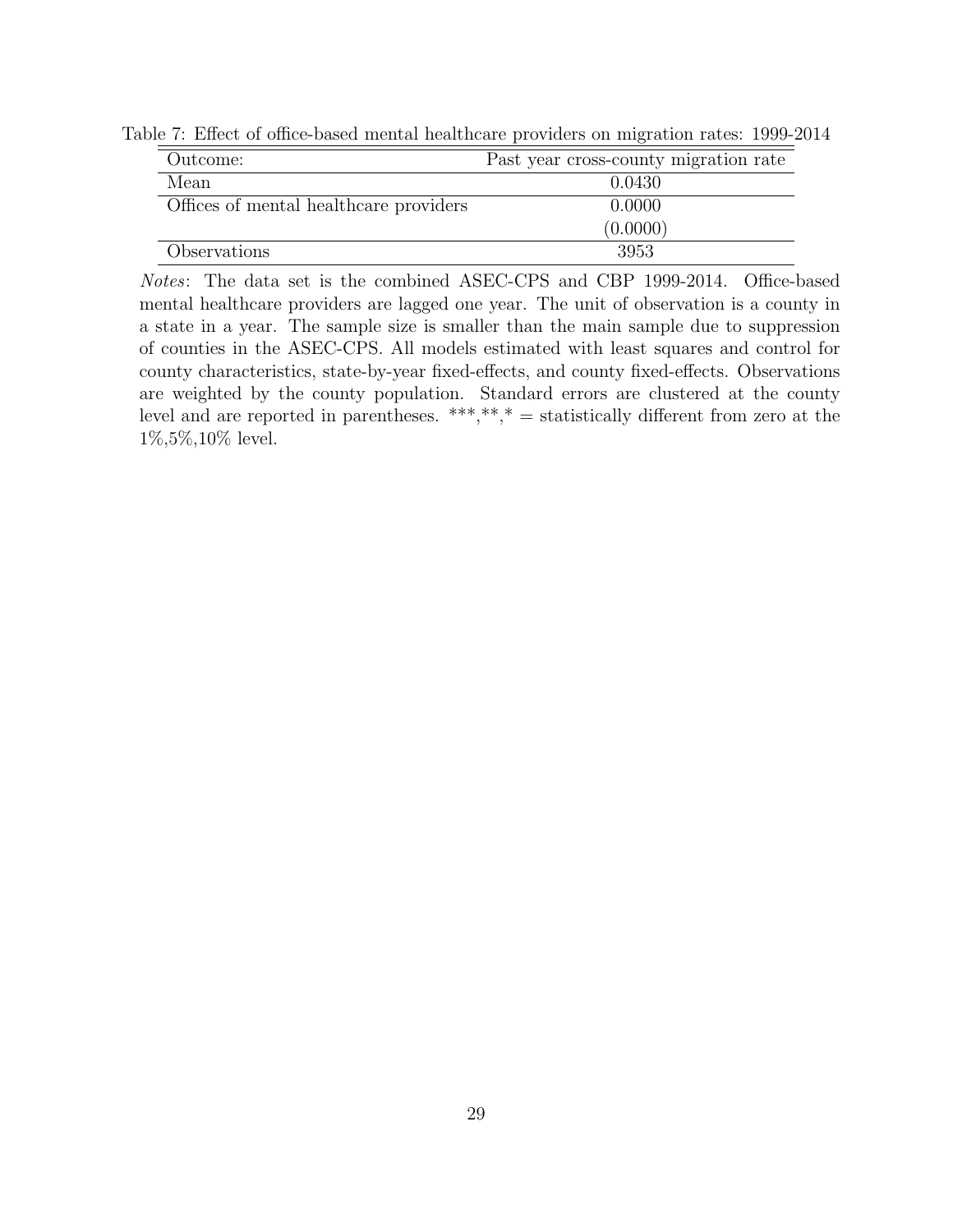| Outcome:                               | Search rate  | Suicide rate | Any AMI      |
|----------------------------------------|--------------|--------------|--------------|
| Mean                                   | 295.3        | 360.0        | 0.181        |
| Offices of mental healthcare providers | $0.0753***$  | $-0.0005**$  | $-0.00002**$ |
|                                        | (0.0215)     | (0.0001)     | (0.00001)    |
| Observations                           | 450          | 45577        | 350          |
| Data source                            | Google Index | <b>NVSS</b>  | <b>NSUDH</b> |
| Years                                  | 2004-2014    | 1999-2014    | 2002-2014    |

Table 8: Effect of office-based mental healthcare providers on mental healthcare take-up and mental illness

Notes: Office-based mental healthcare providers are lagged one year. The unit of observation is a state in a year in the Google Index and NSDUH data. The unit of observation is a county in a state in a year in the NVSS data. We note that Google Index and NSDUH data are not available in all years of our main study period (1999-2014). All models estimated with least squares and control for state characteristics, state fixedeffects, and year fixed-effects in the Google Index and NSDUH analysis. Google Index search terms include: clinical psychologist, psychiatrist, psychoanalyst, psychologist, psychotherapist, and social worker. All models estimated with least squares and control for county characteristics, state-by-year fixed-effects, and county fixed-effects in the NVSS analysis. Observations are weighted by the population covered by the UCRC data. Standard errors are clustered at the state level and are reported in parentheses in the Google Index and NSDUH data. Standard errors are clustered at the county level and are reported in parentheses in the NVSS data. \*\*\*,\*\*,\* = statistically different from zero at the 1%,5%,10% level.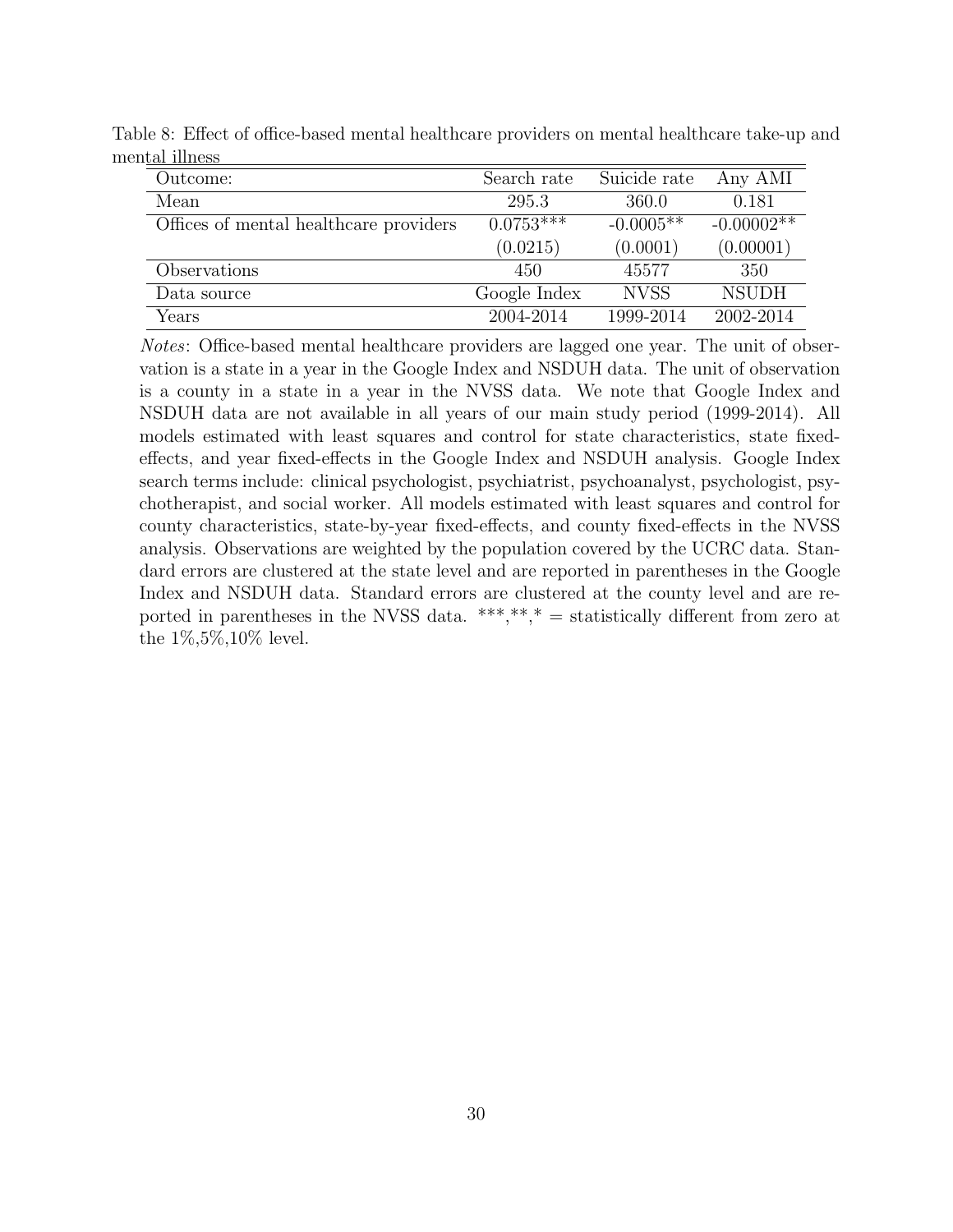| - - - - - - - -                        |              |              |                                |
|----------------------------------------|--------------|--------------|--------------------------------|
| Outcome:                               | Total crime  |              | Violent crime Nonviolent crime |
| Mean                                   | \$573.4      | \$529.52     | \$43.9                         |
| Offices of mental healthcare providers | $-1.2093***$ | $-1.1708***$ | $-0.0385***$                   |
|                                        | (0.1128)     | (0.1130)     | (0.0106)                       |
| Observations                           | 45577        | 45577        | 45577                          |

Table 9: Effect of office-based mental healthcare providers on cost-adjusted crime rates: 1999-2014

Notes: The dataset is the combined UCRC and CBP 1999-2014. Crime rates are costadjusted following Chalfin and McCrary (2018): murder (\$7M), rape (\$142,020), robbery  $($12,624)$ , aggravated assault  $($38,924)$ , burglary  $($2,104)$ , larceny  $($473)$ , and motor vehicle theft (\$5,786). The interpretation of the coefficient estimates is a change in the crime-rate costs. Office-based mental healthcare providers are lagged one year in all regressions. The unit of observation is a county in a state in a year. All models estimated with least squares and control for county characteristics (see Section 3.3), state-by-year fixed-effects, and county fixed-effects. Observations are weighted by the population covered by the UCRC data. Standard errors are clustered at the county level and are reported in parentheses.  $***$ ,  $**$ ,  $*$  = statistically different from zero at the 1%,5%,10% level.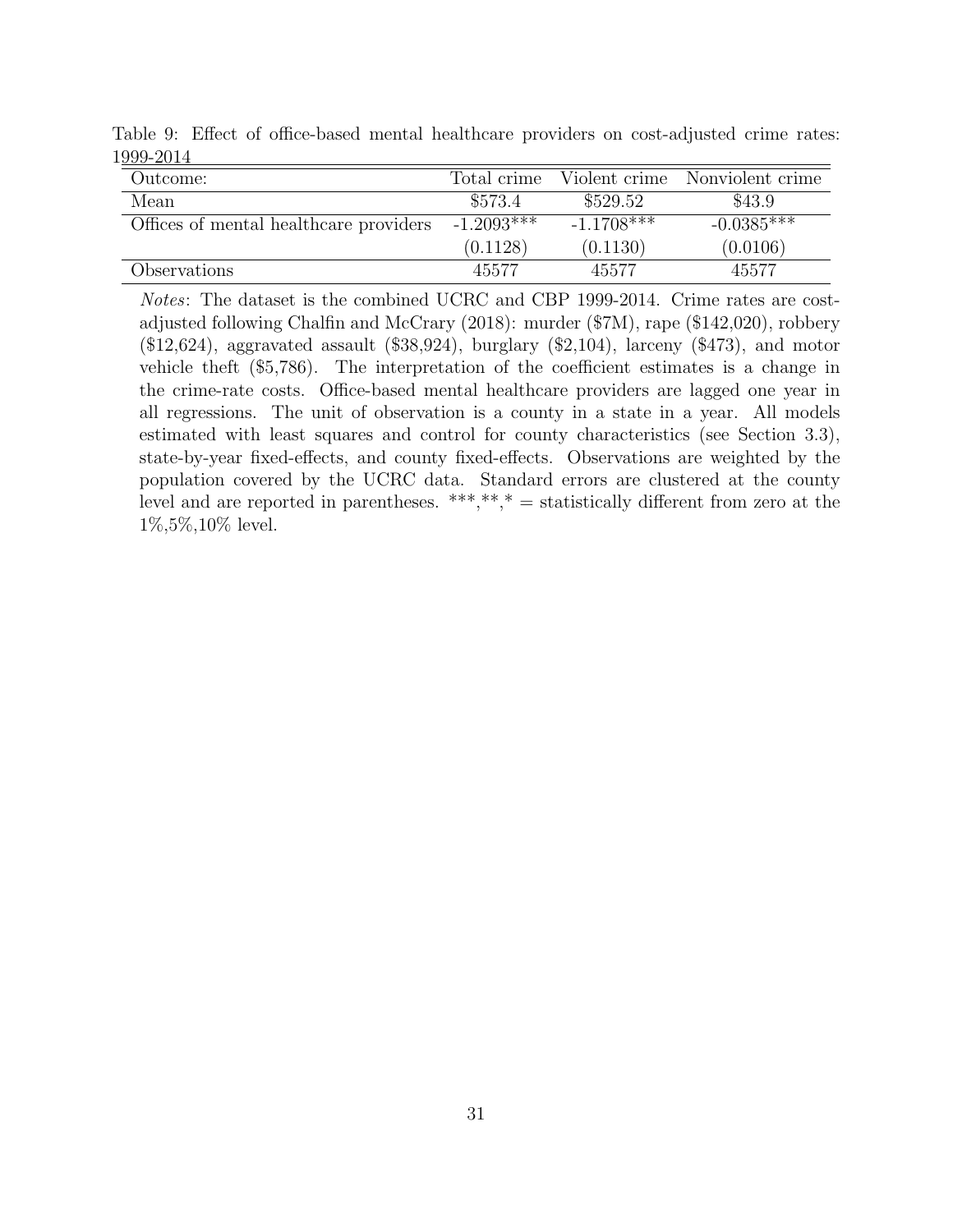| $1000$ multiples                       |              |           |              |              |
|----------------------------------------|--------------|-----------|--------------|--------------|
| Outcome:                               | Murder       | Rape      | Agg. assault | Robbery      |
| Mean                                   | 0.52         | 2.95      | 27.4         | 13.2         |
| Offices of mental healthcare providers | $-0.0013***$ | $-0.0006$ | $-0.0598***$ | $-0.0269***$ |
|                                        | (0.0001)     | (0.0005)  | (0.0057)     | (0.0030)     |
| Observations                           | 45577        | 45577     | 45577        | 45577        |

Table 10: Effect of office-based mental healthcare providers on specific violent crime rates: 1999-2014

Notes: The data set is the combined UCRC and CBP 1999-2014. Office-based mental healthcare providers are lagged one year. The unit of observation is a county in a state in a year. All models estimated with least squares and control for county characteristics, state-by-year fixed-effects, and county fixed-effects. Observations are weighted by the population covered by the UCRC data. Standard errors are clustered at the county level and are reported in parentheses. \*\*\*,\*\*,\* = statistically different from zero at the 1%,5%,10% level.

Table 11: Effect of office-based mental healthcare providers on specific nonviolent crime rates: 1999-2014

| Outcome:                                          | Burglary |          | Larceny Motor vehicle theft |
|---------------------------------------------------|----------|----------|-----------------------------|
| Mean                                              | 69.4     | 213.4    | 33.1                        |
| Offices of mental healthcare providers $-0.0193*$ |          | 0.0000   | $-0.0595***$                |
|                                                   | (0.0102) | (0.0263) | (0.0166)                    |
| Observations                                      | 45577    | 45577    | 45577                       |

Notes: The data set is the combined UCRC and CBP 1999-2014. Office-based mental healthcare providers are lagged one year. The unit of observation is a county in a state in a year. All models estimated with least squares and control for county characteristics, state-by-year fixed-effects, and county fixed-effects. Observations are weighted by the population covered by the UCRC data. Standard errors are clustered at the county level and are reported in parentheses. \*\*\*,\*\*,\* = statistically different from zero at the 1%,5%,10% level.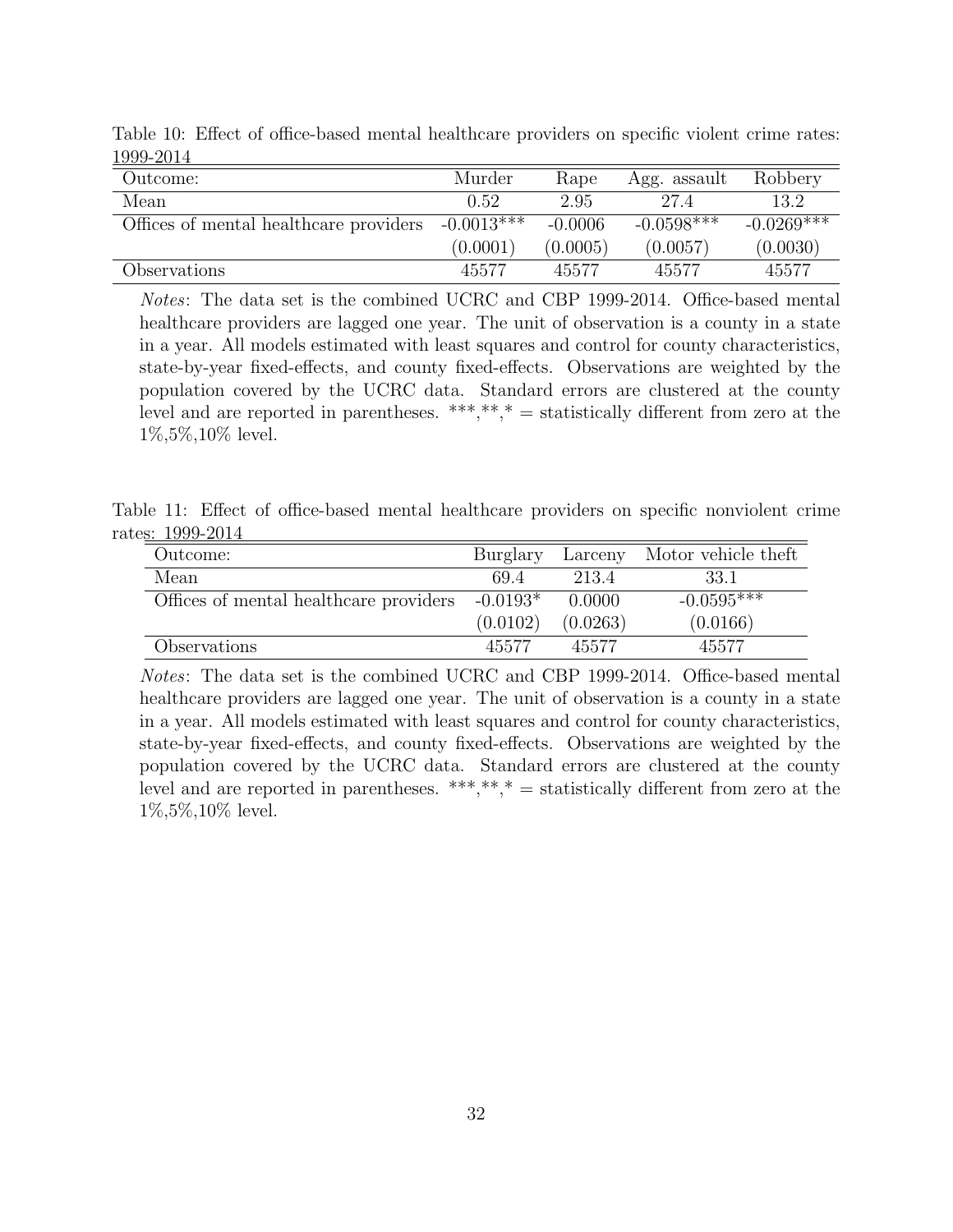| Outcome:                       | Total        | Total violent | Total nonviolent |
|--------------------------------|--------------|---------------|------------------|
| Mean                           | 360.0        | 44.1          | 315.9            |
| Do not interact provider types |              |               |                  |
| Offices of physicians          | 0.3408       | 0.0655        | 0.2753           |
|                                | (0.2946)     | (0.0627)      | (0.2469)         |
| Offices of non-physicians      | $-0.2307***$ | $-0.1078***$  | $-0.1229**$      |
|                                | (0.0557)     | (0.0084)      | (0.0510)         |
| Observations                   | 45577        | 45577         | 45577            |
| Interact provider types        |              |               |                  |
| Offices of physicians          | 0.2849       | 0.0667        | 0.2182           |
|                                | (0.3083)     | (0.0635)      | (0.2602)         |
| Offices of non-physicians      | $-0.5298***$ | $-0.1012***$  | $-0.4286***$     |
|                                | (0.1701)     | (0.0314)      | (0.1451)         |
| Interaction                    | $0.0006**$   | $-0.0000$     | $0.0006**$       |
|                                | (0.0003)     | (0.0001)      | (0.0003)         |
| Observations                   | 45577        | 45577         | 45577            |

Table 12: Effect of office-based mental healthcare providers on aggregate crime rates, heterogeneity by mental illness provider type: 1999-2014

Notes: The specification includes both offices of physicians and offices of non-physicians. In the top panel, the two provider variables are not interacted. In the bottom panel, the two provider type variables are interacted. The data set is the combined UCRC and CBP 1999-2014. Office-based mental healthcare providers are lagged one year. The unit of observation is a county in a state in a year. All models estimated with least squares and control for county characteristics, state-by-year fixed-effects, and county fixed-effects. Observations are weighted by the population covered by the UCRC data. Standard errors are clustered at the county level and are reported in parentheses. \*\*\*,\*\*,\* = statistically different from zero at the  $1\%, 5\%, 10\%$  level.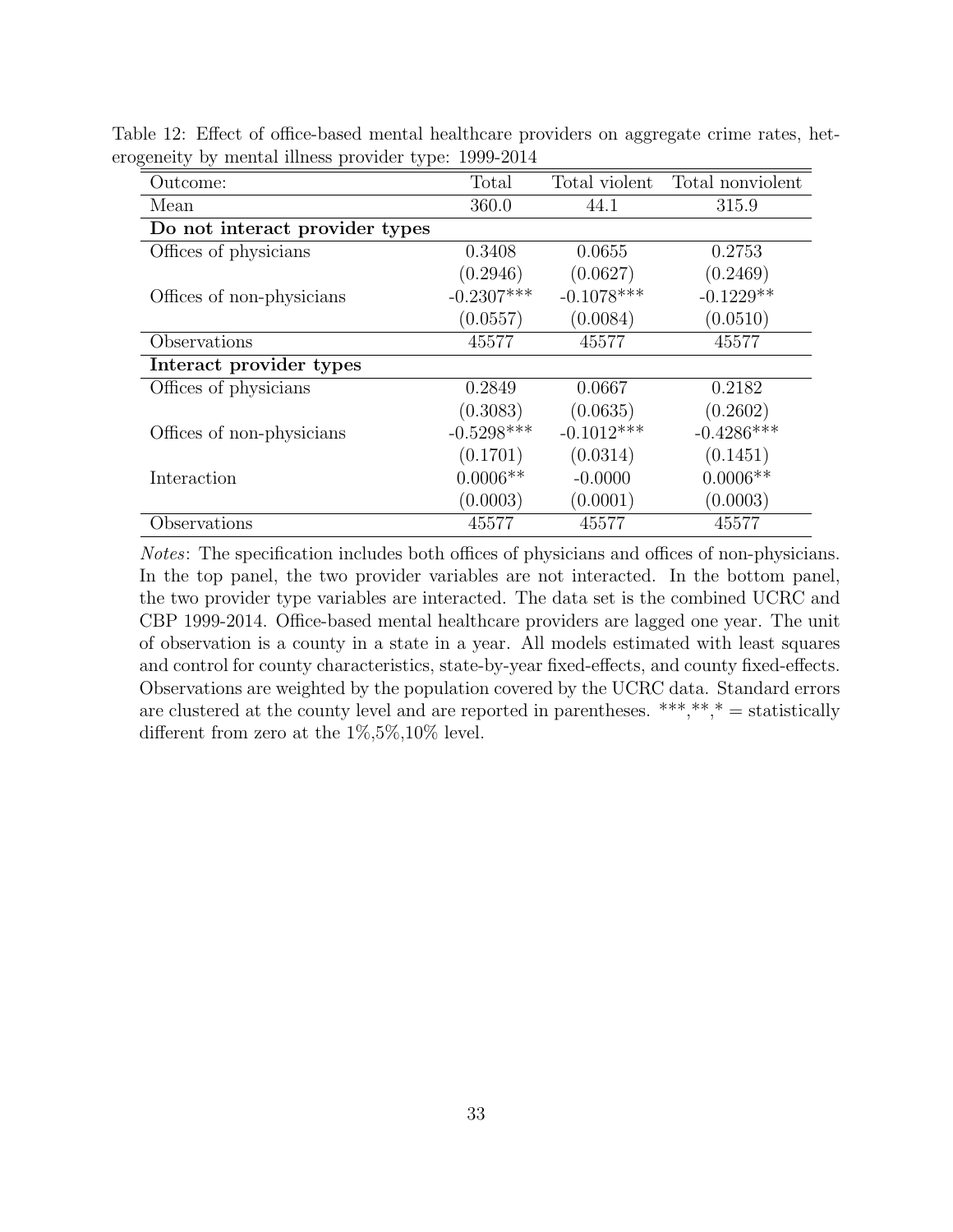Outcome: Total Total violent Total nonviolent > mean baseline population density Mean 396.3 52.1 344.2 Offices of mental healthcare providers -0.0663 -0.0772\*\*\* 0.0109  $(0.0610)$   $(0.0107)$   $(0.0552)$ Observations 5029 5029 5029 ≤ mean baseline population density Mean 314.6 33.2 281.3 Offices of mental healthcare providers  $-1.0170**$   $-0.0501$   $-0.9669**$  $(0.4358)$   $(0.0471)$   $(0.4037)$ Observations 31441 31441 31441 31441

Table 13: Effect of office-based mental healthcare providers on aggregate crime rates, interact with baseline population density: 1999-2014

Notes: The data set is the combined UCRC and CBP 1999-2014. Office-based mental healthcare providers are lagged one year. The unit of observation is a county in a state in a year. Baseline population densities are measured in 1998. The sample size is smaller than the main sample as the county must appear in the data in 1998. All models estimated with least squares and control for county characteristics, state-by-year fixed-effects, and county fixed-effects. Observations are weighted by the population covered by the UCRC data. Standard errors are clustered at the county level and are reported in parentheses. \*\*\*,\*\*,\* = statistically different from zero at the  $1\%, 5\%, 10\%$  level.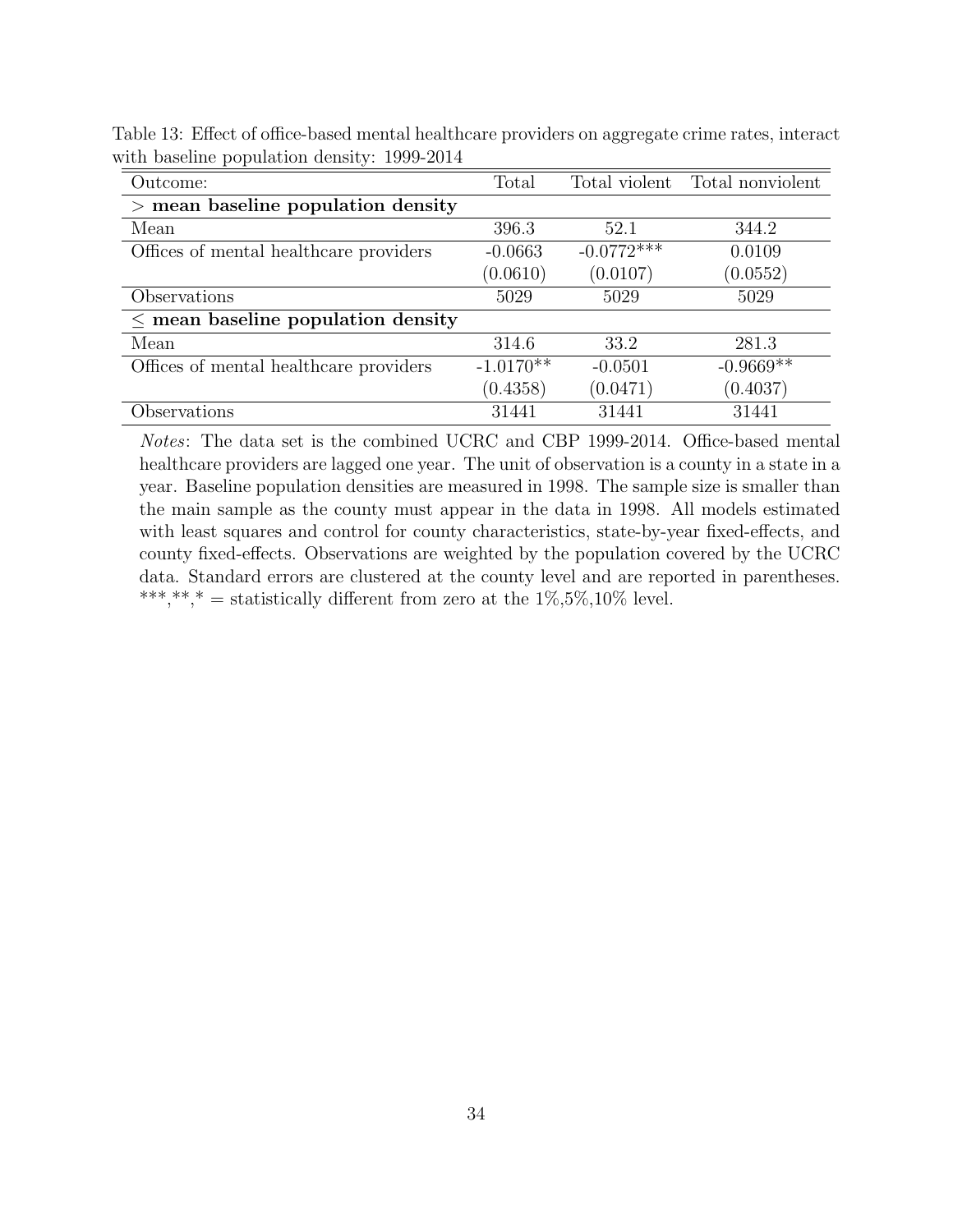| Outcome:                               | Total        |              | Total violent Total nonviolent |
|----------------------------------------|--------------|--------------|--------------------------------|
| $>$ mean baseline total crime rate     |              |              |                                |
| Mean                                   | 466.0        | 58.8         | 407.2                          |
| Offices of mental healthcare providers | $-0.0999$    | $-0.0952***$ | $-0.0047$                      |
|                                        | (0.1365)     | (0.0284)     | (0.1190)                       |
| Observations                           | 12252        | 12252        | 12252                          |
| $\leq$ mean baseline total crime rate  |              |              |                                |
| Mean                                   | 62.5         | 15.3         | 55.1                           |
| Offices of mental healthcare providers | $-0.1188***$ | $-0.0340***$ | $-0.0848**$                    |
|                                        | (0.0397)     | (0.0055)     | (0.0392)                       |
| Observations                           | 24218        | 24218        | 24218                          |

Table 14: Heterogeneity in the effect of office-based mental healthcare providers on aggregate crime rates by baseline total crime rates: 1999-2014

Notes: The data set is the combined UCRC and CBP 1999-2014. Office-based mental healthcare providers are lagged one year. The unit of observation is a county in a state in a year. Baseline total crime rates are measured in 1998. The sample size is smaller than the main sample as the county must appear in the data in 1998. All models estimated with least squares and control for county characteristics, state-by-year fixed-effects, and county fixed-effects. Observations are weighted by the population covered by the UCRC data. Standard errors are clustered at the county level. 95% confidence interval is reported in parentheses. \*\*\*,\*\*,\* = statistically different from zero at the  $1\%, 5\%, 10\%$ level.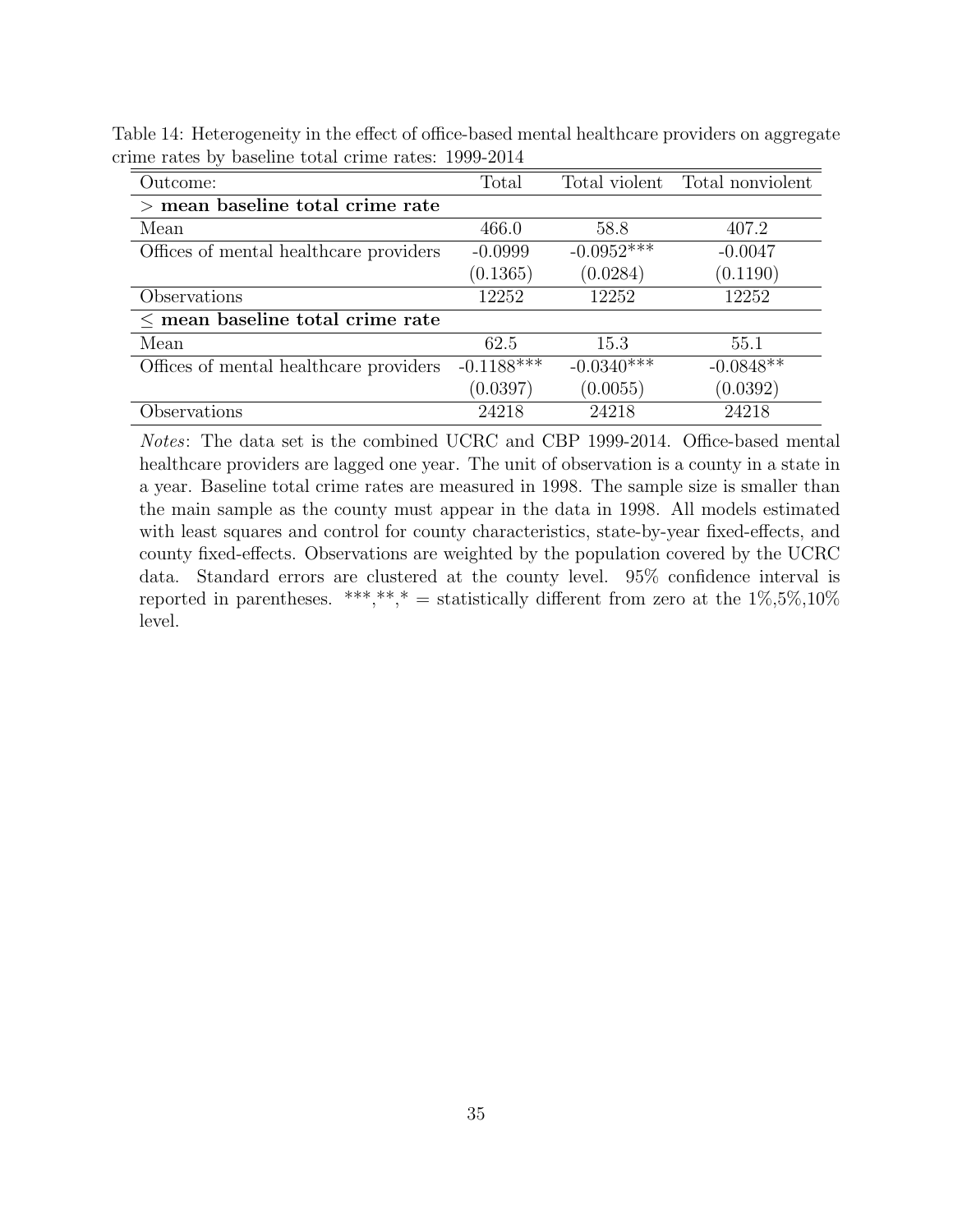| Outcome:                               | Total        |              | Total violent Total nonviolent |
|----------------------------------------|--------------|--------------|--------------------------------|
| $>$ mean baseline personal income      |              |              |                                |
| Mean                                   | 372.8        | 46.5         | 326.3                          |
| Offices of mental healthcare providers | $-0.1068**$  | $-0.0811***$ | $-0.0257$                      |
|                                        | (0.0424)     | (0.0088)     | (0.0389)                       |
| Observations                           | 22392        | 22392        | 22392                          |
| $\leq$ mean baseline personal income   |              |              |                                |
| Mean                                   | 324.1        | 36.9         | 287.1                          |
| Offices of mental healthcare providers | $-2.8006***$ | $-0.2819**$  | $-2.5187***$                   |
|                                        | (0.8591)     | (0.1160)     | (0.8157)                       |
| Observations                           | 14078        | 14078        | 14078                          |

Table 15: Heterogeneity in the effect of office-based mental healthcare providers on aggregate crime rates by baseline personal income: 1999-2014

Notes: The data set is the combined UCRC and CBP 1999-2014. Office-based mental healthcare providers are lagged one year. The unit of observation is a county in a state in a year. Baseline personal income is measured in 1998. The sample size is smaller than the main sample as the county must appear in the data in 1998. All models estimated with least squares and control for county characteristics, state-by-year fixed-effects, and county fixed-effects. Observations are weighted by the population covered by the UCRC data. Standard errors are clustered at the county level. 95% confidence interval is reported in parentheses. \*\*\*,\*\*,\* = statistically different from zero at the  $1\%, 5\%, 10\%$  level.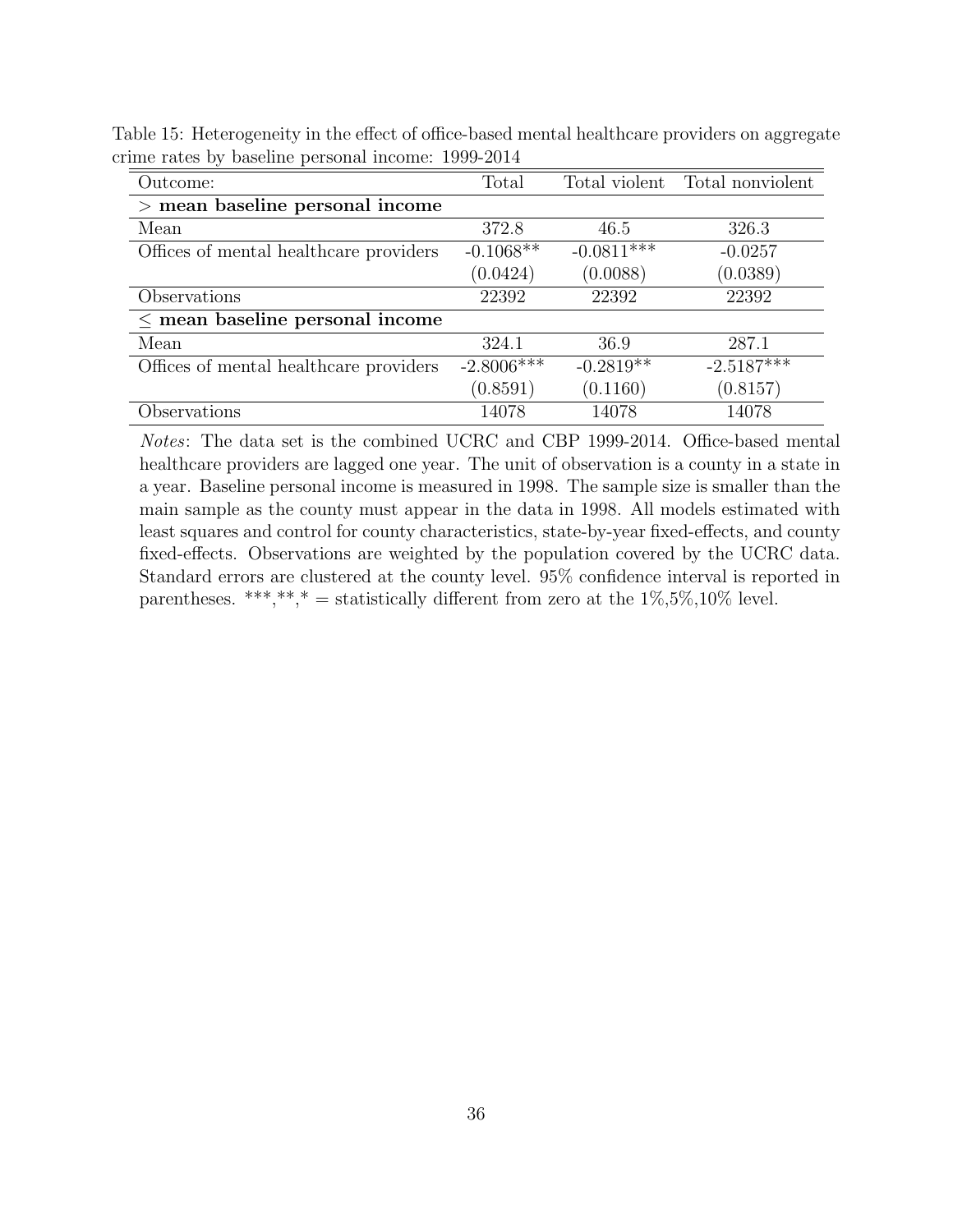

Notes: The data set is the UCRC 1999-2014. Data are aggregated to the year level using population weights. The sample mean values of total, violent, and non-violent crimes per 10,000 residents are 360.0, 44.1, and 315.9 respectively.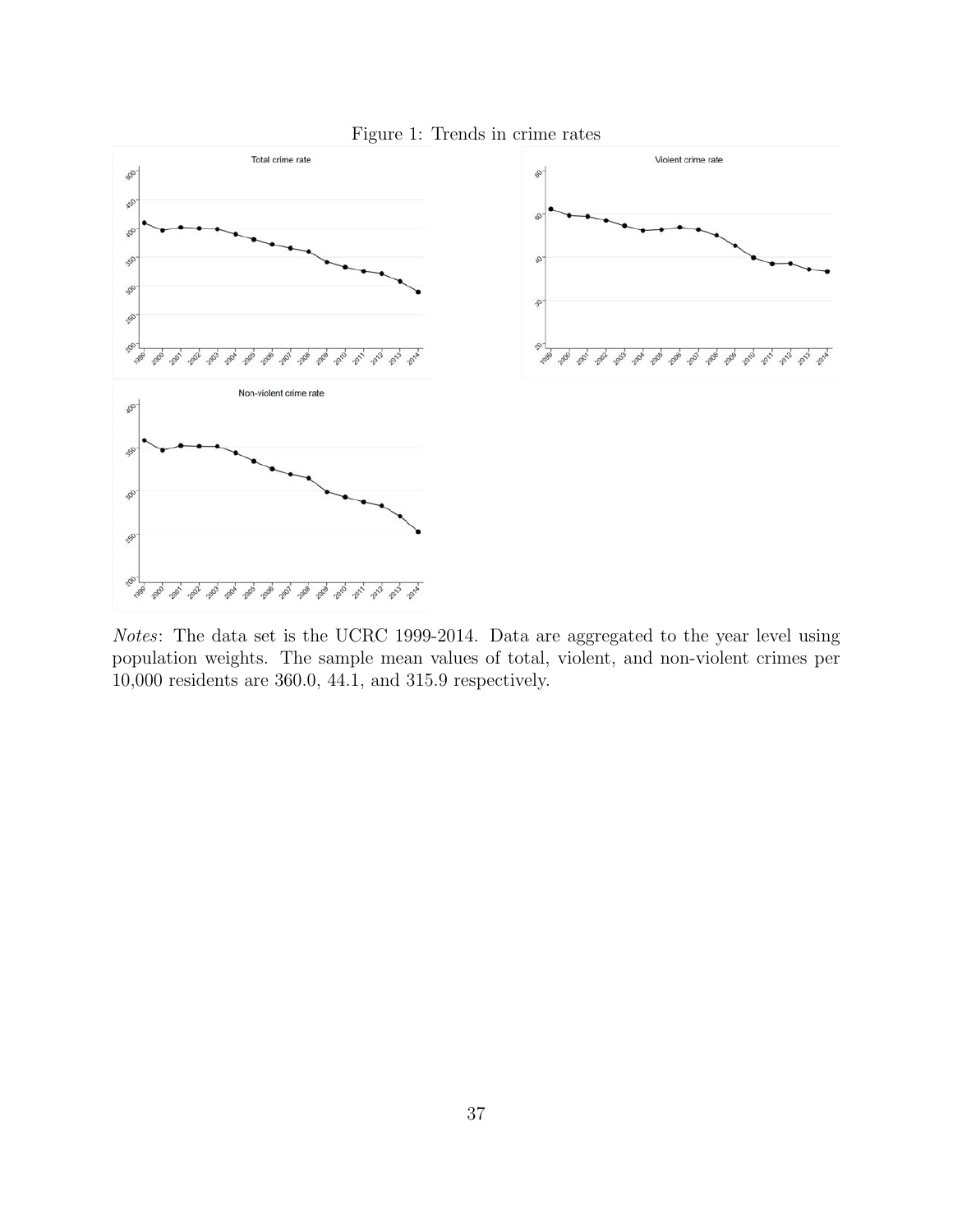

Figure 2: Local event study: Total crime rates

Notes: The dataset is the combined UCRC and CBP 1999-2014. The unit of observation is a county in a state in a year. The outcome variable in all models is the total crime rate per 10,000 residents in the county. All models estimated with least squares and control for county characteristics (see Section 3.3), state-by-year fixed-effects, and county fixed-effects. Observations are weighted by the population covered by the UCRC data. The sample mean values is 360.0 total crimes per 10,000 residents. 95% confidence intervals account for within county clustering and are reported with vertical lines. See Section 4.4 for details on the analysis and specifications.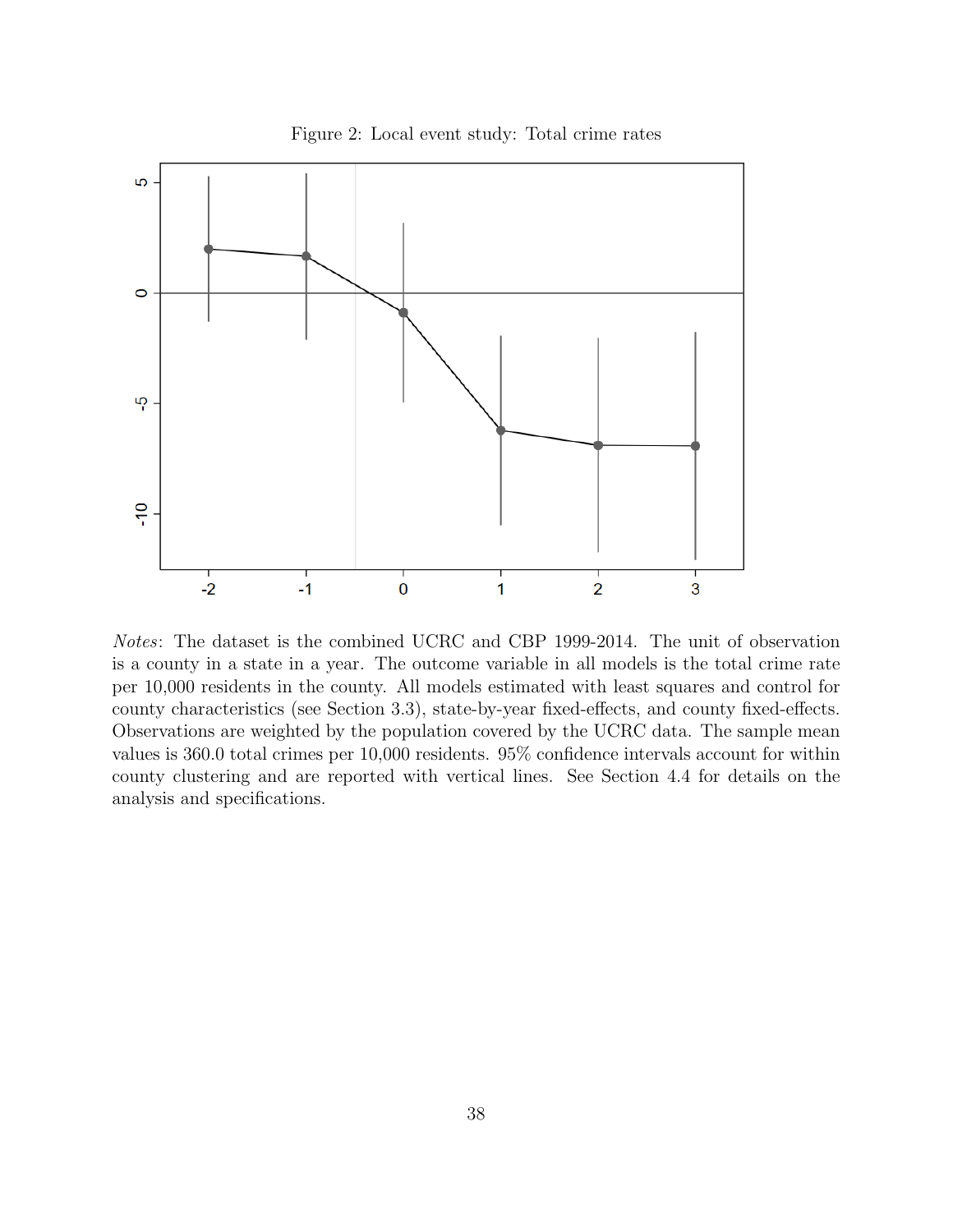

Figure 3: Falsification: Total crime rates

Notes: The dataset is the combined UCRC and CBP 1999-2014. The unit of observation is a county in a state in a year. The outcome variable in all models is the total crime rate per 10,000 residents in the county. All models estimated with least squares and control for county characteristics (see Section 3.3), state-by-year fixed-effects, and county fixed-effects. Observations are weighted by the population covered by the UCRC data. The sample mean values is 360.0 total crimes per 10,000 residents. The black diamond represents our main coefficient estimate and the gray cirlces represent the 100 placebo coefficient estimates. See Section 4.4 for details on the analysis and specifications.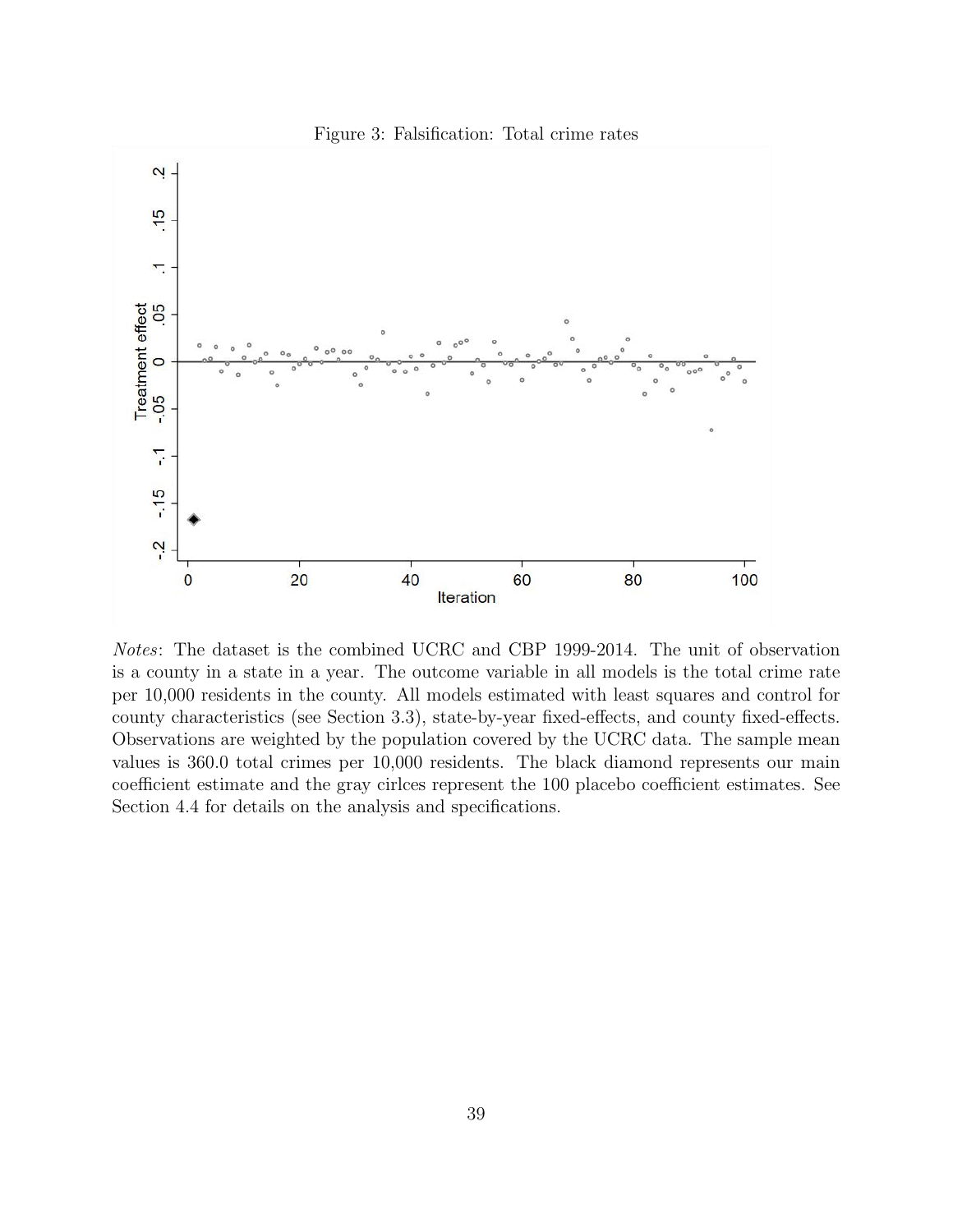| Outcome:                               | Total crime    | Violent crime | Nonviolent crime |
|----------------------------------------|----------------|---------------|------------------|
| Unweighted                             |                |               |                  |
| Mean                                   | 244.9          | 26.1          | 218.7            |
| Offices of mental healthcare providers | $-0.6758***$   | $-0.1199***$  | $-0.5559***$     |
|                                        | (0.1803)       | (0.0180)      | (0.1722)         |
| Observations                           | 45577          | 45577         | 45577            |
| Drop state-by-year fixed-effects       |                |               |                  |
| Mean                                   | 360.0          | 44.1          | 315.9            |
| Offices of mental healthcare providers | $-0.0593$      | $-0.0668***$  | 0.0075           |
|                                        | (0.1188)       | (0.0133)      | (0.1081)         |
| Observations                           | 45577          | 45577         | 45577            |
| First-differences model                |                |               |                  |
| Mean                                   | 244.3          | 26.1          | 218.2            |
| Offices of mental healthcare providers | $-0.0011$      | $-0.0220***$  | $-0.0576$        |
|                                        | (0.0333)       | (0.0033)      | (0.2383)         |
| Observations                           | 42521          | 42521         | 42521            |
| Crime counts, control for population   |                |               |                  |
| Mean                                   | 43037.4        | 6673.2        | 36364.2          |
| Offices of mental healthcare providers | $-232.5410***$ | $-88.0923***$ | $-144.4487***$   |
|                                        | (39.0182)      | (13.6307)     | (25.8937)        |
| Observations                           | 45577          | 45577         | 45577            |
| Logarithm of crime rate                |                |               |                  |
| Mean                                   | 360.0          | 44.1          | 315.9            |
| Offices of mental healthcare providers | $-0.0012**$    | $-0.0019***$  | $-0.0010*$       |
|                                        | (0.0005)       | (0.0004)      | (0.0005)         |
| Observations                           | 45577          | 45577         | 45577            |
| Inverse hyperbolic sine of crime rate  |                |               |                  |
| Mean                                   | 360.0          | 44.1          | 315.9            |
| Offices of mental healthcare providers | $-0.0008***$   | $-0.0017***$  | $-0.0006*$       |
|                                        | (0.0003)       | (0.0003)      | (0.0003)         |
| Observations                           | 45577          | 45577         | 45577            |
| Control for general doctors            |                |               |                  |
| Mean                                   | 360.0          | 44.1          | 315.9            |
| Offices of mental healthcare providers | $-0.1015$      | $-0.0427**$   | $-0.0588$        |
|                                        | (0.0838)       | (0.0190)      | (0.0696)         |
| Observations                           | 45577          | 45577         | 45577            |

Table A1: Effect of office-based mental healthcare providers on aggregate crime rates, using different specifications: 1999-2014

Notes: The data set is the combined UCRC and CBP 1999-2014. Office-based mental healthcare providers are lagged one year. The unit of observation is a county in a state in a year. All models estimated with least squares and control for county characteristics, state-by-year fixed-effects, and county fixed-effects unless otherwise noted. Observations are weighted by the population covered by the UCRC data unless otherwise noted. Standard errors are clustered at the county level and are reported in parentheses. \*\*\*,\*\*,\* = statistically different from zero at the 1%,5%,10% level.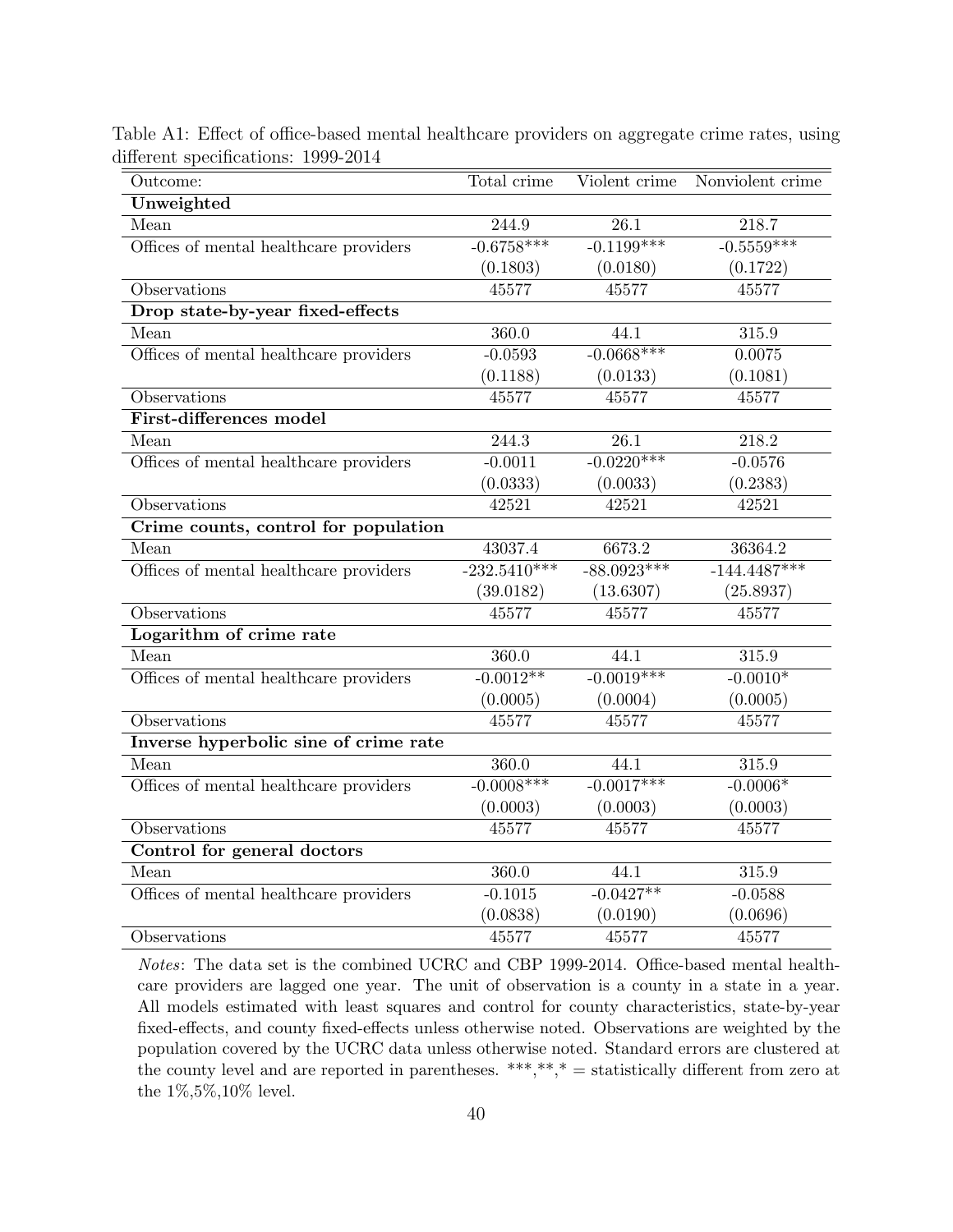| Outcome:                               | Total crime  |              | Violent crime Nonviolent crime |
|----------------------------------------|--------------|--------------|--------------------------------|
| Exclude counties with no offices       |              |              |                                |
| Mean                                   | 241.0        | 26.8         | 214.2                          |
| Offices of mental healthcare providers | $-0.1405***$ | $-0.0844***$ | $-0.0561$                      |
|                                        | (0.0415)     | (0.0082)     | (0.0389)                       |
| Observations                           | 23919        | 23919        | 23919                          |
| Exclude ACA years (2010-2014)          |              |              |                                |
| Mean                                   | 382.4        | 47.1         | 335.3                          |
| Offices of mental healthcare providers | $-0.2820***$ | $-0.1301***$ | $-0.1518***$                   |
|                                        | (0.0633)     | (0.0197)     | (0.0574)                       |
| Observations                           | 30523        | 30523        | 30523                          |
| Use QCEW 2002-2014                     |              |              |                                |
| Mean                                   | 351.3        | 42.9         | 308.4                          |
| Offices of mental healthcare providers | $-0.1294$    | $-0.0570***$ | $-0.0724$                      |
|                                        | (0.1315)     | (0.0209)     | (0.1169)                       |
| Observations                           | 37771        | 37771        | 37771                          |

Table A2: Effect of office-based mental healthcare providers on aggregate crime rates, using different samples: 1999-2014

Notes: The data set is the combined UCRC and CBP 1999-2014 unless otherwise noted. Office-based mental healthcare providers are lagged one year. The unit of observation is a county in a state in a year. All models estimated with least squares and control for county characteristics, state-by-year fixed-effects, and county fixed-effects unless otherwise noted. Observations are weighted by the population covered by the UCRC data. Standard errors are clustered at the county level and are reported in parentheses. \*\*\*,\*\*,\* = statistically different from zero at the  $1\%, 5\%, 10\%$  level.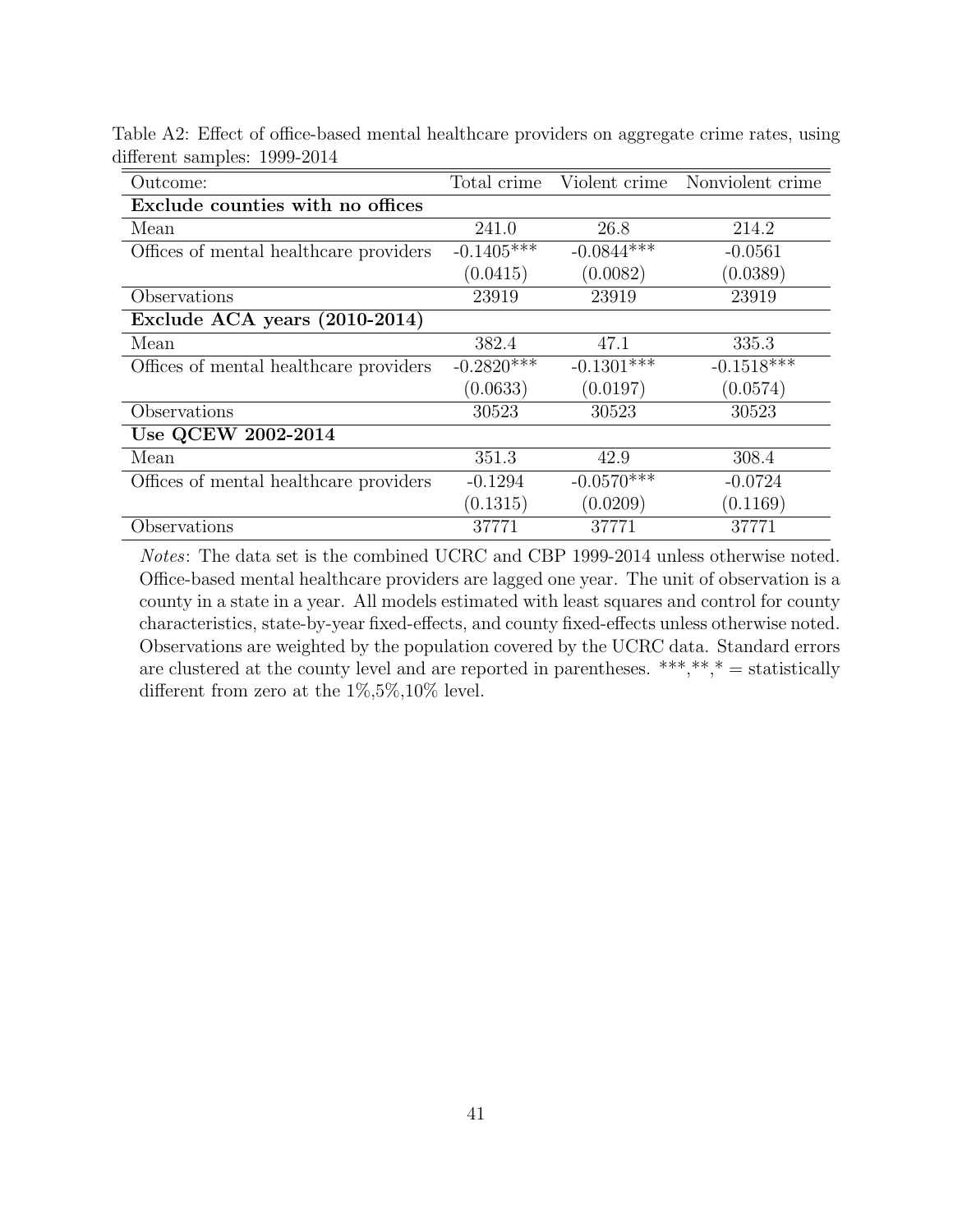| Outcome:                               | Total crime |              | Violent crime Nonviolent crime |
|----------------------------------------|-------------|--------------|--------------------------------|
| Aggregate data to the state            |             |              |                                |
| Mean                                   | 271.1       | 30.7         | 240.5                          |
| Offices of mental healthcare providers | $-0.0423$   | $-0.0157***$ | $-0.0266$                      |
|                                        | (0.0293)    | (0.0035)     | (0.0262)                       |
| Observations                           | 800         | 800          | 800                            |
| Aggregate data to the CBSA             |             |              |                                |
| Mean                                   | 335.4       | 37.4         | 298.0                          |
| Offices of mental healthcare providers | $-0.8924**$ | $-0.0977***$ | $-0.7947**$                    |
|                                        | (0.3534)    | (0.0250)     | (0.3447)                       |
| Observations                           | 14111       | 14111        | 14111                          |

Table A3: Effect of office-based mental healthcare providers on aggregate crime rates, aggregate to the state and CBSA: 1999-2014

Notes: The data set is the combined UCRC and CBP 1999-2014. Office-based mental healthcare providers are lagged one year. The unit of observation is a state or CBSA in a year. State-level models estimated with least squares and control for state characteristics, state fixed-effects, and year fixed-effects. CBSA-level models estimated with least squares and control for CBSA characteristics, CBSA fixed-effects, and state-by-year fixed-effects. Observations are weighted by the population covered by the UCRC data. Standard errors are clustered at the state or CBSA level and are reported in parentheses. \*\*\*,\*\*,\*  $=$  statistically different from zero at the  $1\%, 5\%, 10\%$  level.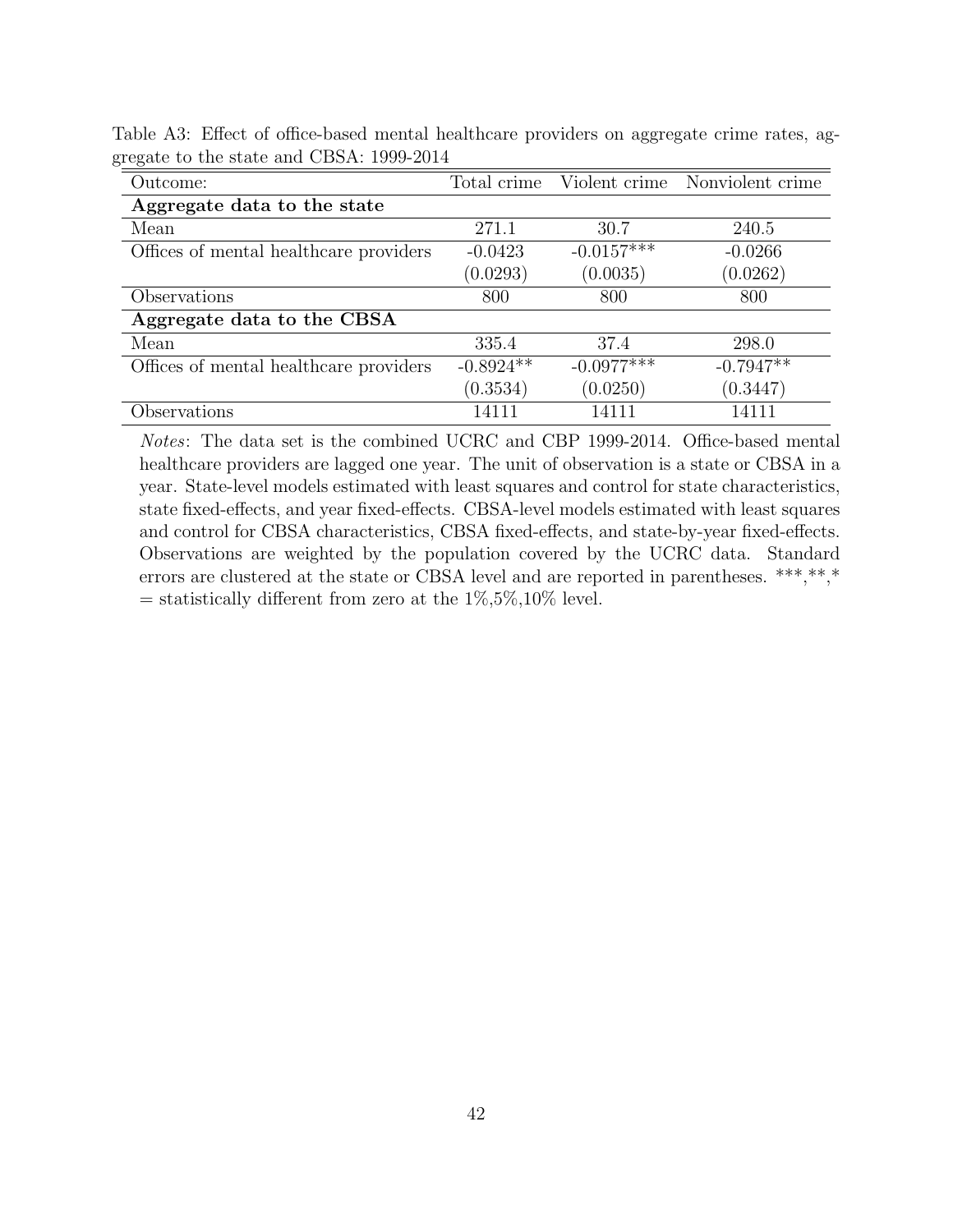| Outcome:                               | Total crime |             | Violent crime Nonviolent crime |
|----------------------------------------|-------------|-------------|--------------------------------|
| Mean                                   | 360.0       | 44.1        | 315.9                          |
| Offices of mental healthcare providers | $-0.3400**$ | $-0.0706**$ | $-0.2694**$                    |
|                                        | (0.1609)    | (0.0317)    | (0.1370)                       |
| Offices of mental healthcare providers | 0.0001      | $-0.0000$   | $0.0001*$                      |
| squared                                | (0.0001)    | (0.0000)    | (0.0001)                       |
| Observations                           | 45577       | 45577       | 45577                          |

Table A4: Effect of office-based mental healthcare providers on aggregate crime rates allowing for a quadratic in offices: 1999-2014

Notes: Office-based mental healthcare providers are lagged one year. The unit of observation is a county in a state in a year. All models estimated with least squares and control for county characteristics, state-by-year fixed-effects, and county fixed-effects. Observations are weighted by the population covered by the UCRC data. Standard errors are clustered at the county level and are reported in parentheses. \*\*\*,\*\*,\* = statistically different from zero at the 1%,5%,10% level.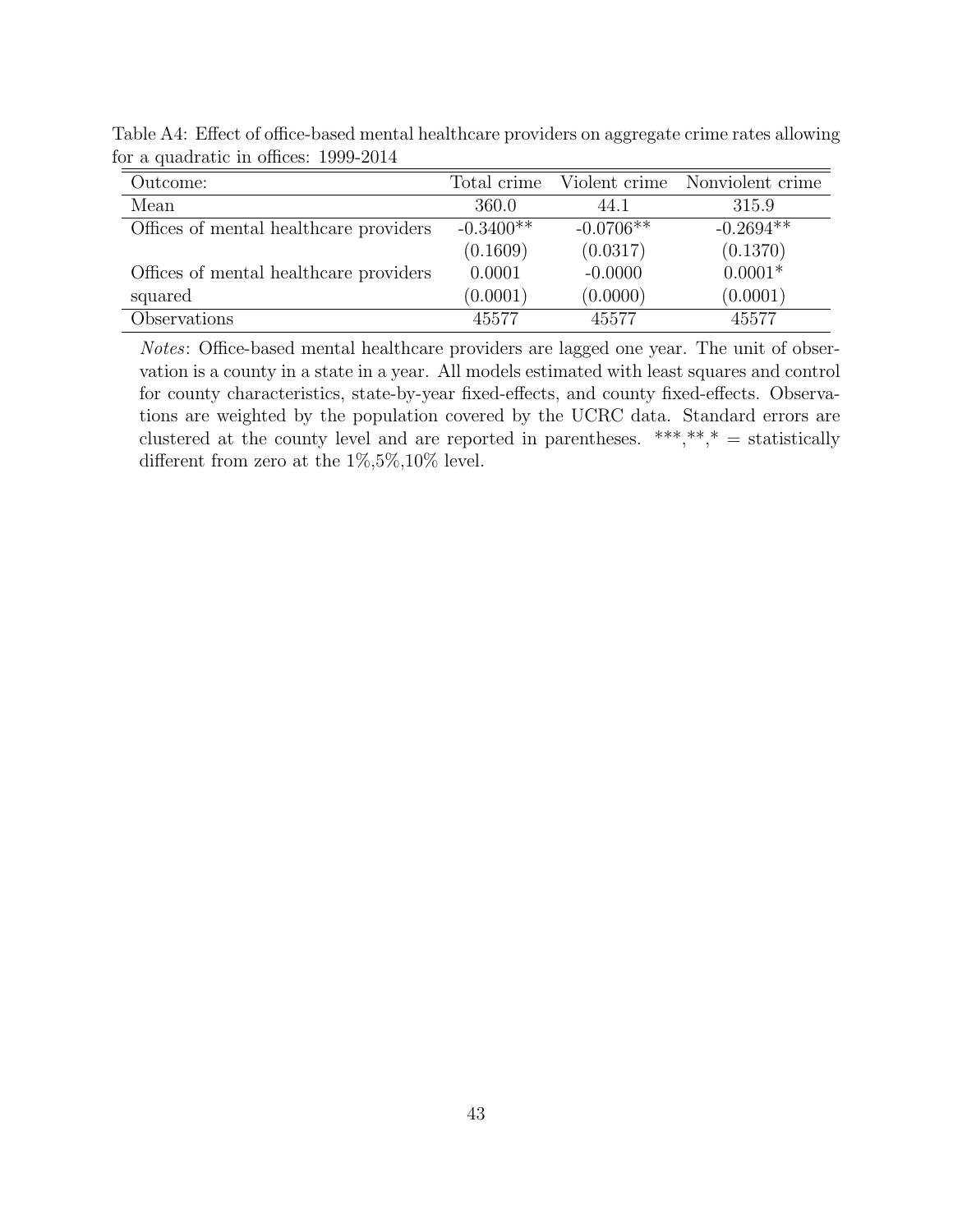# References

- Altonji, J. G., Elder, T. E., & Taber, C. R. (2005). Selection on observed and unobserved variables: Assessing the effectiveness of catholic schools. Journal of Political Economy,  $113(1), 151-184.$
- American Psychiatric Association. (2006). American Psychiatric Association Practice guidelines for the treatment of psychiatric disorders: Compendium 2006 (Tech. Rep.). American Psychiatric Association.
- Banerjee, S., Chatterji, P., & Lahiri, K. (2017). Effects of psychiatric disorders on labor market outcomes: A latent variable approach using multiple clinical indicators. *Health* Economics,  $26(2)$ , 184–205.
- Becker, G. S. (1968). The economic dimensions of crime. Springer.
- Beheshti, D. (2019). Adverse health effects of abuse-deterrent opioids: Evidence from the reformulation of oxycontin. Health Economics, 28 (12), 1449–1461.
- Bondurant, S. R., Lindo, J. M., & Swensen, I. D. (2018). Substance abuse treatment centers and local crime. Journal of Urban Economics, 104 , 124–133.
- Borup, D., Christian, E., & Schütte, M.  $(2020)$ . In search of a job: Forecasting employment growth using google trends. Journal of Business  $\mathcal C$  Economic Statistics, Forthcoming.
- Cengiz, D., Dube, A., Lindner, A., & Zipperer, B. (2019). The effect of minimum wages on low-wage jobs: Evidence from the united states using a bunching estimator (Tech. Rep. No. 25434). National Bureau of Economic Research Working Paper Series.
- Center for Behavioral Health Statistics and Quality. (2019). Results from the 2018 National Survey on Drug Use and Health: Detailed Tables (Tech. Rep.). Substance Abuse and Mental Health Services Administration,.
- Chalfin, A., Danagoulian, S., & Deza, M. (2019). More sneezing, less crime? health shocks and the market for offenses. *Journal of Health Economics*, 68, 102230.
- Chalfin, A., & McCrary, J. (2018). Are US cities underpoliced? Theory and evidence. Review of Economics and Statistics, 100 (1), 167–186.
- Chatterji, P., Alegria, M., Lu, M., & Takeuchi, D. (2007). Psychiatric disorders and labor market outcomes: evidence from the national latino and asian american study. *Health* Economics,  $16(10)$ ,  $1069-1090$ .
- Chatterji, P., Alegria, M., & Takeuchi, D. (2011). Psychiatric disorders and labor market outcomes: Evidence from the national comorbidity survey-replication. Journal of Health Economics,  $30(5)$ , 858–868.
- Cuellar, A. E., & Markowitz, S. (2007). Medicaid policy changes in mental health care and their effect on mental health outcomes. Health Economics, Policy and Law,  $2(1)$ , 23–49.
- Doleac, J. L., & Mukherjee, A. (2019). The moral hazard of lifesaving innovations: naloxone access, opioid abuse, and crime (Tech. Rep. No. 3135264). SSRN Working Paper Series.
- Drake, R. E., & Wallach, M. A. (1989). Substance abuse among the chronic mentally ill. Psychiatric Services,  $40(10)$ , 1041–1046.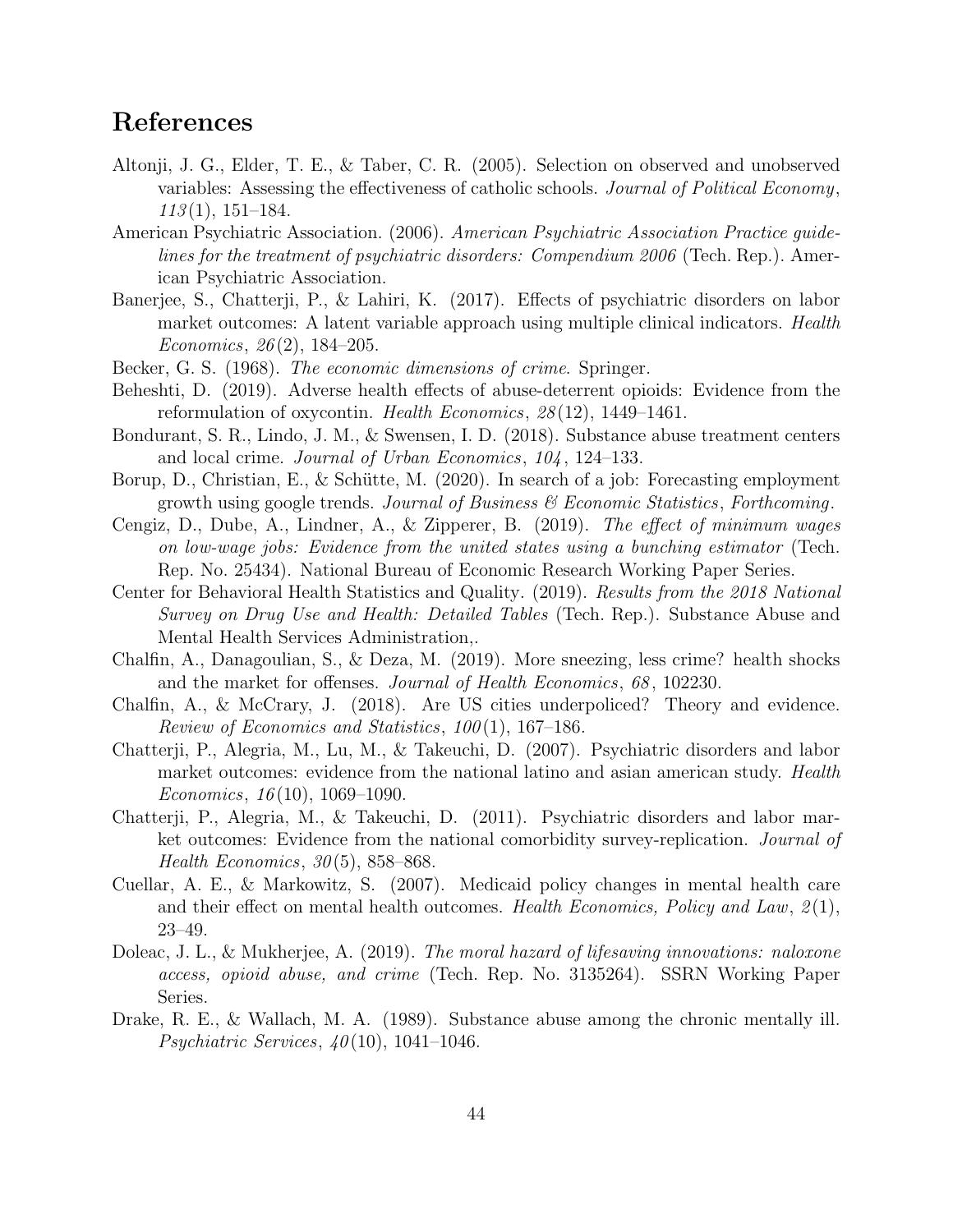- Dustmann, C., & Fasani, F. (2016). The effect of local area crime on mental health. The Economic Journal, 126 (126), 978–1017.
- Elliott, D. S., Huizinga, D., & Menard, S. (2012). Multiple problem youth: Delinquency, substance use, and mental health problems. Springer Science & Business Media.
- Fazel, S., Khosla, V., Doll, H., & Geddes, J. (2008). The prevalence of mental disorders among the homeless in western countries: systematic review and meta-regression analysis. *PLoS* medicine,  $5(12)$ , e225.
- Frank, R. G., & McGuire, T. G. (2010). Mental health treatment and criminal justice outcomes. In P. J. Cook, J. Ludwig, & J. McCrary (Eds.), (pp. 167–207). University of Chicago Press.
- Freedman, M., & Owens, E. G. (2011). Low-income housing development and crime. Journal of Urban Economics,  $70(2)$ , 115–131.
- Frijters, P., Johnston, D. W., & Shields, M. A. (2014). The effect of mental health on employment: evidence from australian panel data. *Health Economics*, 23(9), 1058– 1071.
- Goldstein, P. J. (1985). The drugs/violence nexus: A tripartite conceptual framework. Journal of Drug Issues, 15 (4), 493–506.
- Harcourt, B. E. (2011). An institutionalization effect: The impact of mental hospitalization and imprisonment on homicide in the united states, 1934–2001. The Journal of Legal Studies,  $40(1)$ , 39–83.
- Horn, B. P., Joshi, A., & Maclean, J. C. (2019). Substance use disorder treatment centers and property values (Tech. Rep. No. 25427). National Bureau of Economic Research.
- James, D. J., & Glaze, L. E. (2006). Mental health problems of prison and jail inmates (Tech. Rep.). US Dept of Justice and Office of Justice Programs. Retrieved from https://www.ncjrs.gov/app/abstractdb/AbstractDBDetails.aspx?id=235099
- Kaiser Family Foundation. (2018). Mental health care health professional shortage areas (hpsas) (Tech. Rep.). Kaiser Family Foundation. Retrieved from https://www.kff.org/other/state-indicator/mental-health-care-health -professional-shortage-areas-hpsas/?currentTimeframe=0&sortModel=%7B% 22colId%22:%22Location%22,%22sort%22:%22asc%22%7D
- Kilpatrick, D. G., Ruggiero, K. J., Acierno, R., Saunders, B. E., Resnick, H. S., & Best, C. L. (2003). Violence and risk of PTSD, major depression, substance abuse/dependence, and comorbidity: Results from the National Survey of Adolescents. Journal of Consulting and Clinical Psychology, 71 (4), 692.
- King, M., Ruggles, S., Alexander, J. T., Flood, S., Genadek, K., Schroeder, M. B., ... Vick, R. (2020). Integrated Public Use Microdata Series, Current Population Survey: Version 4.0. [Machine-readable database] (Tech. Rep.). Minnesota Population Center.
- Kisely, S. R., Campbell, L. A., & O'Reilly, R. (2017). Compulsory community and involuntary outpatient treatment for people with severe mental disorders. Cochrane database of systematic reviews, 3 .
- Lamb, H. R., & Bachrach, L. L. (2001). Some perspectives on deinstitutionalization. Psychiatric Services, 52 (8), 1039–1045.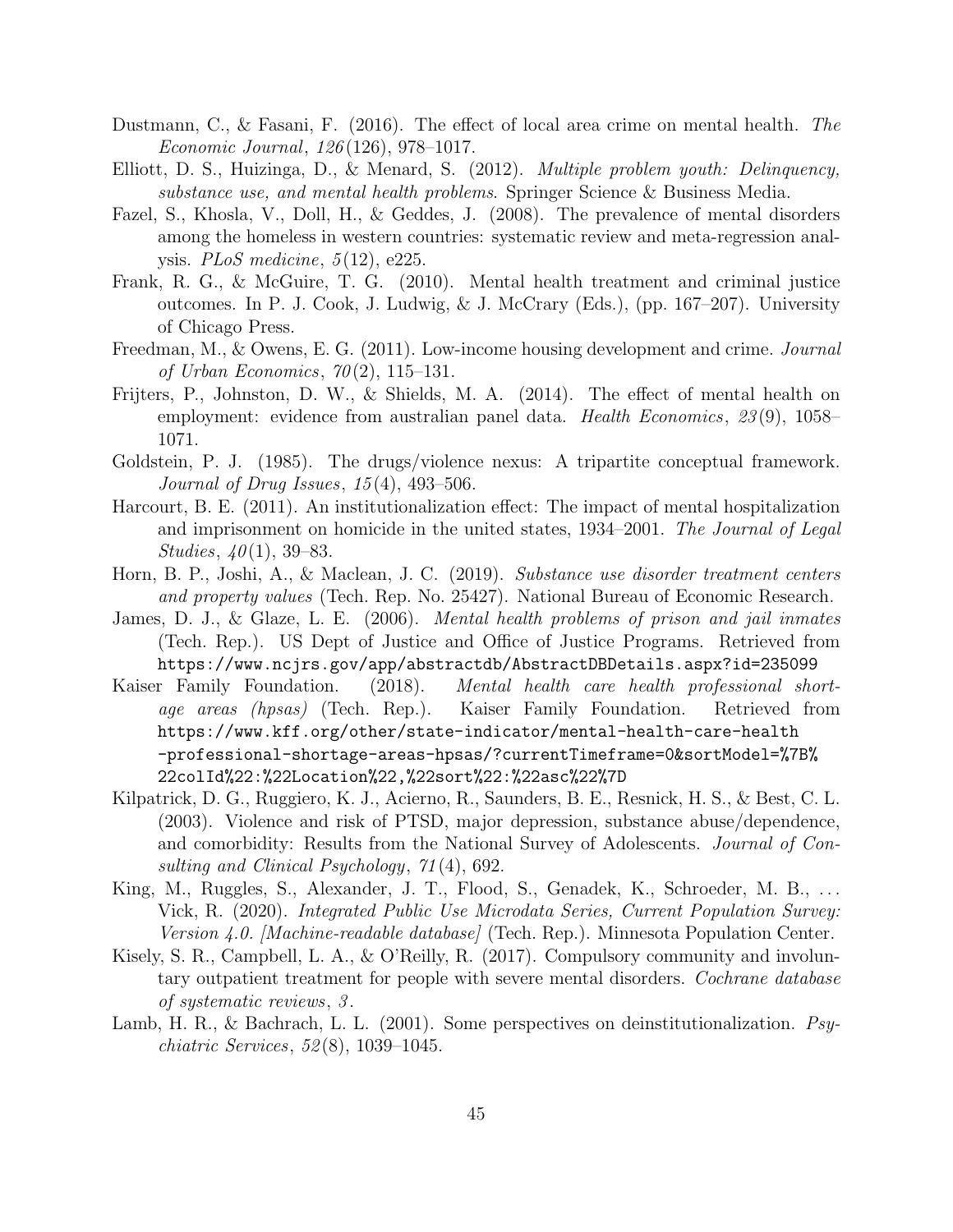- Lamb, H. R., & Weinberger, L. E. (2005). The shift of psychiatric inpatient care from hospitals to jails and prisons. Journal of the American Academy of Psychiatry and the Law Online, 33 (4), 529–534.
- Landersø, R., & Fallesen, P. (2016). Psychiatric hospital admission and later mental health, crime, and labor market outcomes (Tech. Rep. No. Study Paper No. 98). The Rockwool Foundation Research Unit.
- Levitt, S. D. (2004). Understanding why crime fell in the 1990s: Four factors that explain the decline and six that do not. *Journal of Economic Perspectives*,  $18(1)$ , 163–190.
- Levy, J. C., & Deykin, E. Y. (1989). Suicidality, depression, and substance abuse in adolescence. The American Journal of Psychiatry,  $146(11)$ , 1462.
- Lindrooth, R. C., Lo Sasso, A. T., & Lurie, I. Z. (2006). The effect of distance to provider on employee response to changes in mental health benefits. Health Economics,  $15(10)$ , 1133–1141.
- Maniglio, R. (2009). Severe mental illness and criminal victimization: A systematic review. Acta Psychiatrica Scandinavica, 119 (3), 180–191.
- Marcotte, D. E., & Markowitz, S. (2011). A cure for crime? Psycho-pharmaceuticals and crime trends. Journal of Policy Analysis and Management,  $30(1)$ , 29–56.
- Mark, T. L., Yee, T., Levit, K. R., Camacho-Cook, J., Cutler, E., & Carroll, C. D. (2016). Insurance financing increased for mental health conditions but not for substance use disorders, 1986–2014. Health Affairs, 35 (6), 958–965.
- McCollister, K., Yang, X., Sayed, B., French, M. T., Leff, J. A., & Schackman, B. R. (2017). Monetary conversion factors for economic evaluations of substance use disorders. Journal of Substance Abuse Treatment, 81 (25–34), 2017.
- Moffitt, R. (1992). Incentive effects of the us welfare system: A review. *Journal of Economic* Literature,  $30(1)$ , 1–61.
- National Alliance on Mental Ilness. (2020). Treatments (Tech. Rep.). National Alliance on Mental Illness. Retrieved from https://nami.org/About-Mental-Illness/ Treatments
- National Institute of Mental Health. (2020). Treatments and therapies (Tech. Rep.). National Institute of Mental Health. Retrieved from https://www.nimh.nih.gov/health/ topics/index.shtml
- Pei, Z., Pischke, J.-S., & Schwandt, H. (2018). Poorly measured confounders are more useful on the left than on the right. Journal of Business  $\mathscr B$  Economic Statistics, 1–12.
- Rosenblum, A., Cleland, C. M., Fong, C., Kayman, D. J., Tempalski, B., & Parrino, M. (2011). Distance traveled and cross-state commuting to opioid treatment programs in the united states. Journal of Environmental and Public Health.
- Schmitt, S. K., Phibbs, C. S., & Piette, J. D. (2003). The influence of distance on utilization of outpatient mental health aftercare following inpatient substance abuse treatment. Addictive Behaviors, 28 (6), 1183–1192.
- Solomon, K. (2018). State mental health insurance parity laws and college educational outcomes (Tech. Rep.). Temple University.
- Stamm, K., Lin, L., & Christidis, P. (2018). Mental disorders most frequently treated by